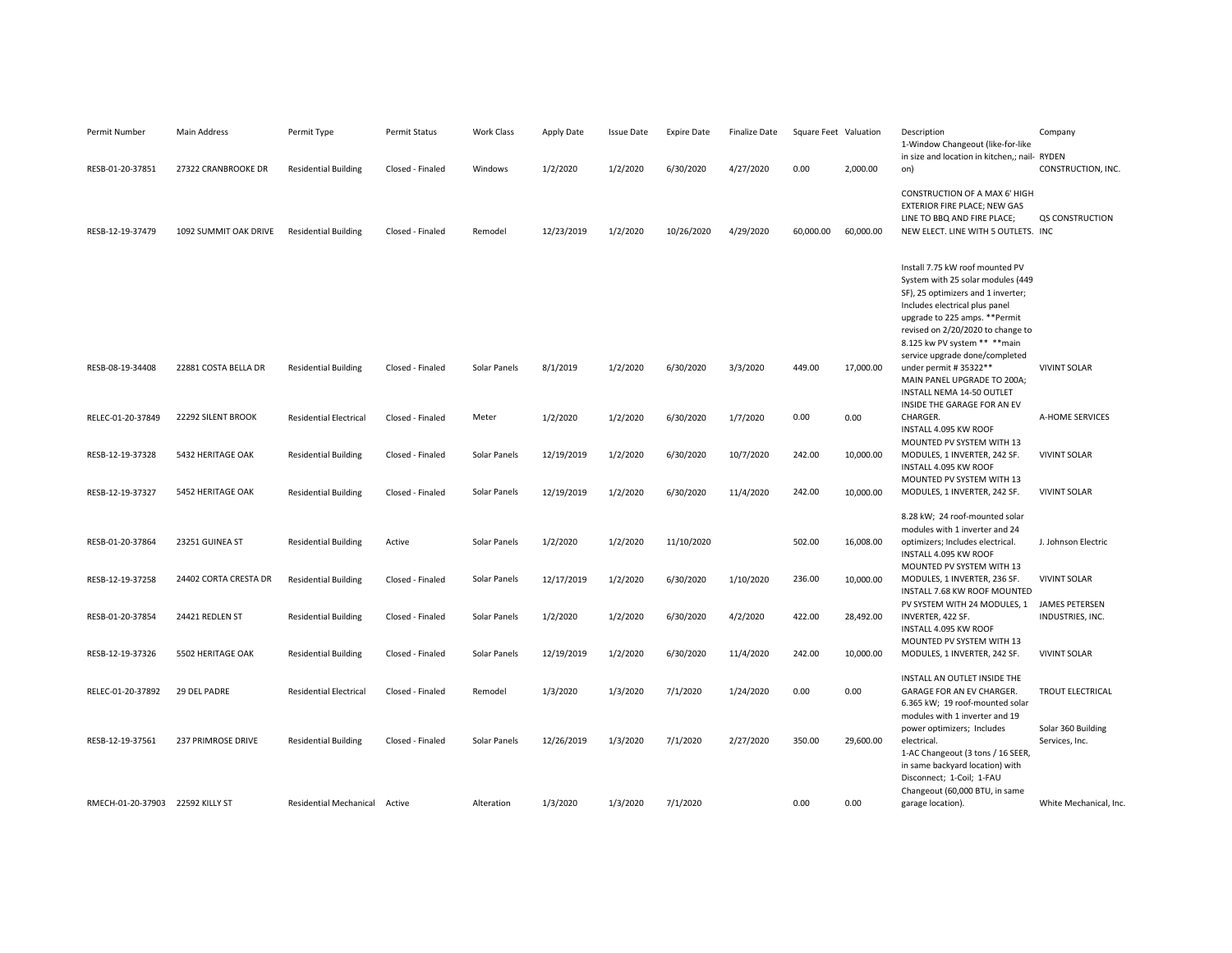| RESB-12-19-37563<br>RPLMB-01-20-37901 | 28641 SHADY RIDGE LN<br>22582 CLAUDE CIR     | <b>Residential Building</b><br><b>Residential Plumbing</b> | Closed - Finaled<br>Closed - Finaled | Solar Panels<br>Repair | 12/26/2019<br>1/3/2020 | 1/3/2020<br>1/3/2020 | 7/1/2020<br>7/1/2020 | 1/28/2020<br>1/6/2020 | 324.00<br>0.00 | 22,311.00<br>0.00 | 6.66 kW; 18 roof-mounted solar<br>modules with 1 inverter and 18<br>power optimizers; Includes<br>electrical.<br>1-Sewer Cleanout in front yard                                                                                                                                           | Solar 360 Building<br>Services, Inc.<br><b>Rescue Rooter</b> |
|---------------------------------------|----------------------------------------------|------------------------------------------------------------|--------------------------------------|------------------------|------------------------|----------------------|----------------------|-----------------------|----------------|-------------------|-------------------------------------------------------------------------------------------------------------------------------------------------------------------------------------------------------------------------------------------------------------------------------------------|--------------------------------------------------------------|
| RESB-01-20-37890                      | 22831 HICKORY HILLS AV                       | <b>Residential Building</b>                                | Closed - Finaled                     | Reroof                 | 1/3/2020               | 1/3/2020             | 7/1/2020             | 1/7/2020              | 2,700.00       | 9,500.00          | T/O EXISTING COMP ROOF; 1700<br>SF SLOPED ROOF AND 1000 SF<br>FLAT ROOF; REPLACE SHEATHING<br>AS NEEDED; INSTALL 1 LAYER OF<br>UNDERLAYMENT; INSTALL<br><b>CERTAINTEED SHINGLES AND</b><br>MODIFIED MEMBRANE TORCH.                                                                       | Lion Roofing, Inc.                                           |
| RMECH-01-20-37895 26473 OLIVEWOOD     |                                              | <b>Residential Mechanical</b>                              | Active                               | Air Conditioner        | 1/3/2020               | 1/3/2020             | 7/1/2020             |                       | 0.00           | 0.00              | CHANGE OUT 3T AC IN FRONT<br>YARD AND 60,000 BTU FURNACE IN<br>ATTIC (BOTH IN SAME LOCATIONS)<br>WITH COIL AND DUCTWORK.<br>** CONTRACTOR MUST BE<br>AVAILABLE AT SITE INSPECTION<br>AND MUST PROVIDE AND SETUP<br>LADDERS OF APPROPRIATE SIZE<br>AND STRENGTH AT TIME OF<br>INSPECTION** | TRITON AIR INC                                               |
|                                       |                                              |                                                            |                                      |                        |                        |                      |                      |                       |                |                   | CHANGE OUT 5T AC IN BACK YARD<br>AND 80,000 BTU FURNACE IN<br>INTERIOR CLOSET (BOTH IN SAME                                                                                                                                                                                               |                                                              |
| RMECH-01-20-37894 21425 MONTERRA      |                                              | Residential Mechanical                                     | Closed - Finaled                     | Air Conditioner        | 1/3/2020               | 1/3/2020             | 7/1/2020             | 2/19/2020             | 0.00           | 0.00              | LOCATIONS) WITH COIL.<br><b>GASLINE REPAIR 3' AWAY FROM</b><br>THE BOILER FOR"PHEASANT CREEK JAMES LE COURT                                                                                                                                                                               | TRITON AIR INC                                               |
| CPLMB-01-20-37906                     | 20702 EL TORO RD                             | <b>Commercial Plumbing</b>                                 | Closed - Finaled                     | Gas                    | 1/3/2020               | 1/3/2020             | 7/1/2020             | 1/8/2020              | 0.00           | 0.00              | HOA"                                                                                                                                                                                                                                                                                      | PLUMBING                                                     |
| RELEC-01-20-37897                     | 25561 TOLEDO WAY                             | <b>Residential Electrical</b>                              | Closed - Finaled                     | Meter                  | 1/3/2020               | 1/3/2020             | 7/1/2020             | 1/29/2020             | 0.00           | 0.00              | MAIN PANEL UPGRADE TO 200A.                                                                                                                                                                                                                                                               | <b>ANCHOR ELECTRIC</b>                                       |
| RMECH-01-20-37893 24611 BELGREEN PL   |                                              | <b>Residential Mechanical</b>                              | Active                               | Air Conditioner        | 1/3/2020               | 1/3/2020             | 7/1/2020             |                       | 0.00           | 0.00              | CHANGE OUT 3T AC IN SIDE YARD<br>AND 77,000 BTU FURNACE IN<br>EXTERIOR CLOSET (BOTH IN SAME<br>LOCATIONS) WITH COIL.                                                                                                                                                                      | TRITON AIR INC<br><b>EVOLUTION</b><br>LANDSCAPE AND          |
| RPLMB-01-20-37910                     | 1024 PORTOLA OAKS DRIVE Residential Plumbing |                                                            | Closed - Finaled                     | Remodel                | 1/3/2020               | 1/3/2020             | 7/1/2020             | 2/5/2020              | 0.00           | 0.00              | NEW GAS LINE FOR A FUTURE BBQ. MASONRY<br>INSTALL 6.30 KW ROOF MOUNTED                                                                                                                                                                                                                    |                                                              |
| RESB-01-20-37863                      | 9 EMBASSY PL                                 | <b>Residential Building</b>                                | Closed - Finaled                     | Solar Panels           | 1/2/2020               | 1/6/2020             | 8/29/2020            | 3/3/2020              | 335.00         | 18,000.00         | PV SYSTEM WITH 18 MODULES, 1<br>INVERTER, 335 SF.                                                                                                                                                                                                                                         | SUNSOLAR                                                     |
| RESB-10-19-35617                      | 155 DENALI                                   | <b>Residential Building</b>                                | Closed - Finaled                     | Remodel                | 10/1/2019              | 1/6/2020             | 7/4/2020             | 7/2/2020              | 462.00         | 20,000.00         | Temporary Sales Office for<br>"Castellon @ Serrano Summit" 462 LENNAR HOMES OF<br>SF, 6-Rec, 16-Lights, 6-SW, 1-Alt.<br>CHANGE OUT A WATER HEATER IN                                                                                                                                      | CALIFORNIA, INC.                                             |
| RPLMB-01-20-37952                     | 25221 AVENIDA TRANQUILA Residential Plumbing |                                                            | Closed - Finaled                     | Water Heater           | 1/6/2020               | 1/6/2020             | 7/4/2020             | 1/23/2020             | 0.00           | 0.00              | GARAGE (SAME LOCATION) WITH<br><b>EXPANSION TANK.</b>                                                                                                                                                                                                                                     | AFFORDABLE WATER<br>HEATERS                                  |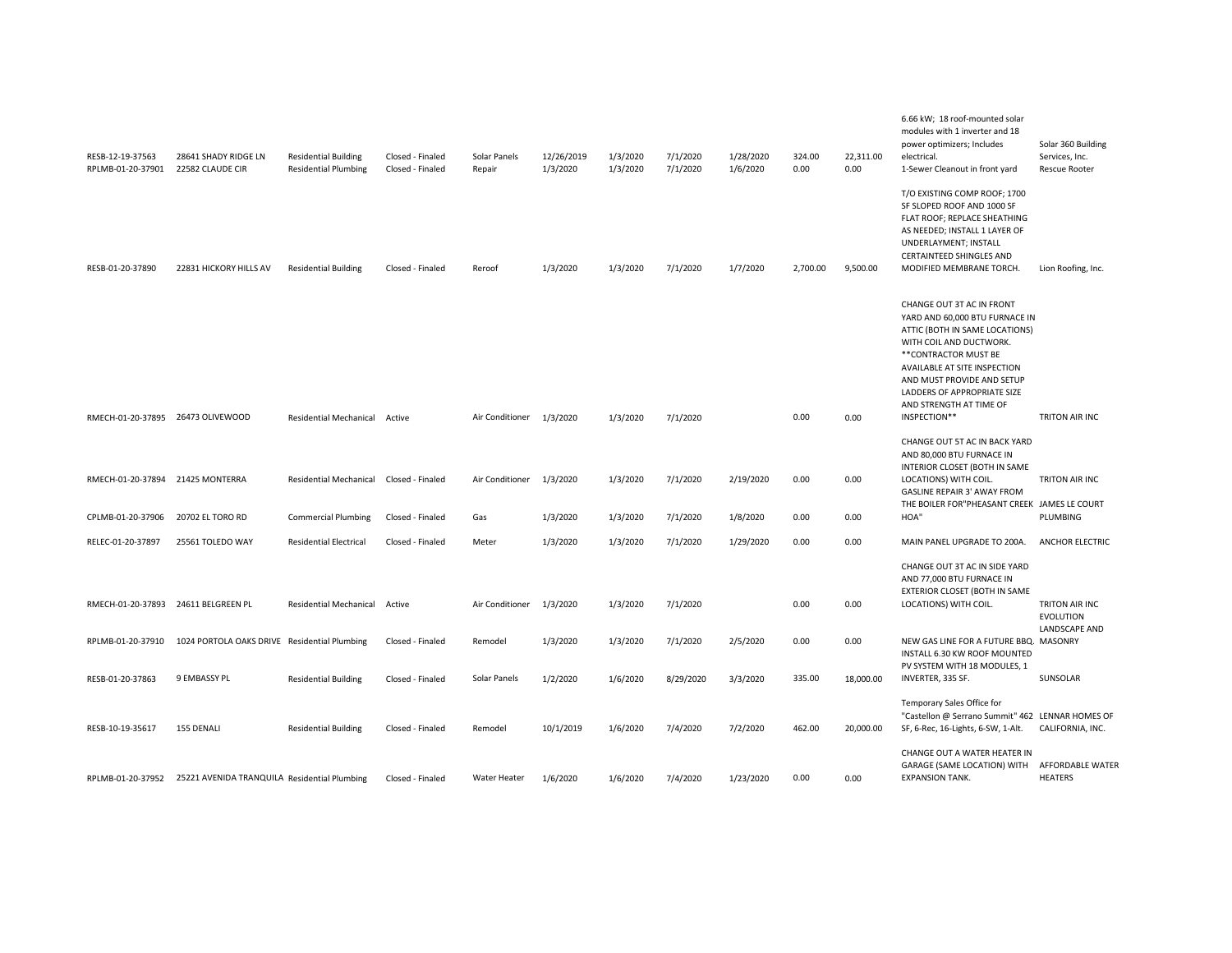| RMECH-01-20-37951 26306 LOCH GLEN |                                             | Residential Mechanical Closed - Finaled |                  | Air Conditioner 1/6/2020          |            | 1/6/2020 | 7/4/2020  | 1/31/2020 | 0.00     | 0.00       | CHANGE OUT 2.5T AC IN BACK<br>YARD AND 40,000 BTU FURNACE IN<br>ATTIC (BOTH IN SAME LOCATIONS) ALICIA AIR<br>WITH COIL, DISCONNECT AND<br>DUCTWORK.                                                                 | <b>CONDITIONING &amp;</b><br>HEATING, INC.            |
|-----------------------------------|---------------------------------------------|-----------------------------------------|------------------|-----------------------------------|------------|----------|-----------|-----------|----------|------------|---------------------------------------------------------------------------------------------------------------------------------------------------------------------------------------------------------------------|-------------------------------------------------------|
| RESB-01-20-37935                  | 1601 SONORA CREEK LANE Residential Building |                                         | Active           | Remodel                           | 1/6/2020   | 1/6/2020 | 7/4/2020  |           | 0.00     | 0.00       | NEW GAS LINE TO BBQ; NEW ELECT<br>LINE TO BBQ; NEW ELECT. LINE TO<br>FUTURE ABOVE GROUND SPA.                                                                                                                       | <b>TERRA TEC LANDSCAPI</b>                            |
| RESB-12-19-37487                  | 28831 SIERRA PEAK LN                        | <b>Residential Building</b>             | Closed - Finaled | Remodel                           | 12/23/2019 | 1/6/2020 | 10/6/2020 | 4/9/2020  | 40.00    | 13,000.00  | CONSTRUCTION OF 10' HIGH MAX<br><b>MASONRY STRUCTURE TO</b><br>SUPPORTE GAS FIREPLACE AND<br>GAS PIZZA OVEN, CONNECT TO<br>EXISTING NATURAL GAS, STUB UP<br>AND INSTALL PIPING TO FIRE<br>PLACE/PIZZA OVEN.         | REID CONSTRUCTION<br>& MAINTENANCE                    |
| RESB-12-19-36864                  | 21681 QUEENSBURY DR                         | <b>Residential Building</b>             | Closed - Finaled | Deck                              | 12/2/2019  | 1/6/2020 | 7/4/2020  | 3/17/2020 | 184.00   | 6,000.00   | Replace existing wood 2nd story<br>deck with a new wood 2nd story<br>deck due to dry rot (184 SF; same<br>size and same location).<br>EPOXY LINING; REMOVE AND<br>REPLACE STOPS AND SHUT-OFF                        | <b>BALDWIN BUILDERS</b>                               |
| RPLMB-01-20-37969                 | 21885 WINNEBAGO LN                          | <b>Residential Plumbing</b>             | Active           | Alteration                        | 1/7/2020   | 1/7/2020 | 7/5/2020  |           | 0.00     | 0.00       | VALVES.<br>7.04 kW; 22 roof-mounted solar                                                                                                                                                                           | PIPE RESTORATION                                      |
| RESB-11-19-36674                  | 22722 MANALASTAS DR                         | <b>Residential Building</b>             | Active           | Solar Panels                      | 11/21/2019 | 1/7/2020 | 7/5/2020  |           | 397.00   | 23,946.00  | modules with 1 inverter; Includes<br>electrical.                                                                                                                                                                    | <b>JAMES PETERSEN</b><br>INDUSTRIES, INC.             |
| RELEC-01-20-37972                 | 5497.5 HERITAGE OAK                         | <b>Residential Electrical</b>           | Closed - Finaled | Meter                             | 1/7/2020   | 1/7/2020 | 7/5/2020  | 1/8/2020  | 0.00     | 0.00       | INSTALL (1) 200A TEMP POWER<br>POLE FOR "PORTOLA NORTH/EAST"<br>(GLENN RANCH/SADDLEBACK<br>RANCH ROAD)                                                                                                              | POWER PLUS                                            |
| RESB-12-19-37228                  | 201,203,205,207,209,211<br>CARMONA BLDG 1   | <b>Residential Building</b>             | Closed - Finaled | New                               | 12/17/2019 | 1/7/2020 | 12/1/2020 | 8/18/2020 | 9,564.00 |            | A New 3-Story 6-Plex MFD Building -<br>"Arieta @ Serrano Summit". 9,564<br>SF / Garage 2,996 SF / Utility 39 SF LENNAR HOMES OF<br>1,237,000.00 / Deck 542 SF / Building #1                                         | CALIFORNIA, INC.                                      |
| POOL-01-20-37967                  | 7 BIENVENU DR                               | Combination Pool/Spa                    | Closed - Finaled | Residential                       | 1/7/2020   | 1/7/2020 | 9/6/2020  | 5/28/2020 | 552.00   | 33,000.00  | 488 SF STANDARD POOL AND 64 SF<br>SPA WITH EQUIP. GAS LINE WITH 2<br>EXTRA OUTLETS TO BBQ AND<br>FUTURE APPLIANCE; ELECT LINE<br>WITH 2 EXTRA OUTLETS.<br>A New MFD 4-Plex Townhome<br>Building - "Covera @ Serrano | <b>Mission Pools</b>                                  |
| RESB-01-20-37976                  | 372,374,376,378 BELLVER<br>bldg 1           | <b>Residential Building</b>             | Closed - Finaled | New                               | 1/7/2020   | 1/7/2020 | 9/22/2020 | 8/12/2020 | 7,153.00 | 954,739.00 | Summit 7,153 SF/ACC / Deck-Patio<br>312 SF / Utility 31 SF / Garage<br>1,827 SF / BLDG #1                                                                                                                           | LENNAR HOMES OF<br>CALIFORNIA, INC.                   |
| RESB-12-19-37325                  | 24225 JAGGER ST                             | <b>Residential Building</b>             | Closed - Finaled | Patio Cover (Over<br>200 sq. ft.) | 12/19/2019 | 1/7/2020 | 7/5/2020  | 4/7/2020  | 270.00   | 18,000.00  | INSTALL 270 SF ATTACHED PATIO<br>COVER WITH (8) CAN LIGHTS, (2)<br>OUTLETS, (1) SWITCH                                                                                                                              | OWNER/BUILDER                                         |
| RESB-12-19-37144                  | 7 FAIRFIELD                                 | <b>Residential Building</b>             | Closed - Finaled | Solar Panels                      | 12/11/2019 | 1/7/2020 | 7/5/2020  | 1/21/2020 | 221.00   | 11,500.00  | 4.020 kW; 12 roof-mounted solar<br>modules with 12 micro-inverters;<br>Includes electrical.                                                                                                                         | SOLARMAX<br><b>RENEWABLE ENERGY</b><br>PROVIDER, INC. |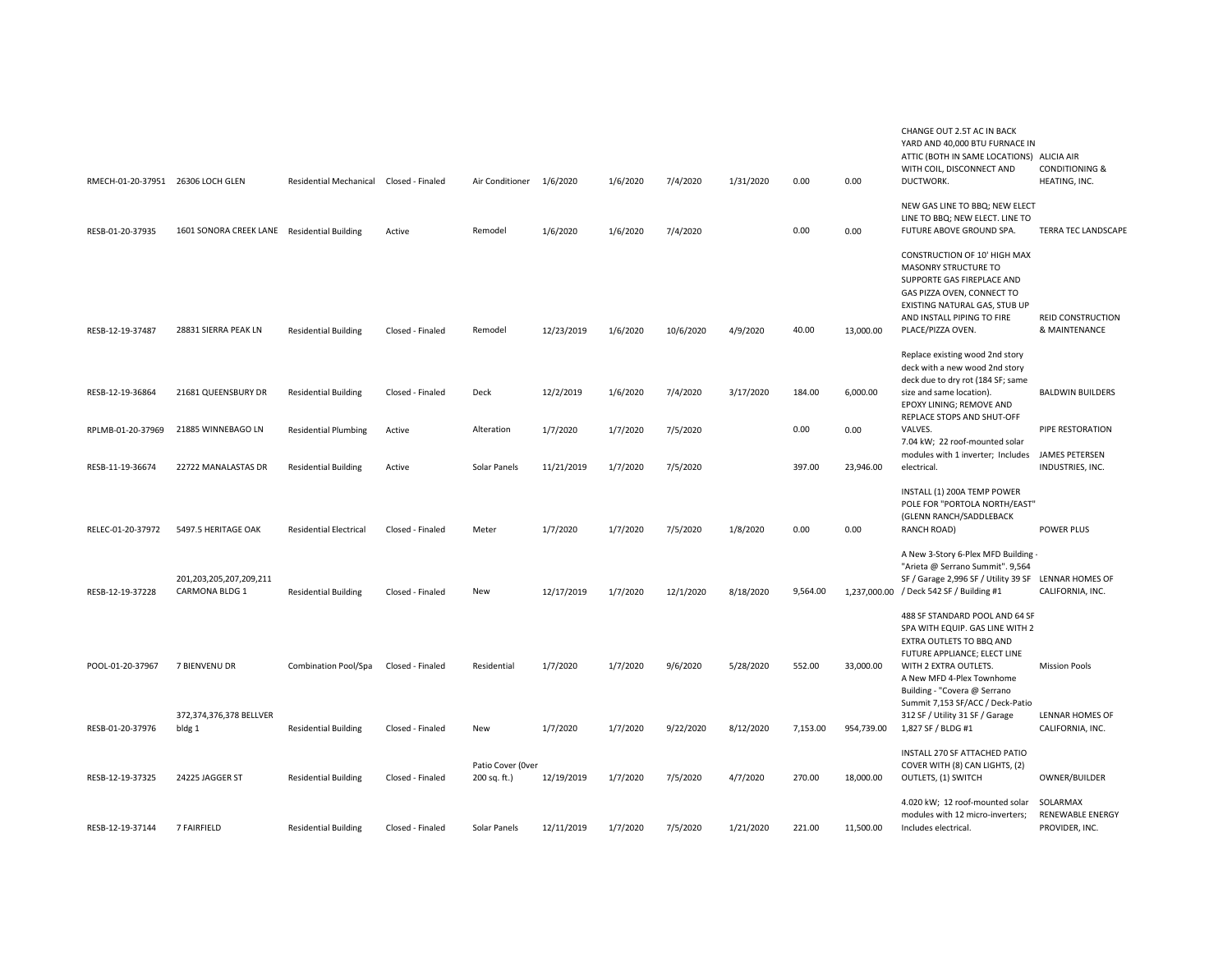|                                       |                                        |                                                            |                                      |                          |                        |                      |                       |                       |                  |                    | CHANGE OUT (1) 2 TON/14 SEER<br>A/C UNIT @ EXISTING RIGHT SIDE<br>YARD LOCATION, COIL, (1) 80K BTU<br>FAU @ EXISTING ATTIC LOCATION.<br>** IT IS THE RESPONSABILITY OF<br>THE CONTRACTOR TO PROVIDE<br>AND HAVE SET UP A LADDER OF<br>THE APPROPRIATE SIZE AND<br>STRENGTH AND SHALL HAVE CLEAR<br>ATTIC ACCESS AT THE TIME OF |                                     |
|---------------------------------------|----------------------------------------|------------------------------------------------------------|--------------------------------------|--------------------------|------------------------|----------------------|-----------------------|-----------------------|------------------|--------------------|--------------------------------------------------------------------------------------------------------------------------------------------------------------------------------------------------------------------------------------------------------------------------------------------------------------------------------|-------------------------------------|
| RMECH-01-20-38023                     | 18933 CANYON HILL DR                   | <b>Residential Mechanical</b>                              | Closed - Finaled                     | Alteration               | 1/8/2020               | 1/8/2020             | 7/6/2020              | 2/11/2020             | 0.00             | 0.00               | INSPECTION**                                                                                                                                                                                                                                                                                                                   | HOME COMFORT USA                    |
| RESB-12-19-37730<br>RPLMB-01-20-38026 | 539 CATALONIA<br>21841 EVENINGSIDE LN  | <b>Residential Building</b><br><b>Residential Plumbing</b> | Closed - Finaled<br>Closed - Finaled | New<br>Alteration        | 12/31/2019<br>1/8/2020 | 1/8/2020<br>1/8/2020 | 10/4/2020<br>7/6/2020 | 7/9/2020<br>1/13/2020 | 2,467.00<br>0.00 | 328,988.00<br>0.00 | A New 3-Story SFD, Plan 2A -<br>"Soria" - 2,467 SF / Garage 462 SF /<br>2nd. Fl Covered Deck 85 SF / 3rd. Fl LENNAR HOMES OF<br>Covered Deck 151 SF / Lot 83<br>PEX REPIPE - 13 FIXTURES                                                                                                                                       | CALIFORNIA, INC.<br>REPIPE 1        |
|                                       |                                        |                                                            |                                      |                          |                        |                      |                       |                       |                  |                    |                                                                                                                                                                                                                                                                                                                                | PIPELINE                            |
| RPLMB-01-20-38018                     | 22541 OVERLAKE DR                      | <b>Residential Plumbing</b>                                | Closed - Finaled                     | Alteration               | 1/8/2020               | 1/8/2020             | 7/6/2020              | 1/16/2020             | 0.00             | 0.00               | PEX REPIPE 13-FIXTURES<br>A New 3-Story SFD, / Plan 3B,<br>"Soria" 2,527 SF / Garage 484 SF /<br>Porch 58 SF / 2nd Fl. Covered Deck                                                                                                                                                                                            | <b>RESTORATION</b><br>PLUMBING      |
| RESB-12-19-37741                      | 543 CATALONIA                          | <b>Residential Building</b>                                | Closed - Finaled                     | New                      | 12/31/2019             | 1/8/2020             | 9/30/2020             | 7/9/2020              | 2,527.00         | 339,294.00         | 140 SF / 3rd. Fl. Covered Deck 140 LENNAR HOMES OF<br>SF / Lot 81                                                                                                                                                                                                                                                              | CALIFORNIA, INC.                    |
|                                       | RMECH-01-20-38006 25235 BIRCH GROVE LN | <b>Residential Mechanical</b>                              | Closed - Finaled                     | Air Conditioner 1/8/2020 |                        | 1/8/2020             | 7/6/2020              | 1/24/2020             | 0.00             | 0.00               | 1-Rooftop Package Unit Changeout<br>(2 tons, 16 SEER, in same rooftop<br>location) with Disconnect ***<br>CONTRACTOR SHOULD BE<br>AVAILABLE AT SITE AND MUST<br>HAVE LADDER OF APPROPRIATE<br>SIZE AND STRENGTH SETUP FOR<br>ROOFTOP ACCESS AT THE TIME OF<br>INSPECTION ***                                                   | White Mechanical, Inc.              |
|                                       |                                        |                                                            |                                      |                          |                        |                      |                       |                       |                  |                    | A New 3-Story SFD, / Plan 1BR-<br>"Soria" 2,308 SF/ Garage 462 SF /<br>Covered Patio 75 SF/2nd. Fl<br>Covered Deck 160SF / 3rd. Fl                                                                                                                                                                                             | LENNAR HOMES OF                     |
| RESB-12-19-37724                      | 549 CATALONIA                          | <b>Residential Building</b>                                | Closed - Finaled                     | New                      | 12/31/2019             | 1/8/2020             | 10/5/2020             | 7/9/2020              | 2,308.00         | 312,458.00         | Covered Deck 160SF / Lot 78                                                                                                                                                                                                                                                                                                    | CALIFORNIA, INC.                    |
| RMECH-01-20-38022 17 HAVRE CT         |                                        | <b>Residential Mechanical</b>                              | Closed - Finaled                     | Alteration               | 1/8/2020               | 1/8/2020             | 7/6/2020              | 1/31/2020             | 0.00             | 0.00               | CHANGE OUT (1) 4 TON A/C UNIT,<br>(1) 80K BTU FAU, COIL AND<br>DISCONNECT; SAME LOCATIONS                                                                                                                                                                                                                                      | <b>JUST RIGHT SERVICES</b>          |
| RESB-12-19-37744                      | 537 CATALONIA                          | <b>Residential Building</b>                                | Closed - Finaled                     | New                      | 12/31/2019             | 1/8/2020             | 10/5/2020             | 7/9/2020              | 2.727.00         | 358,548.00         | A New 3-Story SFD, Model / Plan<br>4C, "Soria @ Serrano Summit"<br>2,727 SF / Garage 462 SF / 2nd. Fl.<br>Covered Deck 157 SF / Lot 84                                                                                                                                                                                         | LENNAR HOMES OF<br>CALIFORNIA, INC. |
|                                       |                                        |                                                            |                                      |                          |                        |                      |                       |                       |                  |                    | A New 3-Story SFD, / Plan 4A,<br>"Soria @ Serrano Summit" 2,727 SF<br>/ Garage 462 SF / 2nd. Fl. Covered                                                                                                                                                                                                                       | LENNAR HOMES OF                     |
| RESB-12-19-37742<br>RPLMB-01-20-38025 | 551 CATALONIA<br>11 RUE DU PARC        | <b>Residential Building</b><br><b>Residential Plumbing</b> | Closed - Finaled<br>Closed - Finaled | New<br>Alteration        | 12/31/2019<br>1/8/2020 | 1/8/2020<br>1/8/2020 | 10/5/2020<br>7/6/2020 | 7/9/2020<br>3/13/2020 | 2,727.00<br>0.00 | 358,548.00<br>0.00 | Deck 157 SF / Lot 77<br>PEX REPIPE - 15 FIXTURES                                                                                                                                                                                                                                                                               | CALIFORNIA, INC.<br>REPIPE 1        |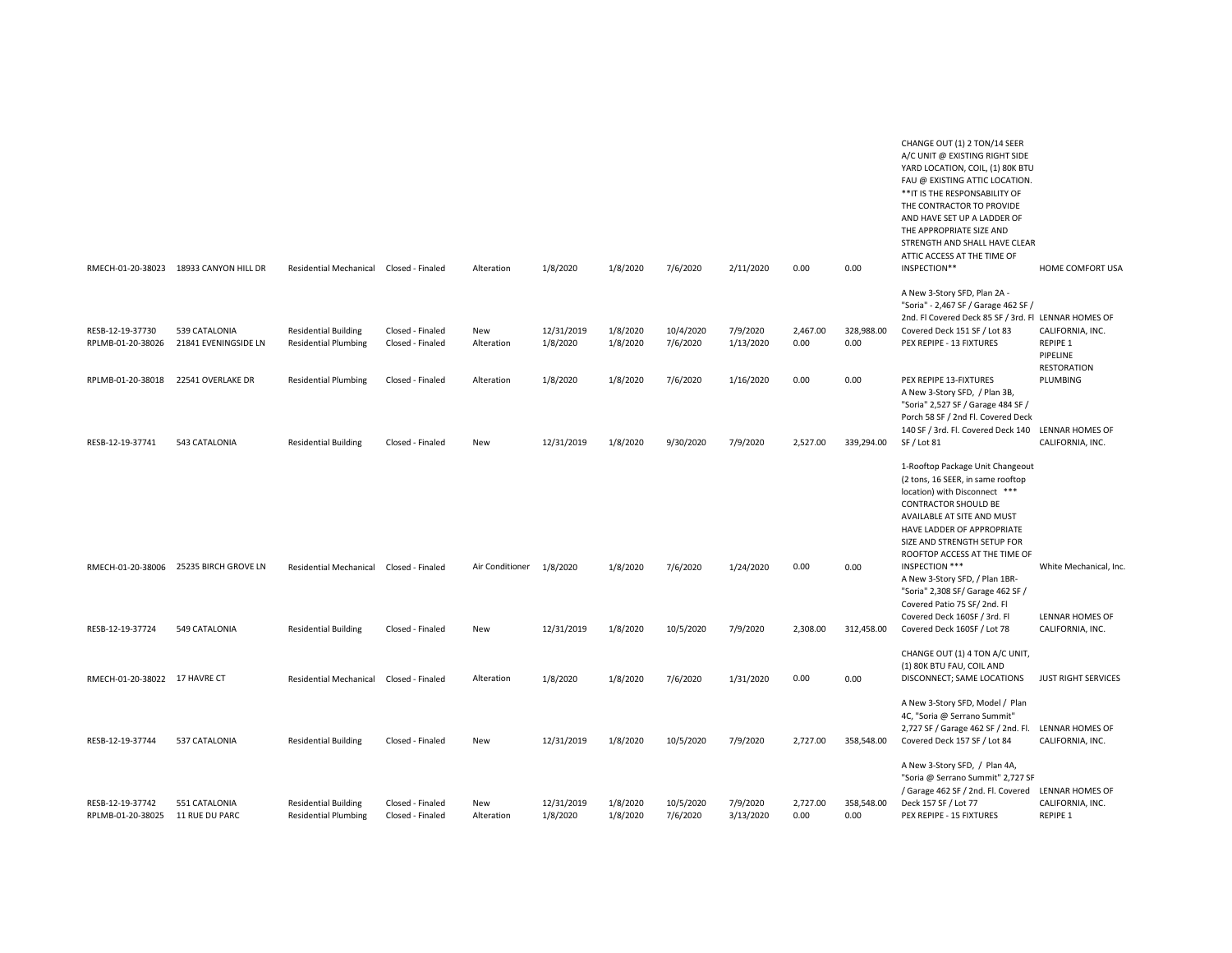| POOL-12-19-37316                      | 506 CATALONIA                              | <b>Combination Pool/Spa</b>                           | Closed - Finaled                     | Residential                  | 12/18/2019             | 1/8/2020             | 7/6/2020             | 2/5/2020              | 38.00         | 29,000.00         | Detached Water Feature w/ P-M-E<br>for Soria Model Landscape                                                                                                                                                                                                                                                                                                                                    | <b>Aquatic Technologies</b>                              |
|---------------------------------------|--------------------------------------------|-------------------------------------------------------|--------------------------------------|------------------------------|------------------------|----------------------|----------------------|-----------------------|---------------|-------------------|-------------------------------------------------------------------------------------------------------------------------------------------------------------------------------------------------------------------------------------------------------------------------------------------------------------------------------------------------------------------------------------------------|----------------------------------------------------------|
| RESB-12-19-37732                      | 545 CATALONIA                              | <b>Residential Building</b>                           | Closed - Finaled                     | New                          | 12/31/2019             | 1/8/2020             | 10/7/2020            | 7/9/2020              | 2,467.00      | 328,988.00        | A New 3-Story SFD, Plan 2C -"Soria"<br>- 2,467 SF / Garage 462 SF / 2nd. Fl<br>Covered Deck 85 SF / 3rd. Fl<br>Covered Deck 151 SF / Lot 80<br>A New 3-Story SFD, / Plan 1C-<br>"Soria" 2,308 SF/ Garage 462 SF /<br>Covered Patio 75 SF/2nd. Fl                                                                                                                                                | LENNAR HOMES OF<br>CALIFORNIA, INC.                      |
| RESB-12-19-37727                      | 541 CATALONIA                              | <b>Residential Building</b>                           | Closed - Finaled                     | New                          | 12/31/2019             | 1/8/2020             | 10/3/2020            | 7/9/2020              | 2,308.00      | 312,458.00        | Covered Deck 160SF / 3rd. Fl<br>Covered Deck 160SF / Lot 82                                                                                                                                                                                                                                                                                                                                     | LENNAR HOMES OF<br>CALIFORNIA, INC.<br>INTEGRITY REPIPE, |
| RPLMB-01-20-38013                     | 11 CHEYENNE                                | <b>Residential Plumbing</b>                           | Closed - Finaled                     | Alteration                   | 1/8/2020               | 1/8/2020             | 7/6/2020             | 1/13/2020             | 0.00          | 0.00              | PEX REPIPE: 12 FIXTURES.                                                                                                                                                                                                                                                                                                                                                                        | INC.                                                     |
| RESB-11-19-36787                      | 23319 EL PERRO ST                          | <b>Residential Building</b>                           | Closed - Finaled                     | Addition                     | 11/27/2019             | 1/8/2020             | 11/30/2020           | 7/7/2020              | 1,197.00      | 150,000.00        | (ROLL PLANS) 1,197 SF DETACHED<br>ADU UNIT WITH 2 BEDROOMS, 2<br>BATHROOMS, KITCHEN, LAUDRY<br>ROOM, MEP INCLUDED. (EXISTING<br>HOME 1,972 SF) ***6/25/20 -<br>ADDRESS UPDATED TO NEW<br>ADDRESS ASSIGNED FOR ADU =<br>23319 EL PERRO ST.***<br>A New 3-Story SFD, / Plan 3A,<br>"Soria" 2,527 SF / Garage 484 SF /<br>Porch 58 SF / 2nd Fl. Covered Deck<br>140 SF / 3rd. Fl. Covered Deck 140 | LENNAR HOMES OF                                          |
| RESB-12-19-37736                      | 547 CATALONIA                              | <b>Residential Building</b>                           | Closed - Finaled                     | New<br><b>Furnace Change</b> | 12/31/2019             | 1/8/2020             | 10/7/2020            | 7/9/2020              | 2,527.00      | 339,294.00        | SF / Lot 79<br>CHANGE OUT 80K BTU FAU AT                                                                                                                                                                                                                                                                                                                                                        | CALIFORNIA, INC.                                         |
| RMECH-01-20-38019                     | 25532 SAWMILL LN                           | <b>Residential Mechanical</b>                         | Closed - Finaled                     | Out<br>Non-Structural        | 1/8/2020               | 1/8/2020             | 7/6/2020             | 2/6/2020              | 0.00          | 0.00              | SAME CLOSET LOCATION<br>CONSTRUCTION OF A NEW 740 SF<br>ADA RAMP WITH HANDRAILS AT<br><b>EXTERIOR PATIO TO EXISTING</b><br><b>BREAK ROOM FOR "PALM</b>                                                                                                                                                                                                                                          | TRITON AIR INC                                           |
| COMB-12-19-37180                      | 25531 COMMERCENTRE 145 Commercial Building |                                                       | Closed - Finaled                     | Alterations                  | 12/13/2019             | 1/8/2020             | 7/6/2020             | 1/23/2020             | 740.00        | 7,000.00          | TERRACE".                                                                                                                                                                                                                                                                                                                                                                                       | M A NOURSE INC                                           |
| RMECH-01-20-38024<br>POOL-12-19-37311 | 25792 BROOKMONT<br>508 CATALONIA           | <b>Residential Mechanical</b><br>Combination Pool/Spa | Closed - Finaled<br>Closed - Finaled | Alteration<br>Residential    | 1/8/2020<br>12/18/2019 | 1/8/2020<br>1/8/2020 | 7/6/2020<br>7/6/2020 | 1/28/2020<br>2/5/2020 | 0.00<br>38.00 | 0.00<br>29,000.00 | CHANGE OUT (1) 3 TON/14 SEER<br>A/C UNIT @ REAR YARD LOCATION,<br>COIL, (1) 40K BTU FAU @ EXISTING Greenstar Home<br>CLOSET LOCATION.<br>In-Ground Spa 38SF w/ P-M-E for<br>Soria Model Landscape                                                                                                                                                                                               | Services, Inc.<br><b>Aquatic Technologies</b>            |
| RMECH-01-20-38046 11 TOURAINE PL      |                                            | Residential Mechanical Active                         |                                      | Alteration                   | 1/9/2020               | 1/9/2020             | 7/7/2020             |                       | 0.00          | 0.00              | CHANGE OUT (1) 4 TON A/C UNIT<br>@ EXISTING LEFT SIDE YARD LOC,<br>COIL, (1) 80K BTU FAU @ EXISTING<br>ATTIC LOCATION. ** IT IS THE<br>RESPONSABILITY OF THE<br>CONTRACTOR TO PROVIDE AND<br>HAVE SET UP A LADDER OF THE<br>APPROPRIATE SIZE AND STRENGTH<br>AND SHALL HAVE CLEAR ATTIC<br>ACCESS AT THE TIME OF<br>INSPECTION**                                                                | ROHAN & SONS INC                                         |
|                                       |                                            |                                                       |                                      |                              |                        |                      |                      |                       |               |                   |                                                                                                                                                                                                                                                                                                                                                                                                 |                                                          |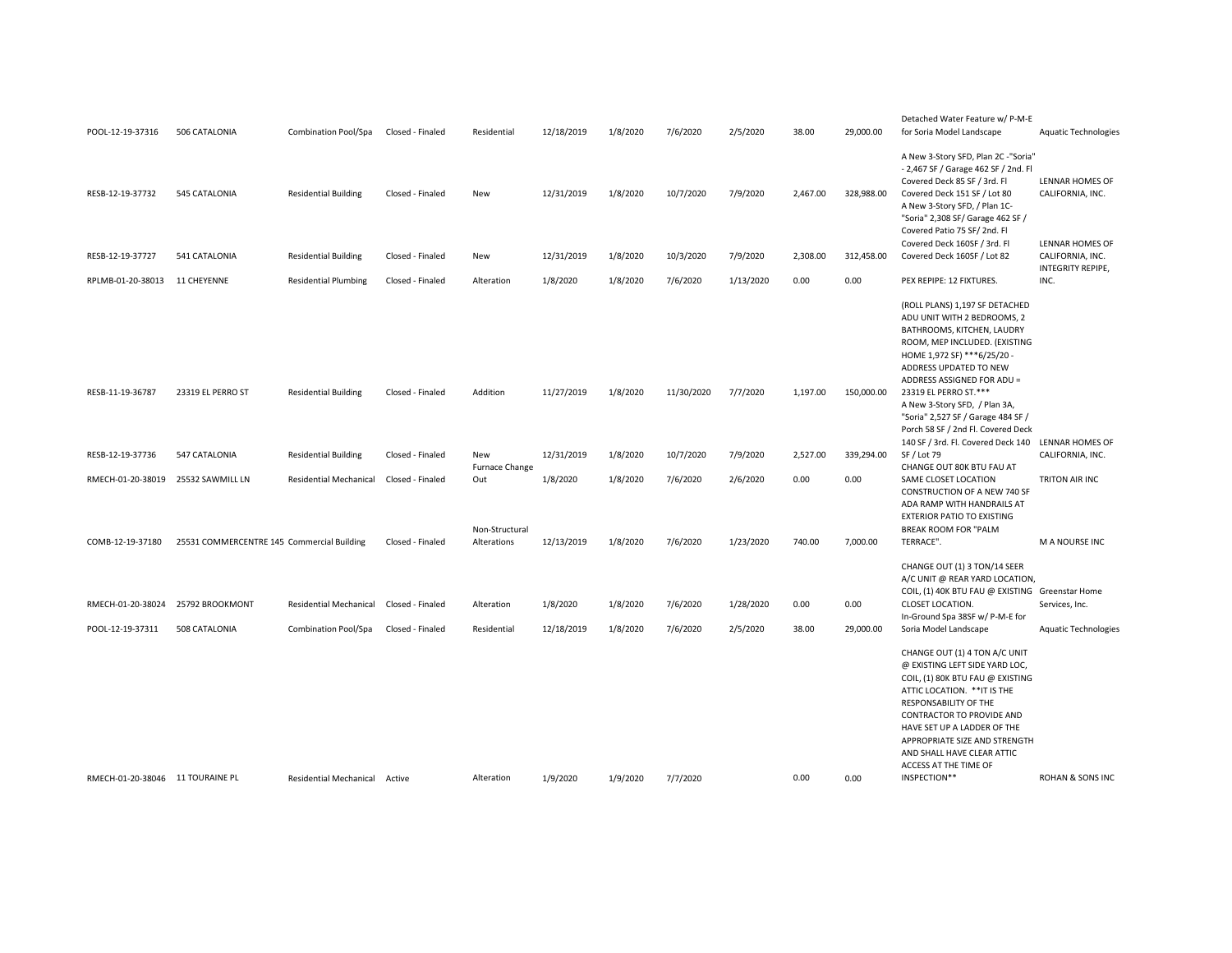|                                  | RMECH-01-20-38050 19431 RUE DE VALORE #6E Residential Mechanical Closed - Finaled |                               |                  | Alteration                 | 1/9/2020   | 1/9/2020 | 7/7/2020  | 3/3/2020  | 0.00   | 0.00      | Remove and replace air handling<br>unit (2 tons, in same location in<br>ceiling bedroom closet), heat pump<br>(2 tons, in same location outside<br>front door), and disconnect (all like- Alicia Air Conditioning<br>for-like).                                                                                   | & Heating, Inc.                   |
|----------------------------------|-----------------------------------------------------------------------------------|-------------------------------|------------------|----------------------------|------------|----------|-----------|-----------|--------|-----------|-------------------------------------------------------------------------------------------------------------------------------------------------------------------------------------------------------------------------------------------------------------------------------------------------------------------|-----------------------------------|
| RESB-11-19-36786                 | 25612 FALLENWOOD                                                                  | <b>Residential Building</b>   | Closed - Finaled | Solar Panels               | 11/27/2019 | 1/9/2020 | 7/14/2020 | 1/30/2020 | 258.00 | 15,400.00 | 4.90 kW; 14 roof-mounted solar<br>modules with 14 micro-inverters;<br>Includes electrical; main panel<br>upgrade to 200A, 258 sf.                                                                                                                                                                                 | Cira Energy, Inc.                 |
|                                  |                                                                                   |                               |                  |                            |            |          |           |           |        |           | CHANGE OUT A/C UNIT UP TO 5<br>TON @ EXISTING LOCATION, FAU<br>UP TO 100K BTU @ EXISTING ATTIC<br>LOCATION AND DUCTING. ** IT IS<br>THE RESPONSABILITY OF THE<br>CONTRACTOR TO PROVIDE AND<br>HAVE SET UP A LADDER OF THE<br>APPROPRIATE SIZE AND STRENGTH<br>AND SHALL HAVE CLEAR ATTIC<br>ACCESS AT THE TIME OF | WE GREEN SOUTHERN                 |
| RMECH-01-20-38049 24111 KATHY AV |                                                                                   | <b>Residential Mechanical</b> | Closed - Finaled | Alteration                 | 1/9/2020   | 1/9/2020 | 7/7/2020  | 2/6/2020  | 0.00   | 0.00      | INSPECTION**<br>PARTIAL 18.79 SF RE-ROOF;<br>REMOVE EXISTING TILES; INSTALL 2<br>LAYERS OF 30# FELT; RE-INSTALL                                                                                                                                                                                                   | CALIFORNIA, LLC                   |
| RESB-01-20-38048                 | 21452 STERLING DR                                                                 | <b>Residential Building</b>   | Closed - Finaled | Reroof                     | 1/9/2020   | 1/9/2020 | 7/7/2020  | 1/30/2020 | 19.00  | 10,300.00 | <b>EXISTING TILES.</b><br>8' LINEAR EXTERIOR WALL REPAIR                                                                                                                                                                                                                                                          | <b>BREA ROOFING</b>               |
| COMB-01-20-38043                 | 24432 MUIRLANDS BLVD                                                              | <b>Commercial Building</b>    | Active           | Repair<br>Retaining Wall 3 | 1/9/2020   | 1/9/2020 | 7/7/2020  |           | 100.00 | 15,000.00 | DAMAGED BY A CAR.<br>30' LINEAR RETAINING WALL MAX                                                                                                                                                                                                                                                                | T I'S BY DESIGN                   |
| FCWL-12-19-37570                 | 25591 WILLOW BEND                                                                 | Fence/Wall                    | Active           | to 6 ft                    | 12/26/2019 | 1/9/2020 | 7/7/2020  |           | 90.00  | 9,500.00  | 36" HEIGHT.                                                                                                                                                                                                                                                                                                       | PETERSON POOLS                    |
| RESB-01-20-37955                 | 2011 ALISO PEAK WAY                                                               | <b>Residential Building</b>   | Closed - Finaled | Solar Panels               | 1/6/2020   | 1/9/2020 | 9/6/2020  | 3/10/2020 | 350.00 | 19,000.00 | INSTALL 6.555 KW ROOF<br>MOUNTED PV SYSTEM WITH 19<br>MODULES, 1 INVERTER, 9.8 KWH<br>ENERGY STORAGE SYSTEM, 1 LOAD<br>CENTER, 350 SF.                                                                                                                                                                            | Sunrun                            |
|                                  |                                                                                   |                               |                  |                            |            |          |           |           |        |           | CHANGE OUT 60,000 BTU<br>FURNACE IN ATTIC.<br>** CONTRACTOR MUST BE<br>AVAILABLE AT SITE INSPECTION<br>AND MUST PROVIDE AND SETUP<br>LADDERS OF APPROPRIATE SIZE<br>AND STRENGTH AT TIME OF                                                                                                                       | TRUTEAM OF                        |
| RMECH-01-20-38047                | 19055 WOODLAND WAY                                                                | <b>Residential Mechanical</b> | Closed - Finaled | Alteration                 | 1/9/2020   | 1/9/2020 | 7/7/2020  | 1/29/2020 | 0.00   | 0.00      | INSPECTION**                                                                                                                                                                                                                                                                                                      | CALIFORNIA<br>INTEGRITY REPIPE,   |
| RPLMB-01-20-38044                | 22741 AVALON ST                                                                   | <b>Residential Plumbing</b>   | Closed - Finaled | Alteration                 | 1/9/2020   | 1/9/2020 | 7/7/2020  | 1/13/2020 | 0.00   | 0.00      | PEX REPIPE - 12 FIXTURES                                                                                                                                                                                                                                                                                          | INC.                              |
| COMB-12-19-36944                 | 26826 VISTA TERRACE                                                               | <b>Commercial Building</b>    | Closed - Finaled | Solar Panels               | 12/4/2019  | 1/9/2020 | 7/7/2020  | 1/27/2020 | 650.00 | 30,000.00 | INSTALL 11.025 KW ROOF<br>MOUNTED PV SYSTEM FOR<br>"ADVANCED MANUFACTURING &<br>SALES" WITH 35 MODULES,<br>MICROINVERTERS, 1 SUB PANEL,<br>650 SF.                                                                                                                                                                | <b>GREEN WAVE</b><br>ELECTRIC INC |
|                                  |                                                                                   |                               |                  |                            |            |          |           |           |        |           |                                                                                                                                                                                                                                                                                                                   |                                   |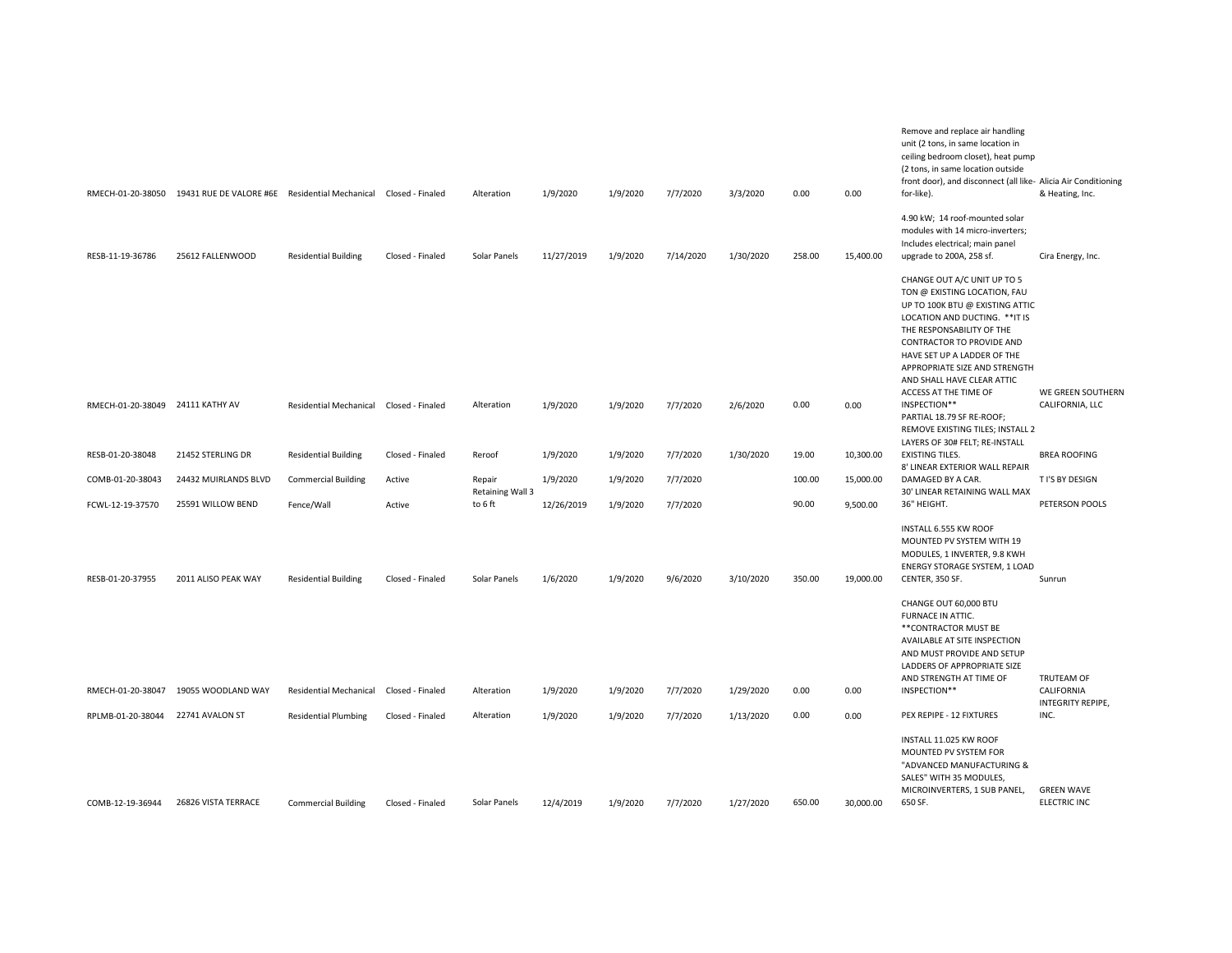| RPLMB-01-20-38051 219 CHAUMONT CIR<br>RESB-01-20-38052 | 24471 PENFIELD ST                      | <b>Residential Plumbing</b><br><b>Residential Building</b> | Closed - Finaled<br>Closed - Finaled | Water Heater<br>Solar Panels | 1/9/2020<br>1/9/2020 | 1/9/2020<br>1/10/2020 | 7/7/2020<br>7/8/2020 | 1/17/2020<br>2/5/2020 | 0.00<br>0.00 | 0.00<br>0.00 | CHANGE OUT 40 GALLON WATER<br>HEATER @ EXISTING OUTSIDE<br><b>CLOSET LOCATION</b><br>INSTALL (16) PV ROOF MOUNTED<br>MODULES, 290 SF - 5.04 KW WITH<br>(1) INVERTER                                                                                                                                                                                                                                                                                        | PLUMBING SOLUTIONS<br><b>VIVINT SOLAR</b> |
|--------------------------------------------------------|----------------------------------------|------------------------------------------------------------|--------------------------------------|------------------------------|----------------------|-----------------------|----------------------|-----------------------|--------------|--------------|------------------------------------------------------------------------------------------------------------------------------------------------------------------------------------------------------------------------------------------------------------------------------------------------------------------------------------------------------------------------------------------------------------------------------------------------------------|-------------------------------------------|
| RPLMB-01-20-38072 21491 MIDCREST DR                    |                                        | <b>Residential Plumbing</b>                                | Active                               | Water Heater                 | 1/10/2020            | 1/10/2020             | 7/8/2020             |                       | 0.00         | 0.00         | CHANGE OUT A WATER HEATER<br>WITH EXPANSION TANK IN<br>GARAGE (SAME LOCATION).<br>INSTALLATION OF A NEW 656 SF<br><b>EXTERIOR AWNING TO BE</b><br>LOCATED OVER AN EXISTING                                                                                                                                                                                                                                                                                 | <b>AFFORDABLE WATER</b><br><b>HEATERS</b> |
| COMB-11-19-36475                                       | 20672 LAKE FOREST DR A                 | <b>Commercial Building</b>                                 | Closed - Finaled                     | Canopies/Awnin<br>gs         | 11/12/2019           | 1/10/2020             | 7/8/2020             | 2/19/2020             | 656.00       | 7,500.00     | OUTDOOR DINING AREA FOR<br>"BLUFIG"                                                                                                                                                                                                                                                                                                                                                                                                                        | KING AWNINGS INC                          |
| RMECH-01-20-38074 3 VALLECITO                          |                                        | <b>Residential Mechanical</b>                              | Closed - Finaled                     | Alteration                   | 1/10/2020            | 1/10/2020             | 7/8/2020             | 2/19/2020             | 0.00         | 0.00         | CHANGE OUT 4 TON/16 SEER A/C<br>UNIT @ EXISTING SIDE YARD<br>LOCATION, 80K BTU FAU @<br>EXISTING ATTIC LOCATION. ** IT IS<br>THE RESPONSABILITY OF THE<br>CONTRACTOR TO PROVIDE AND<br>HAVE SET UP A LADDER OF THE<br>APPROPRIATE SIZE AND STRENGTH<br>AND SHALL HAVE CLEAR ATTIC<br>ACCESS AT THE TIME OF<br>INSPECTION**<br>CHANGE OUT 3 TON/14 SEER @<br>EXISTING REAR YARD LOCATION,<br>COIL, 80K BTU FAU @ EXISTING<br>ATTIC LOCATION, DUCTING. ** IT | OWNER/BUILDER                             |
|                                                        | RMECH-01-20-38063 24942 PASEO ARBOLEDA | Residential Mechanical Closed - Finaled                    |                                      | Alteration                   | 1/10/2020            | 1/10/2020             | 7/8/2020             | 2/19/2020             | 0.00         | 0.00         | IS THE RESPONSABILITY OF THE<br>CONTRACTOR TO PROVIDE AND<br>SET UP A LADDER OF THE<br>APPROPRIATE SIZE AND STRENGTH<br>AND SHALL HAVE CLEAR ATTIC<br>ACCESS AT THE TIME OF<br>INSPECTION**<br>TEAR OFF EXISTING FLAT ROOF<br>MATERIALS, REPAIR/REPLACE<br>SHEATHING AS NEEDED, REROOF                                                                                                                                                                     | Home Comfort USA                          |
| RESB-01-20-38061                                       | 22887 RIDGE ROUTE LANE                 | <b>Residential Building</b>                                | Closed - Finaled                     | Reroof                       | 1/10/2020            | 1/10/2020             | 7/8/2020             | 1/22/2020             | 1,900.00     | 10,000.00    | WITH TORCH DOWN, APPROX 19<br>SQUARES.                                                                                                                                                                                                                                                                                                                                                                                                                     | ROOF PRO<br>REMODELING INC.               |
| RESB-01-20-38064                                       | 25885 TRABUCO RD 307                   | <b>Residential Building</b>                                | Active                               | Remodel                      | 1/10/2020            | 1/10/2020             | 7/8/2020             |                       | 0.00         | 7,500.00     | BATHROOM REMODEL: REMOVE<br>AND REPLACE 1 BATH TUB, 1 SINK, AMERICAN HOME<br>1 VENT. FAN<br>INSTALL (12) PV ROOF MOUNTED                                                                                                                                                                                                                                                                                                                                   | REMODELING, INC.                          |
| RESB-01-20-37980                                       | 24451 PENFIELD ST                      | <b>Residential Building</b>                                | Closed - Finaled                     | Solar Panels                 | 1/7/2020             | 1/10/2020             | 7/8/2020             | 2/5/2020              | 435.00       | 8,000.00     | MODULES, 435 SF - 3.78 KW WITH<br>OPTIMIZERS<br>1-Illuminated Wall Sign (21 SF) for                                                                                                                                                                                                                                                                                                                                                                        | <b>VIVINT SOLAR</b>                       |
| SIGN-01-20-38110                                       | 26781 PORTOLA PKWY 4D                  | Sign                                                       | Active                               | Wall Sign                    | 1/13/2020            | 1/13/2020             | 7/11/2020            |                       | 21.00        | 4,000.00     | "The Rice"; Includes electrical for<br>sign.                                                                                                                                                                                                                                                                                                                                                                                                               | Saddleback Signs                          |
| RESB-01-20-37979                                       | 26367 WEST GROVE CIR                   | <b>Residential Building</b>                                | Active                               | Solar Panels                 | 1/7/2020             | 1/13/2020             | 7/11/2020            |                       | 222.00       | 12.000.00    | INSTALL (12) PV ROOF MOUNTED<br>MODULES, 222 SF - 3.78 KW, (1)<br>INVERTER, (1) A/C DISCONNECT.                                                                                                                                                                                                                                                                                                                                                            | <b>TESLA ENERGY</b><br>OPERATIONS, INC.   |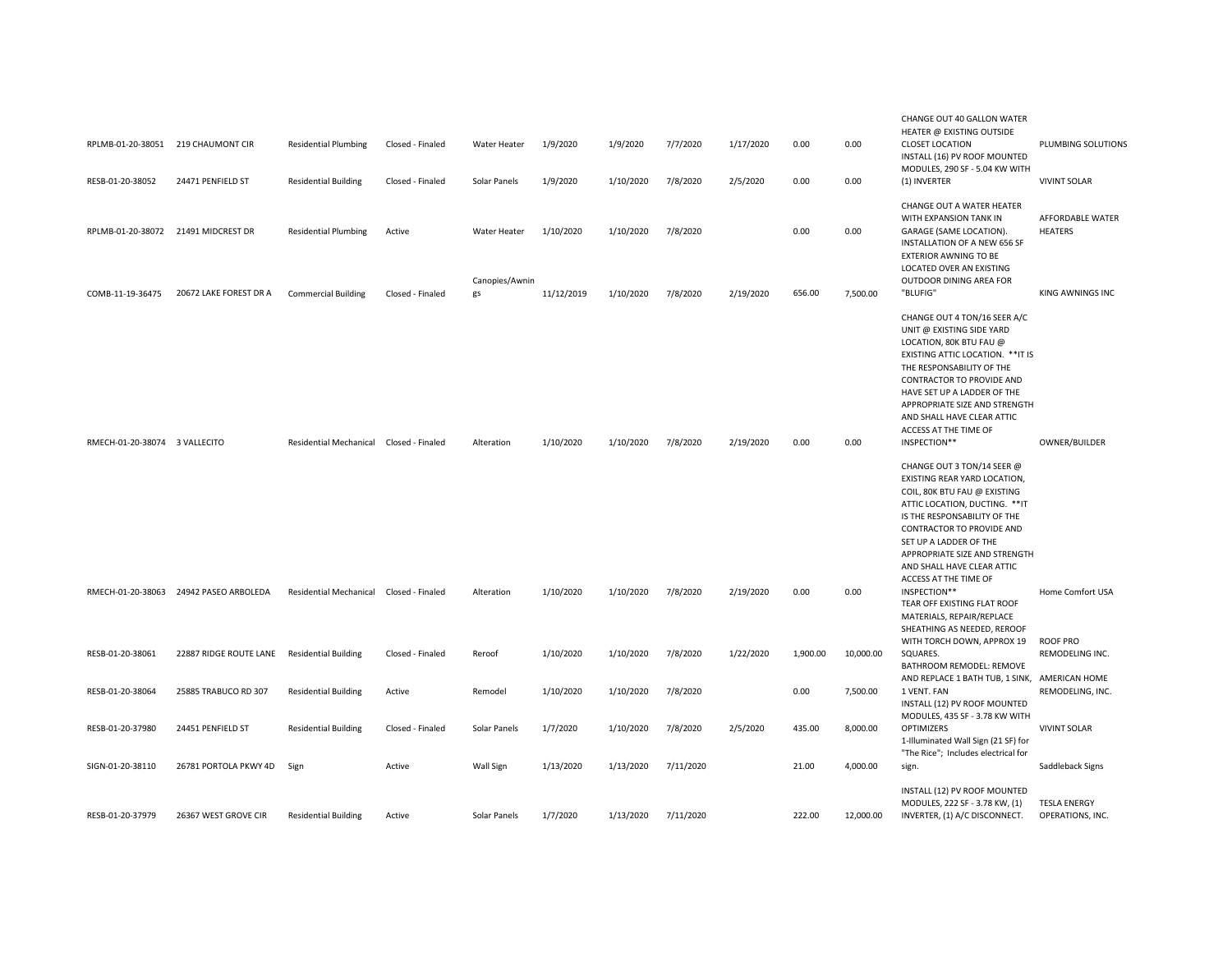|                                    |                       |                               |                  |                           |            |           |           |           |          |            | 10.50 kW; 30 roof-mounted solar<br>modules with 1 inverter and 30<br>power optimizers; Includes<br>electrical plus panel upgrade to 225 RENEWABLE ENERGY                                                                                                                                                                                                                                         | SOLARMAX                                  |
|------------------------------------|-----------------------|-------------------------------|------------------|---------------------------|------------|-----------|-----------|-----------|----------|------------|--------------------------------------------------------------------------------------------------------------------------------------------------------------------------------------------------------------------------------------------------------------------------------------------------------------------------------------------------------------------------------------------------|-------------------------------------------|
| RESB-12-19-37575                   | 60 AVIGNON AV         | <b>Residential Building</b>   | Closed - Finaled | Solar Panels              | 12/26/2019 | 1/13/2020 | 7/11/2020 | 2/4/2020  | 552.00   | 37,215.00  | amps.                                                                                                                                                                                                                                                                                                                                                                                            | PROVIDER, INC.                            |
| RPLMB-01-20-38126                  | 80 SAVANNAH           | <b>Residential Plumbing</b>   | Closed - Finaled | Alteration                | 1/13/2020  | 1/13/2020 | 7/11/2020 | 1/21/2020 | 0.00     | 0.00       | REPLACE EXISTING BATH TUB AND ELM CONSTRUCTION<br>VALVE, LIKE FOR LIKE.                                                                                                                                                                                                                                                                                                                          | CO                                        |
| RESB-12-19-37569                   | 22 MARIPOSA           | <b>Residential Building</b>   | Closed - Finaled | Solar Panels              | 12/26/2019 | 1/13/2020 | 7/11/2020 | 2/5/2020  | 270.00   | 14,800.00  | INSTALL 5.25 KW ROOF MOUNTED<br>PV SYSTEM WITH 15 MODULES,<br>MICROINVERTERS, 270 SF.                                                                                                                                                                                                                                                                                                            | ALTAIR SOLAR, INC.                        |
| RESB-01-20-38029                   | 19562 HIGHRIDGE WAY   | <b>Residential Building</b>   | Closed - Finaled | Solar Panels              | 1/8/2020   | 1/13/2020 | 7/11/2020 | 1/31/2020 | 416.00   | 25,000.00  | 7.26 kW; 22 roof-mounted solar<br>modules with 22 power optimizers<br>and 1 inverter; Includes electrical<br>plus panel upgrade to 225 amps.                                                                                                                                                                                                                                                     | <b>Valley Energy</b><br>Solutions, Inc.   |
| COMB-12-19-37175                   | 26521 RANCHO PKWY S   | <b>Commercial Building</b>    | Closed - Finaled | Tenant<br>Improvement     | 12/12/2019 | 1/13/2020 | 9/28/2020 | 7/7/2020  | 5,982.00 | 180.000.00 | (ROLL PLANS) 5,982 SF INTERIOR<br>T/I FOR A TWO STORY OFFICE-<br>TRAINING BUILDING FOR<br>"SCHNEIDER ELECTRIC", JOB TO<br>INCLUDE: DEMOLITION OD A PART<br>OF EXISTING PARTITIONS AND<br>CEILING, NEW PARTITIONS TO<br>CREAT NEW SPACES, 69 REC, 5 SW,<br>137 LIGHTS, 1 DISH.W, 1 DISPOSAL,<br>2 VENT. FANS, DUCT WORK, 3<br>SINKS, 3 WATER HEATERS AND<br>MODIFICATION TO ONE EXTERIOR<br>DOOR. | LACY CONSTRUCTION                         |
|                                    |                       |                               |                  |                           |            |           |           |           |          |            | PEX REPIPE 11 - FIXTURES, CHANGE                                                                                                                                                                                                                                                                                                                                                                 |                                           |
| RPLMB-01-20-38121                  | 25571 DARTMOUTH CIR   | <b>Residential Plumbing</b>   | Closed - Finaled | Alteration                | 1/13/2020  | 1/13/2020 | 7/11/2020 | 1/23/2020 | 0.00     | 0.00       | OUT WATER HEATER @ EXISTING<br><b>GARAGE LOCATION</b>                                                                                                                                                                                                                                                                                                                                            | REPIPE 1                                  |
| RELEC-01-20-38159                  | 22462 GOLDRUSH        | <b>Residential Electrical</b> | Active           | Remodel                   | 1/14/2020  | 1/14/2020 | 7/12/2020 |           | 0.00     | 0.00       | NEW 50A SUB PANEL AND 3 REC<br>FOR PRE-FAB ON-GROUND SPA.<br>CHANGE OUT 4T AC IN BACK YARD<br>(SAME LOCATION) WITH COIL AND WHITE MECHANICAL,                                                                                                                                                                                                                                                    | OWNER-BUILDER                             |
| RMECH-01-20-38163                  | 23206 RESPIT DR       | <b>Residential Mechanical</b> | Active           | Air Conditioner           | 1/14/2020  | 1/14/2020 | 7/12/2020 |           | 0.00     | 0.00       | DISCONNECT.                                                                                                                                                                                                                                                                                                                                                                                      | INC.                                      |
|                                    |                       |                               |                  |                           |            |           |           |           |          |            | CHANGE OUT 5T AC IN SIDE YARD<br>AND 80,000 BTU FURNACE IN<br>ATTIC (BOTH IN SAME LOCATION)<br>WITH COIL (DUCTWORK AS<br>NEEDED). ** CONTRACTOR MUST<br>BE AVAILABLE AT SITE INSPECTION<br>AND MUST PROVIDE AND SETUP<br>LADDERS OF APPROPRIATE SIZE<br>AND STRENGTH AT TIME OF                                                                                                                  |                                           |
| RMECH-01-20-38155 24286 ONTARIO LN | 501 SERRANO SUMMIT    | Residential Mechanical Active |                  | Air Conditioner 1/14/2020 |            | 1/14/2020 | 7/12/2020 |           | 0.00     | 0.00       | INSPECTION**<br>Swimming Pool & Spa for Serrano<br>Summit Recreation Center.                                                                                                                                                                                                                                                                                                                     | OWNER-BUILDER                             |
| POOL-08-19-34675                   | DRIVE                 | Combination Pool/Spa          | Closed - Finaled | Commercial                | 8/15/2019  | 1/14/2020 | 7/13/2020 | 6/2/2021  | 3,822.00 | 85,000.00  | 3,688/134 SF                                                                                                                                                                                                                                                                                                                                                                                     | <b>Aquatic Technologies</b><br>SOUTH WEST |
| RELEC-01-20-38156                  | 21261 CALLE HORIZONTE | <b>Residential Electrical</b> | Active           | Meter                     | 1/14/2020  | 1/14/2020 | 7/12/2020 |           | 0.00     | 0.00       | MAIN PANEL UPGRADE TO 200 A.                                                                                                                                                                                                                                                                                                                                                                     | <b>BUILDERS</b>                           |
|                                    |                       |                               |                  |                           |            |           |           |           |          |            |                                                                                                                                                                                                                                                                                                                                                                                                  |                                           |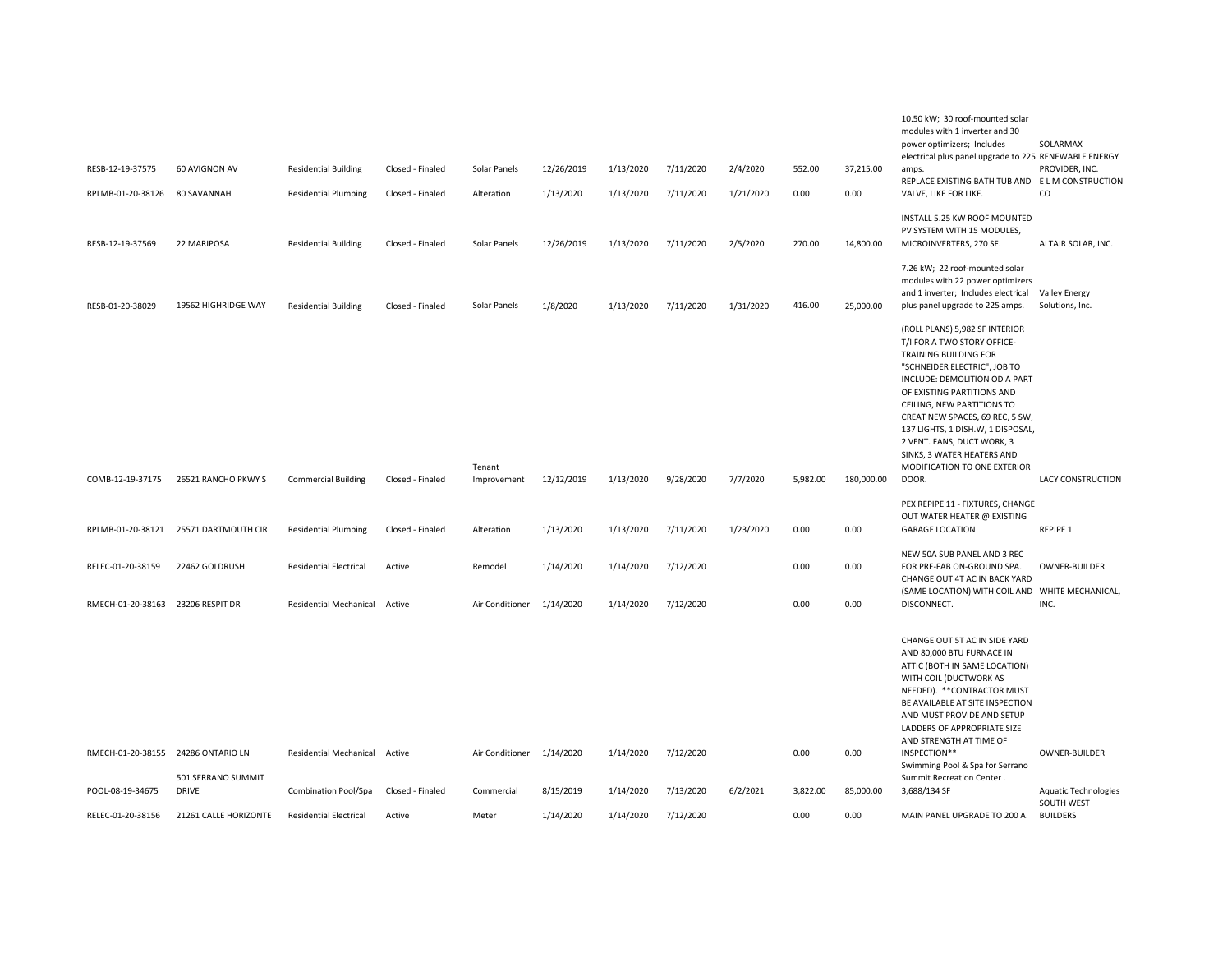| RMECH-01-20-38138 21592 STERLING DR |                                                | Residential Mechanical Active           |                  | Alteration                | 1/14/2020  | 1/14/2020 | 7/12/2020 |           | 0.00   | 0.00      | CHANEG OUT 80,000 BTU<br><b>FURNACE IN GARAGE (SAME</b><br>LOCATION).                                                                                                                                                                                                                                           | Home Comfort USA                       |
|-------------------------------------|------------------------------------------------|-----------------------------------------|------------------|---------------------------|------------|-----------|-----------|-----------|--------|-----------|-----------------------------------------------------------------------------------------------------------------------------------------------------------------------------------------------------------------------------------------------------------------------------------------------------------------|----------------------------------------|
| RMECH-01-20-38137 15 FAIRFIELD      |                                                | Residential Mechanical Closed - Finaled |                  | Air Conditioner 1/14/2020 |            | 1/14/2020 | 7/12/2020 | 2/19/2020 | 0.00   | 0.00      | CHANGE OUT 3T AC IN SIDE YARD<br>AND 100,000 BTU FURNACE IN<br>ATTICE (BOTH IN SAME<br>LOCATIONS) WITH DISCONNECT<br>AND DUCTWORK. ** CONTRACTOR<br>MUST BE AVAILABLE AT SITE<br>INSPECTION AND MUST PROVIDE<br>AND SETUP LADDERS OF<br>APPROPRIATE SIZE AND STRENGTH CONDITIONING &<br>AT TIME OF INSPECTION** | <b>ALPS AIR</b><br><b>HEATING</b>      |
|                                     |                                                |                                         |                  |                           |            |           |           |           |        |           | CHANGE OUT 3T AC IN BACK YARD<br>AND 80,000 BTU FURNACE IN<br>ATTIC (BOTH IN SAME LOCATION)<br>WITH COIL, DISCONNECT AND<br>DUCTWORK. ** CONTRACTOR<br>MUST BE AVAILABLE AT SITE<br>INSPECTION AND MUST PROVIDE<br>AND SETUP LADDERS OF<br>APPROPRIATE SIZE AND STRENGTH                                        |                                        |
| RMECH-01-20-38162                   | 25222 AVENIDA PACIFICA                         | <b>Residential Mechanical</b>           | Closed - Finaled | Air Conditioner           | 1/14/2020  | 1/14/2020 | 7/12/2020 | 1/30/2020 | 0.00   | 0.00      | AT TIME OF INSPECTION**                                                                                                                                                                                                                                                                                         | PHOENIX SOUTH INC<br>INTEGRITY REPIPE, |
| RPLMB-01-20-38140                   | 28302 MILLWOOD RD                              | <b>Residential Plumbing</b>             | Closed - Finaled | Alteration                | 1/14/2020  | 1/14/2020 | 7/12/2020 | 2/7/2020  | 0.00   | 0.00      | PEX REPIPE - 12 FIXTURES                                                                                                                                                                                                                                                                                        | INC.<br>SADDLEBACK                     |
| RPLMB-01-20-38186                   | 58 FAIRFIELD                                   | <b>Residential Plumbing</b>             | Active           | Alteration                | 1/15/2020  | 1/15/2020 | 7/13/2020 |           | 0.00   | 0.00      | WHOLE HOUSE PEX REPIPE.<br>1,000 SF OF INSULATION IN ATTIC;                                                                                                                                                                                                                                                     | PLUMBING                               |
| RESB-01-20-38184                    | 24782 ROCHELLE LN                              | <b>Residential Building</b>             | Active           | Remodel                   | 1/15/2020  | 1/15/2020 | 7/13/2020 |           | 0.00   | 0.00      | DUCTWORK.                                                                                                                                                                                                                                                                                                       | SERVICE CHAMPIONS                      |
|                                     |                                                |                                         |                  |                           |            |           |           |           |        |           | 7.92 kW; 24 roof-mounted solar<br>modules with 1 inverter and 24<br>power optimizers; Includes<br>electrical for solar panels; ALSO<br>installing one NEMA 6-50 outlet in                                                                                                                                       |                                        |
| RESB-01-20-38191                    | 1570 VIEJO RIDGE DRIVE S. Residential Building |                                         | Closed - Finaled | Solar Panels              | 1/15/2020  | 1/15/2020 | 7/13/2020 | 1/17/2020 | 440.00 | 24,000.00 | garage for electric vehicle charging. Barnes Solar, Inc.                                                                                                                                                                                                                                                        |                                        |
| RESB-01-20-38189                    | 77 ECLIPSE                                     | <b>Residential Building</b>             | Closed - Finaled | Solar Panels              | 1/15/2020  | 1/15/2020 | 7/13/2020 | 2/21/2020 | 222.00 | 8,000.00  | INSTALL 3.78KW ROOF MOUNTED<br>SOLAR, 12 MODULES (222 SF), 1<br>INVERTER, 1 DISCONNECT                                                                                                                                                                                                                          | <b>TESLA</b>                           |
| RMECH-01-20-38185                   | 22212 CRANE ST                                 | <b>Residential Mechanical</b>           | Active           | Alteration                | 1/15/2020  | 1/15/2020 | 7/13/2020 |           | 0.00   | 0.00      | DUCTWORK ONLY.                                                                                                                                                                                                                                                                                                  | <b>SERVICE CHAMPIONS</b>               |
|                                     |                                                |                                         |                  |                           |            |           |           |           |        |           | (ROLL PLANS) 238 SF SINGLE STORY<br>ROOM ADDITION TO CREATE NEW<br>BEDROOM, BATHROOM AND WIC;<br>RELOCATE THE EXISTING AC UNIT,<br>DUCTWORK, 1 VENT. FAN,1 BATH<br>TUB, 1 SINK, 1 TOILET, EXTENSION<br>TO SEWER LINE, 9 REC, 9 LIGHTS, 7                                                                        |                                        |
| RESB-12-19-37270                    | 21312 VISTA ESTATE DR                          | <b>Residential Building</b>             | Closed - Finaled | Addition                  | 12/17/2019 | 1/15/2020 | 7/13/2020 | 5/19/2020 | 238.00 | 29,750.00 | SW.                                                                                                                                                                                                                                                                                                             | OWNER-BUILDER                          |
|                                     | RPLMB-01-20-38216 23961 LARKWOOD LN            | <b>Residential Plumbing</b>             | Closed - Finaled | Alteration                | 1/16/2020  | 1/16/2020 | 7/14/2020 | 3/6/2020  | 0.00   | 0.00      | CHANGE OUT (1) WATER HEATER<br>IN EXISTING GARAGE LOCATION                                                                                                                                                                                                                                                      | LIFETIME SOLUTIONS,<br>INC.            |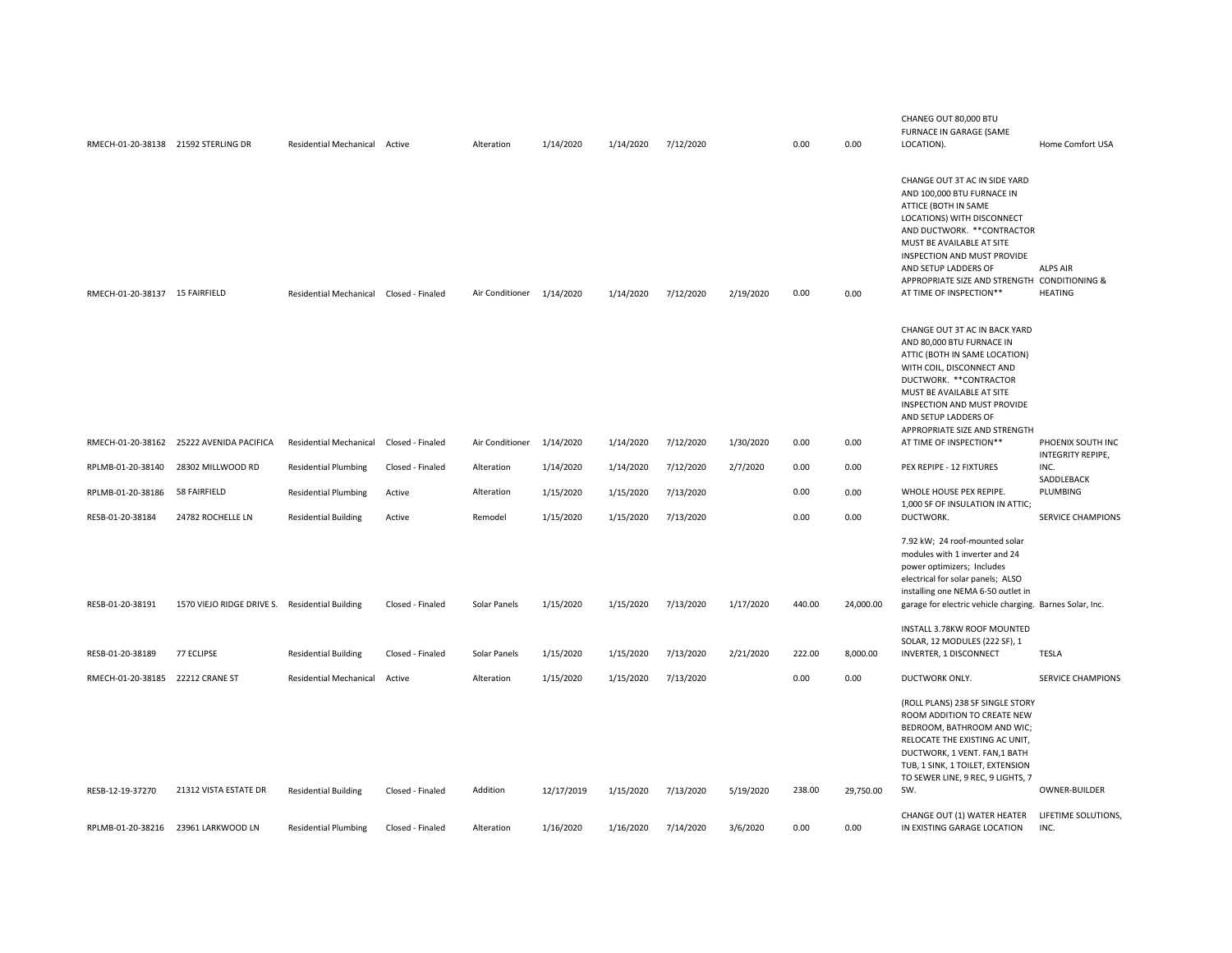| RESB-12-19-37363                  | <b>6 TOURAINE PLACE</b> | <b>Residential Building</b>             | Closed - Finaled | Solar Panels | 12/19/2019 | 1/16/2020 | 7/14/2020 | 3/3/2020  | 112.00   | 21,000.00 | INSTALL 12 ROOF MOUNTED PV<br>MODULES, 112 SF (4.980 KW), 12<br>INVERTERS, 125A LOAD CENTER.<br>CHANGE OUT A TANKLESS WATER                                                                                                                                                                     | SOLAR TECH ENERGY<br>SYSTEMS              |
|-----------------------------------|-------------------------|-----------------------------------------|------------------|--------------|------------|-----------|-----------|-----------|----------|-----------|-------------------------------------------------------------------------------------------------------------------------------------------------------------------------------------------------------------------------------------------------------------------------------------------------|-------------------------------------------|
| RPLMB-01-20-38209                 | 22805 ISLAMARE LN       | <b>Residential Plumbing</b>             | Closed - Finaled | Water Heater | 1/16/2020  | 1/16/2020 | 7/14/2020 | 1/22/2020 | 0.00     | 0.00      | HEATER IN GARAGE (SAME<br>LOCATION).                                                                                                                                                                                                                                                            | Payless Water Heaters<br>& Plumbing, Inc. |
| RPLMB-01-20-38218                 | 22 TAVELLA PL           | <b>Residential Plumbing</b>             | Closed - Finaled | Water Heater | 1/16/2020  | 1/16/2020 | 7/14/2020 | 2/7/2020  | 0.00     | 0.00      | 1-Water Heater Changeout (same<br>size, in same garage location).                                                                                                                                                                                                                               | All Star Water Heaters,<br>Inc.           |
| RMECH-01-20-38222 21315 TUPELO LN |                         | Residential Mechanical Closed - Finaled |                  | Alteration   | 1/16/2020  | 1/16/2020 | 7/14/2020 | 1/14/2021 | 0.00     | 0.00      | 1-Rooftop Package Unit<br>Replacement (2 tons / 54,000 BTU<br>/ 14 SEER) in same original location.<br>** CONTRACTOR SHOULD BE<br>AVAILABLE AT SITE AND MUST<br>HAVE LADDER OF APPROPRIATE<br>SIZE AND STRENGTH SETUP FOR<br>ROOFTOP ACCESS AT THE TIME OF 1st Choice Heating &<br>INSPECTION** | Air Conditioning, Inc.                    |
|                                   |                         |                                         |                  |              |            |           |           |           |          |           | REMOVE EXISTING TILES; WOOD<br>REPAIR AS NEEDED, INSTALL 2                                                                                                                                                                                                                                      |                                           |
| RESB-01-20-38223                  | 24126 CINDY LN          | <b>Residential Building</b>             | Closed - Finaled | Reroof       | 1/16/2020  | 1/16/2020 | 7/14/2020 | 2/10/2020 | 2,200.00 | 5,200.00  | LAYERS OF 30 LBS FELR; RE-INSTAL<br>THE EXISTING TILES; 2200 SF.                                                                                                                                                                                                                                | <b>BRANNON'S ROOFING</b>                  |
| RESB-01-20-38226                  | 32 CALABRIA LN          | <b>Residential Building</b>             | Closed - Finaled | Solar Panels | 1/16/2020  | 1/16/2020 | 7/14/2020 | 2/21/2020 | 444.00   | 24,000.00 | INSTALL (24) ROOF MOUNTED<br>MODULES 444 SF (7.56 KW, (1) A/C TESLA ENERGY<br>DISCONNECT, (1) INVERTER                                                                                                                                                                                          | OPERATIONS, INC.                          |
| CELEC-01-20-38228                 | 22441 EL TORO           | <b>Commercial Electrical</b>            | Active           | Meter        | 1/16/2020  | 1/16/2020 | 7/14/2020 |           | 0.00     | 0.00      | TEMP. 200A POWER POLE FOR<br>"COFFEE BEAN" - SHELL BUILDING.                                                                                                                                                                                                                                    | Diamond Power<br>Services, Inc.           |
| RESB-01-20-37896                  | 21731 EVENINGSIDE LN    | <b>Residential Building</b>             | Closed - Finaled | Addition     | 1/3/2020   | 1/16/2020 | 7/14/2020 | 3/26/2020 | 216.00   | 25,000.00 | Enclose existing atrium area and<br>existing patio area (total of 216 SF)<br>to enlarge an existing office and<br>bedroom; 5-Rec 2-Lights; 1-Mech.<br>Alt. (Ductwork)                                                                                                                           | <b>BND2 Construction</b>                  |
| RESB-01-20-38232                  | 25655 FORESTWOOD        | <b>Residential Building</b>             | Closed - Finaled | Remodel      | 1/16/2020  | 1/16/2020 | 7/14/2020 | 4/3/2020  | 0.00     | 0.00      | Kitchen Remodel: New Electrical<br>for 1-Stove 1-Oven 1-Downdraft<br>Vent and Changes to Breakers; 1-<br>Sink 1-Dishwasher; New cabinets,<br>countertops.                                                                                                                                       | OWNER/BUILDER                             |
| SIGN-01-20-38229                  | 29300 PORTOLA PKWY B    | Sign                                    | Active           | Wall Sign    | 1/16/2020  | 1/16/2020 | 7/14/2020 |           | 30.00    | 1,000.00  | INSTALL (1) NON ILLUMINATED SET<br>OF FOAM LETTERS (1.5"/30 SF)<br>WITH SILICON SEALANT AND<br><b>REINFORCE WITH 2" SCREWS FOR</b><br>"HEAVENLY PASTIC SURGERY"                                                                                                                                 | i2i Signs                                 |
| SIGN-01-20-38240                  | 22681 LAKE FOREST DR    | Sign                                    | Active           | Wall Sign    | 1/17/2020  | 1/17/2020 | 7/15/2020 |           | 78.00    | 4,500.00  | 3-Illuminated Channel-Letter Wall<br>Signs for "Brio Brio Bakery & Cafe";<br>Includes electrical for signs.                                                                                                                                                                                     | C-45 Graphics                             |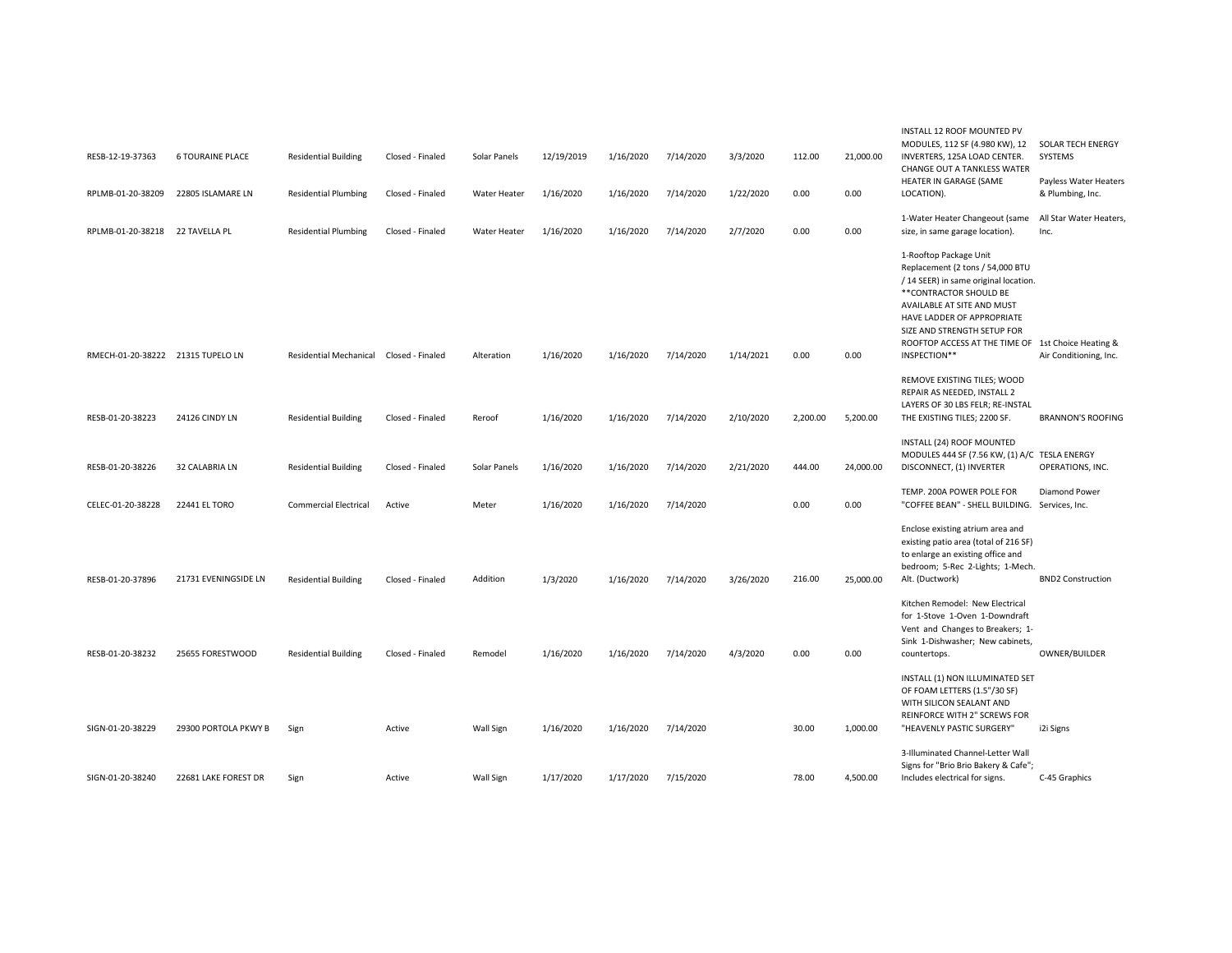|                   |                                                |                             |                  | Tenant       |           |           |           |            |          |            | Reinforce / retrofit existing steel on<br>rooftop of existing "Chase Bank"<br>building to support window<br>washing equipment installation.<br>(Note: Window washing equipment<br>installation per Building Permit<br>#31065.) This design is to<br>strengthen existing roof framing to<br>undergo loading imposed by new<br>and existing davits & pedestals<br>used to support exterior<br>maintenance window washing |                                             |
|-------------------|------------------------------------------------|-----------------------------|------------------|--------------|-----------|-----------|-----------|------------|----------|------------|------------------------------------------------------------------------------------------------------------------------------------------------------------------------------------------------------------------------------------------------------------------------------------------------------------------------------------------------------------------------------------------------------------------------|---------------------------------------------|
| COMB-07-19-34330  | 23861 EL TORO RD                               | <b>Commercial Building</b>  | Closed - Finaled | Improvement  | 7/30/2019 | 1/17/2020 | 7/15/2020 | 2/3/2020   | 0.00     | 122,720.00 | equipment.                                                                                                                                                                                                                                                                                                                                                                                                             | DEB Construction, LLC                       |
| RESB-01-20-38221  | 1106 VIEJO HILLS DR                            | <b>Residential Building</b> | Closed - Finaled | Solar Panels | 1/16/2020 | 1/17/2020 | 7/15/2020 | 3/16/2020  | 509.00   | 24,000.00  | 8.96 kW; 28 roof-mounted solar<br>modules with 1 inverter and 28<br>optimizers; Includes electrical.                                                                                                                                                                                                                                                                                                                   | Hosopo Corporation                          |
| RESB-01-20-38237  | 22361 FALLEN LEAF RD                           | <b>Residential Building</b> | Closed - Finaled | Repair       | 1/17/2020 | 1/17/2020 | 7/15/2020 | 1/27/2020  | 0.00     | 10,000.00  | GARAGE WALL AND POST REPAIR<br>AS NEEDED PER VEHICLE IMPACT;<br>ELECTRICAL REPAIR (WIRING,<br>OUTLETS, LIGHTS) AS NEEDED.<br>INSTALL 2WAY CLEANOUTS AT<br>REAR OF THE HOUSE FOR MAIN                                                                                                                                                                                                                                   | <b>CLASSIC RESTORATION</b><br>RIGHTIME HOME |
| RPLMB-01-20-38325 | 22236 EUCALYPTUS LN                            | <b>Residential Plumbing</b> | Closed - Finaled | Alteration   | 1/21/2020 | 1/21/2020 | 7/19/2020 | 1/28/2020  | 0.00     | 0.00       | SEWER.                                                                                                                                                                                                                                                                                                                                                                                                                 | <b>SERVICES</b>                             |
| RESB-01-20-38341  | 21432 VINTAGE WAY                              | <b>Residential Building</b> | Closed - Finaled | Reroof       | 1/21/2020 | 1/21/2020 | 7/19/2020 | 2/4/2020   | 2,200.00 | 11,000.00  | TEAR OFF EXISTING COMP<br>SHINGLES, REPAIR/REPLACE<br>SHEATHING AS NEEDED, INSTALL<br>GAF TIGER PAW FELT AND REROOF<br>WITH COMP SHINGLES, APPROX 22 WESTERN ROOFING<br>SQUARES.<br>A New SFD "Windstone" / Plan 2-E<br>/ 3,587 SF / Garage 597 SF / Porch<br>32 SF / CA Room 248 SF / Opt.<br>Covered Master Terrace 248 SF / P-                                                                                      | SYSTEMS                                     |
| RESB-11-19-36377  | 1573 VIEJO RIDGE DRIVE S. Residential Building |                             | Closed - Finaled | New          | 11/7/2019 | 1/21/2020 | 7/19/2020 | 10/22/2020 | 3,587.00 | 439,895.00 | M-E / LOT # 19                                                                                                                                                                                                                                                                                                                                                                                                         | <b>LANDSEA HOMES</b>                        |
|                   |                                                |                             |                  |              |           |           |           |            |          |            | RELAY OF EXISTING STANDARD<br>WEIGHT TILE; REMOVE EXISTING<br>ROOF TILES, INSTALL (2) LAYERS OF<br>30# FELT AND REINSTALL EXISTING<br>STANDARD WEIGHT ROOF TILE,                                                                                                                                                                                                                                                       |                                             |
| RESB-01-20-38326  | 21911 CHASTER RD                               | <b>Residential Building</b> | Active           | Reroof       | 1/21/2020 | 1/21/2020 | 7/19/2020 |            | 2,400.00 | 14,000.00  | APPROX 24 SQUARES.<br>CHANGE OUT 80,000 BTU IN<br>CLOSET (SAME LOCATION) WITH<br>DUCTWORK; 1000 SF OF                                                                                                                                                                                                                                                                                                                  | <b>VARGAS ROOFING</b>                       |
| RESB-01-20-38335  | 25642 SKYBIRD LN                               | <b>Residential Building</b> | Closed - Finaled | Remodel      | 1/21/2020 | 1/21/2020 | 7/19/2020 | 3/3/2020   | 0.00     | 3,985.00   | INSULATION IN THE ATTIC.                                                                                                                                                                                                                                                                                                                                                                                               | <b>SERVICE CHAMPIONS</b>                    |
| RESB-01-20-38248  | 155 DENALI PLAN 1                              | <b>Residential Building</b> | Closed - Finaled | Solar Panels | 1/17/2020 | 1/21/2020 | 7/19/2020 | 7/2/2020   | 110.00   | 10,000.00  | Solar Panels 2.745 Kw. for Plan 1<br>Model /110 Sf "Castellon"<br>A New MFD Duplex Townhome<br>"Oreste" Plan 3A-4A / 4595 SF /<br>Garage 896 SF / 226 SF Covered<br>Entry / 282 SF 2nd. & 3rd. Floor                                                                                                                                                                                                                   | LENNAR HOMES OF<br>CALIFORNIA, INC.         |
| RESB-01-20-38007  | 247 & 249 SIENA                                | <b>Residential Building</b> | Closed - Finaled | New          | 1/8/2020  | 1/21/2020 | 7/19/2020 | 8/19/2020  | 4,595.00 | 615,800.00 | Deck / 25 SF Utility / Home Site #<br>15-16                                                                                                                                                                                                                                                                                                                                                                            | LENNAR HOMES OF<br>CALIFORNIA, INC.         |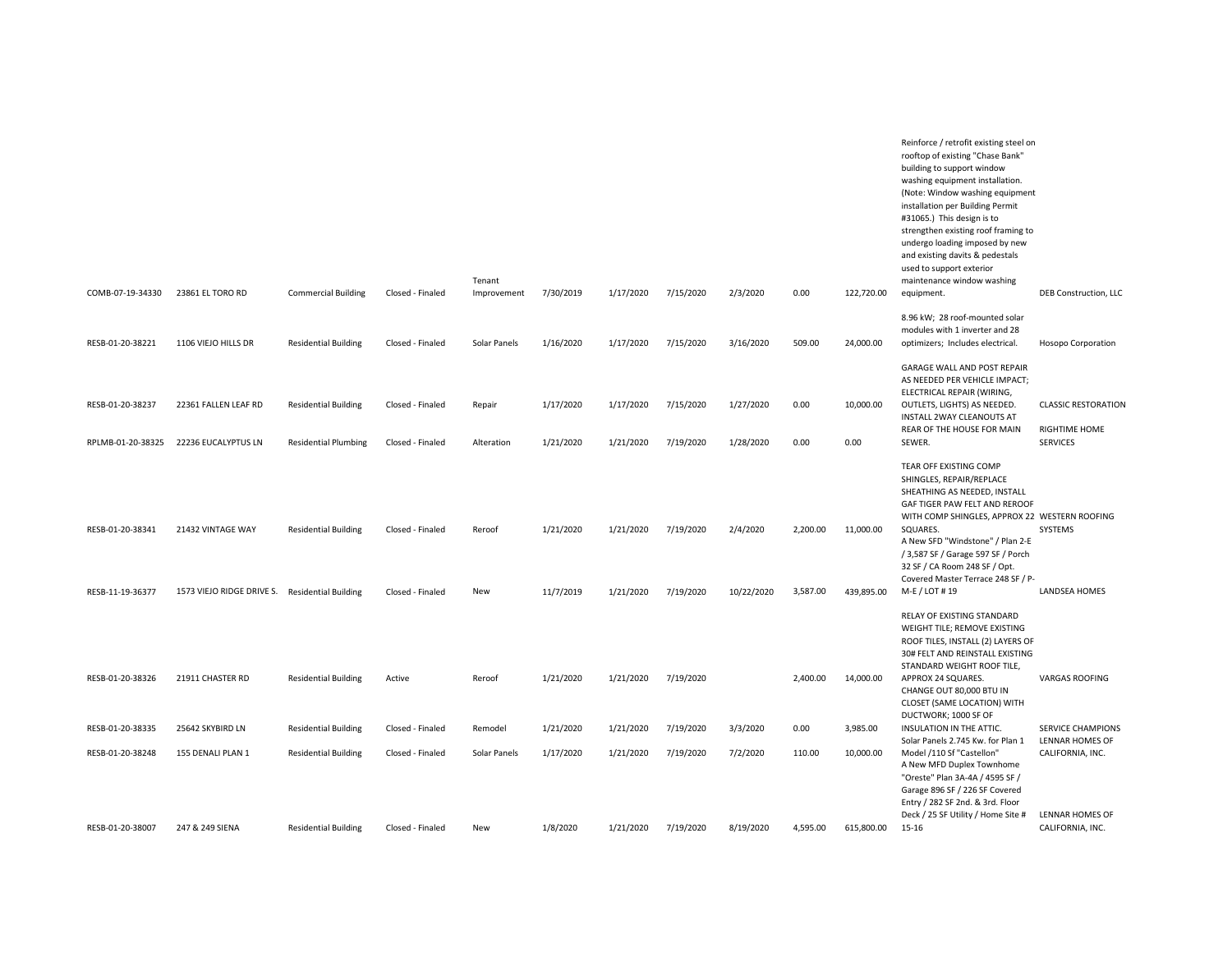|                                   |                                                |                             |                  |               |           |           |           |           |          |            | REPLACE SEWER CLEAN OUT @                                         |                                    |
|-----------------------------------|------------------------------------------------|-----------------------------|------------------|---------------|-----------|-----------|-----------|-----------|----------|------------|-------------------------------------------------------------------|------------------------------------|
| RPLMB-01-20-38336 23291 GUINEA ST |                                                | <b>Residential Plumbing</b> | Active           | Alteration    | 1/21/2020 | 1/21/2020 | 7/19/2020 |           | 0.00     | 0.00       | <b>FRONT YARD</b><br>A New SFD "Windstone" / Plan 3-              | <b>Rescue Rooter</b>               |
|                                   |                                                |                             |                  |               |           |           |           |           |          |            | BR / 3,814 SF / Garage 579 SF / CA                                |                                    |
|                                   |                                                |                             |                  |               |           |           |           |           |          |            | Room 206 SF / Opt. Covered                                        |                                    |
|                                   |                                                |                             |                  |               |           |           |           |           |          |            | Master Terrace 206 SF / P-M-E /                                   | LANDSEA HOLDINGS                   |
| RESB-11-19-36382                  | 1578 VIEJO RIDGE DRIVE S. Residential Building |                             | Closed - Finaled | <b>New</b>    | 11/7/2019 | 1/21/2020 | 7/19/2020 | 9/10/2020 | 3,814.00 | 463,109.00 | LOT #36                                                           | CORPORATION                        |
|                                   |                                                |                             |                  |               |           |           |           |           |          |            | A New SFD "Windstone" / Plan 1-D                                  |                                    |
|                                   |                                                |                             |                  |               |           |           |           |           |          |            | / 3,272 SF / Garage 599 SF / Porch                                |                                    |
|                                   |                                                |                             |                  |               |           |           |           |           |          |            | 58 SF / CA Room 208 SF / Opt.                                     |                                    |
|                                   |                                                |                             |                  |               |           |           |           |           |          |            | Master Terrace 181 SF / P-M-E /                                   | <b>LANDSEA HOLDINGS</b>            |
| RESB-11-19-36367                  | 1581 VIEJO RIDGE DRIVE S. Residential Building |                             | Closed - Finaled | <b>New</b>    | 11/7/2019 | 1/21/2020 | 7/19/2020 | 9/29/2020 | 3.272.00 | 402.519.00 | LOT #18                                                           | CORPORATION                        |
|                                   |                                                |                             |                  |               |           |           |           |           |          |            | A New SFD "Windstone" / Plan 2-                                   |                                    |
|                                   |                                                |                             |                  |               |           |           |           |           |          |            | BR / 3,580 SF / Garage 597 SF /                                   |                                    |
|                                   |                                                |                             |                  |               |           |           |           |           |          |            | Porch 34 SF / CA Room 248 SF /<br>Opt. Covered Master Terrace 248 | LANDSEA HOLDINGS                   |
| RESB-11-19-36378                  | 1589 VIEJO RIDGE DRIVE S. Residential Building |                             | Closed - Finaled | <b>New</b>    | 11/7/2019 | 1/21/2020 | 1/9/2021  | 7/13/2020 | 3,580.00 | 439,895.00 | SF / P-M-E / LOT # 17                                             | CORPORATION                        |
|                                   |                                                |                             |                  |               |           |           |           |           |          |            | Solar Panels 2.745 Kw. for Plan 2                                 | LENNAR HOMES OF                    |
| RESB-01-20-38249                  | 153 DENALI PLAN 2                              | <b>Residential Building</b> | Closed - Finaled | Solar Panels  | 1/17/2020 | 1/21/2020 | 7/19/2020 | 7/2/2020  | 110.00   | 10,000.00  | Model /110 Sf "Castellon"                                         | CALIFORNIA, INC.                   |
|                                   |                                                |                             |                  |               |           |           |           |           |          |            |                                                                   |                                    |
|                                   |                                                |                             |                  |               |           |           |           |           |          |            | CHANGE OUT 50 GAL WATER                                           |                                    |
|                                   |                                                |                             |                  |               |           |           |           |           |          |            | HEATER WITH EXPANSION TANK IN Greenstar Home                      |                                    |
| RPLMB-01-20-38332                 | 25145 RIVENDELL DR                             | <b>Residential Plumbing</b> | Active           | Water Heater  | 1/21/2020 | 1/21/2020 | 7/19/2020 |           | 0.00     | 0.00       | GARAGE (SAME LOCATION).                                           | Services, Inc.                     |
|                                   |                                                |                             |                  |               |           |           |           |           |          |            |                                                                   |                                    |
|                                   |                                                |                             |                  |               |           |           |           |           |          |            | REMOVE 6,400 SF TILE ROOF (OVER                                   |                                    |
|                                   |                                                |                             |                  |               |           |           |           |           |          |            | 4 MULTI-FAMILY UNITES); INSTALL                                   |                                    |
|                                   |                                                |                             |                  |               |           |           |           |           |          |            | 1 LAYER OF UNDERLAYMENT;                                          |                                    |
|                                   |                                                |                             |                  |               |           |           |           |           |          |            | INSTALL BORAL BARCELONA TILES                                     |                                    |
|                                   |                                                |                             |                  |               |           |           |           |           |          |            | (LIKE FOR LIKE - SAME WEIGHT AS                                   |                                    |
|                                   |                                                |                             |                  |               |           |           |           |           |          |            | EXISTING TILES). ICC ESR-1647, 9                                  |                                    |
|                                   |                                                |                             |                  |               |           |           |           |           |          |            | LBS/SF. ** PERMIT SUBJECT TO                                      |                                    |
|                                   | 25222-25228 CALLE<br>MADRID                    |                             |                  | Reroof        |           |           |           |           | 6,400.00 |            | FIELD INSPECTION - SAME TILES<br>TYPE)                            | <b>FONTAINE</b><br>WEATHERPROOFING |
| RESB-01-20-38323                  |                                                | <b>Residential Building</b> | Closed - Finaled |               | 1/21/2020 | 1/21/2020 | 7/19/2020 | 3/5/2020  |          | 47,000.00  |                                                                   |                                    |
|                                   |                                                |                             |                  |               |           |           |           |           |          |            | A New MFD Duplex Townhome                                         |                                    |
|                                   |                                                |                             |                  |               |           |           |           |           |          |            | "Oreste" Plan 1A-2A / 3,831 SF /                                  |                                    |
|                                   |                                                |                             |                  |               |           |           |           |           |          |            | Garage 900 SF / 36 SF Covered                                     |                                    |
|                                   |                                                |                             |                  |               |           |           |           |           |          |            | Entry / 114 SF Covered Parking / 21 LENNAR HOMES OF               |                                    |
| RESB-01-20-38015                  | 251 & 253 SIENA                                | <b>Residential Building</b> | Closed - Finaled | New           | 1/8/2020  | 1/21/2020 | 9/19/2020 | 8/19/2020 | 3,831.00 | 515,554.00 | SF Utility / Homesite #13-14                                      | CALIFORNIA, INC.                   |
|                                   |                                                |                             |                  |               |           |           |           |           |          |            | Solar Panels 2.745 Kw. for Plan 3                                 | LENNAR HOMES OF                    |
| RESB-01-20-38250                  | 151 DENALI PLAN 3                              | <b>Residential Building</b> | Closed - Finaled | Solar Panels  | 1/17/2020 | 1/21/2020 | 7/19/2020 | 7/8/2020  | 110.00   | 10,000.00  | Model /110 Sf "Castellon"                                         | CALIFORNIA, INC.                   |
|                                   |                                                |                             |                  |               |           |           |           |           |          |            | A New SFD "Brookhaven" / Plan 3-                                  |                                    |
|                                   |                                                |                             |                  |               |           |           |           |           |          |            | B / 3,099 SF / Garage 475 SF /                                    |                                    |
|                                   |                                                |                             |                  |               |           |           |           |           |          |            | Porch 4 SF / CA Room 162 SF / P-E- LANDSEA HOLDINGS               |                                    |
| RESB-11-19-36361                  | 1838 ALISO CANYON DR                           | <b>Residential Building</b> | Closed - Finaled | New           | 11/6/2019 | 1/21/2020 | 7/19/2020 | 8/31/2020 | 3,099.00 | 352,306.00 | M / LOT #41                                                       | CORPORATION                        |
|                                   | Tract #17331 Serrano                           |                             |                  | Fences over 8 |           |           |           |           |          |            | Serrano Summit Entry Landscape                                    | <b>LENNAR HOMES OF</b>             |
| FCWL-01-20-38112                  | Summit Entry Walls                             | Fence/Wall                  | Closed - Finaled | feet          | 1/13/2020 | 1/21/2020 | 7/28/2020 | 6/2/2021  | 0.00     | 205,220.00 | Walls                                                             | CA, INC.                           |
|                                   |                                                |                             |                  |               |           |           |           |           |          |            | A New SFD "Brookhaven" / Plan 1-                                  |                                    |
|                                   |                                                |                             |                  |               |           |           |           |           |          |            | BR / 2,492 SF / Garage 421 SF /                                   |                                    |
|                                   |                                                |                             |                  |               |           |           |           |           |          |            | Porch 0 SF / CA Room 116 SF / P-E- LANDSEA HOLDINGS               |                                    |
| RESB-11-19-36344                  | 1841 ALISO CANYON DR                           | <b>Residential Building</b> | Closed - Finaled | New           | 11/6/2019 | 1/21/2020 | 7/19/2020 | 8/31/2020 | 2,492.00 | 301.658.00 | M / LOT #38                                                       | CORPORATION                        |
|                                   |                                                |                             |                  |               |           |           |           |           |          |            | A New SFD "Windstone" / Plan 1-                                   |                                    |
|                                   |                                                |                             |                  |               |           |           |           |           |          |            | CR / 3,272 SF / Garage 599 SF /                                   |                                    |
|                                   |                                                |                             |                  |               |           |           |           |           |          |            | Porch 44 SF / CA Room 208 SF /<br>Opt. Covered Master Terrace 181 | LANDSEA HOLDINGS                   |
| RESB-11-19-36373                  | 1602 VIEJO RIDGE DRIVE S. Residential Building |                             | Closed - Finaled | New           | 11/7/2019 | 1/21/2020 | 7/19/2020 | 7/13/2020 | 3,272.00 | 402,519.00 | SF / P-M-E / LOT #33                                              | CORPORATION                        |
|                                   |                                                |                             |                  |               |           |           |           |           |          |            |                                                                   | INTEGRITY REPIPE,                  |
| RPLMB-01-20-38319                 | 25181 MILES AV                                 | <b>Residential Plumbing</b> | Closed - Finaled | Alteration    | 1/21/2020 | 1/21/2020 | 7/19/2020 | 2/7/2020  | 0.00     | 0.00       | PEX REPIPE: 12 FIXTURES.                                          | INC.                               |
|                                   |                                                |                             |                  |               |           |           |           |           |          |            |                                                                   |                                    |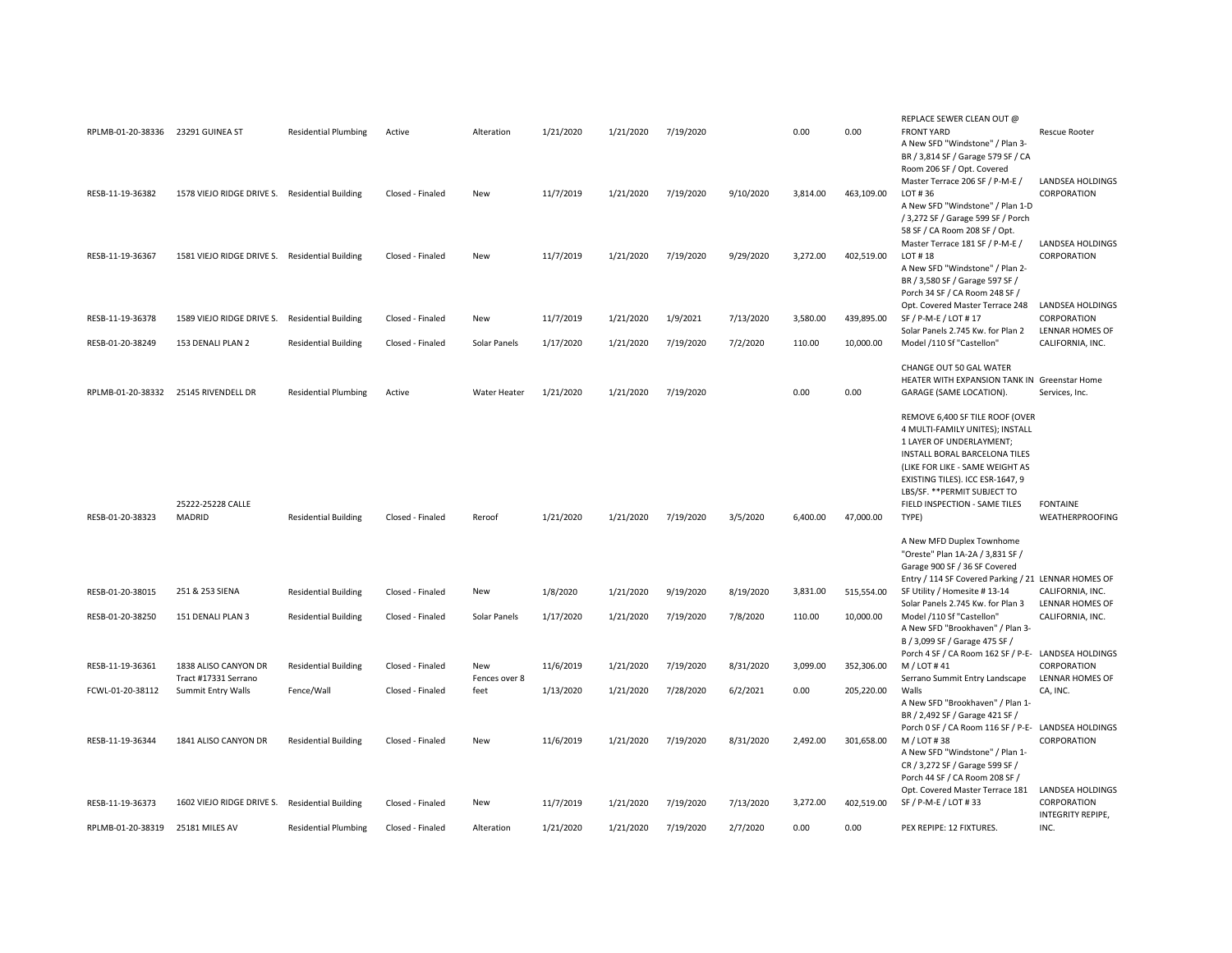| RESB-01-20-38251  | 149 DENALI PLAN 4                               | <b>Residential Building</b>   | Closed - Finaled | Solar Panels | 1/17/2020 | 1/21/2020 | 7/19/2020 | 7/2/2020  | 110.00   | 10,000.00  | Solar Panels 2.745 Kw. for Plan 4<br>Model /110 Sf "Castellon"<br>A New SFD "Brookhaven" / Plan 1-<br>A / 2,492 SF / Garage 421 SF /                                                                                                                                                        | LENNAR HOMES OF<br>CALIFORNIA, INC.                  |
|-------------------|-------------------------------------------------|-------------------------------|------------------|--------------|-----------|-----------|-----------|-----------|----------|------------|---------------------------------------------------------------------------------------------------------------------------------------------------------------------------------------------------------------------------------------------------------------------------------------------|------------------------------------------------------|
| RESB-11-19-36345  | 1844 ALISO CANYON DR                            | <b>Residential Building</b>   | Closed - Finaled | New          | 11/6/2019 | 1/21/2020 | 7/19/2020 | 8/31/2020 | 2,492.00 | 301,658.00 | Porch 44 SF / CA Room 116 SF / P-E- LANDSEA HOLDINGS<br>M / LOT #42<br>EXTEND ELECTRICAL FROM MAIN<br>FOR INSTALLATION OF (3) 120<br>ELECTRICAL OUTLETS AT REAR<br>YARD; (1) @ COUNTER FOR<br>REFRIGERATOR, (2) @ BBQ; ALSO<br>EXTEND GAS LINE FROM MAIN TO<br>(1) NEW FIRE PIT AND (1) NEW | CORPORATION                                          |
| RESB-01-20-38317  | 1106 VIEJO HILLS DRIVE                          | <b>Residential Building</b>   | Active           | Remodel      | 1/21/2020 | 1/21/2020 | 7/19/2020 |           | 0.00     | 0.00       | BBQ.                                                                                                                                                                                                                                                                                        | OWNER/BUILDER                                        |
|                   |                                                 |                               |                  |              |           |           |           |           |          |            | A New MFD Duplex Townhome<br>"Oreste" Plan 1A-2A / 3,831 SF /<br>Garage 900 SF / 24 SF Covered<br>Entry / 114 SF Covered Parking / 21 LENNAR HOMES OF                                                                                                                                       |                                                      |
| RESB-01-20-38001  | 239 & 241 SIENA                                 | <b>Residential Building</b>   | Closed - Finaled | <b>New</b>   | 1/8/2020  | 1/21/2020 | 2/7/2021  | 8/11/2020 | 3,831.00 | 515,554.00 | SF Utility / Homesite #13-14<br>A New SFD "Brookhaven" / Plan 3-<br>AR / 3,099 SF / Garage 475 SF /                                                                                                                                                                                         | CALIFORNIA, INC.                                     |
| RESB-11-19-36358  | 1835 ALISO CANYON DR                            | <b>Residential Building</b>   | Closed - Finaled | New          | 11/6/2019 | 1/21/2020 | 7/19/2020 | 8/31/2020 | 3,099.00 | 352,306.00 | Porch 4 SF / CA Room 162 SF / P-E- LANDSEA HOLDINGS<br>M / LOT #39<br>INSTALLATION OF METER<br>PEDESTAL FOR "CIVIC CENTER"<br>LANDSCAPE IRRIGATION,<br>PEDESTAL IS LOCATED ON CIVIC                                                                                                         | CORPORATION                                          |
| CELEC-01-20-38327 | 100.50 CIVIC CENTER DRIVE Commercial Electrical |                               | Closed - Finaled | Meter        | 1/21/2020 | 1/21/2020 | 7/19/2020 | 1/22/2020 | 0.00     | 0.00       | CENTER DRIVE, SOUTH OF ROUND- ALL AMERICAN<br>ABOUT.<br>INSTALL AN OUTLET (NEMA 14-50)<br>INSIDE THE GARAGE FOR AN EV                                                                                                                                                                       | <b>ASPHALT</b><br><b>GREEN SOLAR</b>                 |
| RELEC-01-20-38316 | <b>138 PRIMROSE DRIVE</b>                       | <b>Residential Electrical</b> | Closed - Finaled | Remodel      | 1/21/2020 | 1/21/2020 | 7/19/2020 | 1/22/2020 | 0.00     | 0.00       | CHARGER.                                                                                                                                                                                                                                                                                    | <b>ELECTRIC SOLUTIONS</b>                            |
| RMECH-01-20-38331 | 23336 BUCKLAND LN                               | <b>Residential Mechanical</b> | Active           | Alteration   | 1/21/2020 | 1/21/2020 | 7/19/2020 |           | 0.00     | 0.00       | DUCTWORK ONLY.<br>INSTALL NEW 42,000 BTU<br>FURNACE IN THE ATTIC WITH GAS<br>LINE, 1 LIGHT, 1 REC, 1 SW;<br>CHANGE OUT 3.5T AC (LIKE FOR<br>LIKE) IN SIDE YARD WITH COIL AND<br>DUCTWORK; 1000 SF INSULATION                                                                                | SO CAL AIRFLOW PROS                                  |
| RESB-01-20-38330  | 24192 TWIG ST                                   | <b>Residential Building</b>   | Active           | Remodel      | 1/21/2020 | 1/21/2020 | 7/19/2020 |           | 0.00     | 3,900.00   | IN ATTIC.<br>PEX REPIPE: 11 FIXTURES AND 3                                                                                                                                                                                                                                                  | <b>SERVICE CHAMPIONS</b><br><b>CALIFORNIA REPIPE</b> |
| RPLMB-01-20-38320 | 21466 CORALITA                                  | <b>Residential Plumbing</b>   | Active           | Alteration   | 1/21/2020 | 1/21/2020 | 7/19/2020 |           | 0.00     | 0.00       | HOSE BIBS.<br>A New SFD "Windstone" / Plan 1-<br>CR / 3,272 SF / Garage 599 SF /<br>Porch 44 SF / CA Room 208 SF /                                                                                                                                                                          | SPECIALIST                                           |
| RESB-11-19-36369  | 1586 VIEJO RIDGE DRIVE S. Residential Building  |                               | Closed - Finaled | New          | 11/7/2019 | 1/21/2020 | 7/19/2020 | 7/13/2020 | 3,272.00 | 402,519.00 | Opt. Covered Master Terrace 181<br>SF / P-M-E / LOT #35<br>A New SFD "Brookhaven" / Plan 3-<br>CR / 3,099 SF / Garage 475 SF /<br>Porch 4 SF / CA Room 162 SF / P-E- LANDSEA HOLDINGS                                                                                                       | LANDSEA HOLDINGS<br>CORPORATION                      |
| RESB-11-19-36354  | 1847 ALISO CANYON DR                            | <b>Residential Building</b>   | Closed - Finaled | <b>New</b>   | 11/6/2019 | 1/21/2020 | 7/19/2020 | 8/31/2020 | 3.099.00 | 352.306.00 | M / LOT #37                                                                                                                                                                                                                                                                                 | CORPORATION                                          |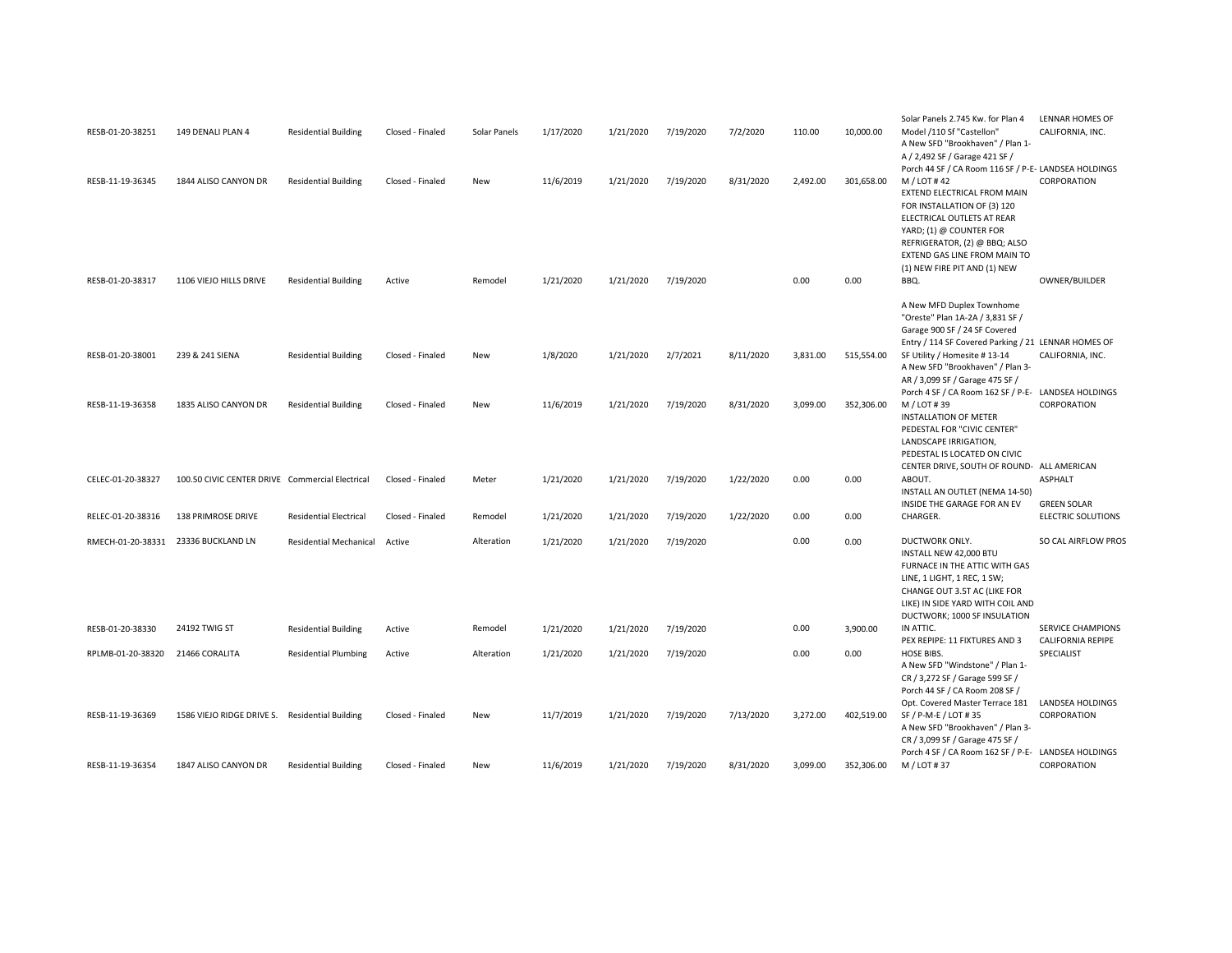| RESB-01-20-38004  | 243 & 245 SIENA                                | <b>Residential Building</b> | Closed - Finaled   | New                   | 1/8/2020  | 1/21/2020 | 11/22/2020 | 8/11/2020 | 4,595.00  | 615,800.00 | A New MFD Duplex Townhome<br>"Oreste" Plan 3A-4A / 4595 SF /<br>Garage 896 SF / 228 SF Covered<br>Entry / 282 SF 2nd. & 3rd. Floor<br>Deck / 25 SF Utility / Home Site #<br>15-16            | <b>LENNAR HOMES OF</b><br>CALIFORNIA, INC. |
|-------------------|------------------------------------------------|-----------------------------|--------------------|-----------------------|-----------|-----------|------------|-----------|-----------|------------|----------------------------------------------------------------------------------------------------------------------------------------------------------------------------------------------|--------------------------------------------|
| RESB-11-19-36391  | 1594 VIEJO RIDGE DRIVE S. Residential Building |                             | Closed - Finaled   | New                   | 11/7/2019 | 1/21/2020 | 7/19/2020  | 9/29/2020 | 3,814.00  | 463,109.00 | A New SFD "Windstone" / Plan 3-<br>DR / 3,814 SF / Garage 579 SF / CA<br>Room 206 SF / Opt. Master Terrace LANDSEA HOLDINGS<br>206 SF / P-M-E / LOT # 34<br>A New SFD "Windstone" / Plan 3-A | CORPORATION                                |
| RESB-11-19-36381  | 1597 VIEJO RIDGE DRIVE S. Residential Building |                             | Closed - Finaled   | New                   | 11/7/2019 | 1/21/2020 | 7/19/2020  | 7/13/2020 | 3,814.00  | 463,109.00 | / 3,814 SF / Garage 579 SF / Porch<br>0 sq ft / CA Room 206 SF / Opt.<br>Master Terrace 206 SF / P-M-E /<br>LOT #16<br>A New SFD "Brookhaven" / Plan 2-                                      | LANDSEA HOLDINGS<br>CORPORATION            |
| RESB-11-19-36347  | 1853 ALISO CANYON DR                           | <b>Residential Building</b> | Closed - Finaled   | New                   | 11/6/2019 | 1/21/2020 | 7/19/2020  | 8/31/2020 | 2,612.00  | 315,090.00 | AR / 2,612 SF / Garage 422 SF /<br>Porch 42 sq ft / CA Room 109 SF / P- LANDSEA HOLDINGS<br>E-M / LOT #36<br>A New SFD "Brookhaven" / Plan 3-<br>BR / 3,099 SF / Garage 475 SF /             | CORPORATION                                |
| RESB-11-19-36352  | 1859 ALISO CANYON DR                           | <b>Residential Building</b> | Closed - Finaled   | New                   | 11/6/2019 | 1/21/2020 | 7/19/2020  | 8/31/2020 | 3,099.00  | 352,306.00 | Porch 4 SF / CA Room 162 SF / P-E- LANDSEA HOLDINGS<br>M / LOT #35                                                                                                                           | CORPORATION                                |
| RESB-11-19-36351  | 1832 ALISO CANYON DR                           | <b>Residential Building</b> | Closed - Finaled   | New                   | 11/6/2019 | 1/21/2020 | 7/19/2020  | 8/31/2020 | 2,612.00  | 315,090.00 | A New SFD "Brookhaven" / Plan 2-<br>C / 2,612 SF / Garage 422 SF / CA<br>Room 109 SF / Porch 0 sq. ft. /P-E- LANDSEA HOLDINGS<br>M / LOT #40                                                 | CORPORATION                                |
|                   |                                                |                             |                    |                       |           |           |            |           |           |            | TEAR OFF EXISTING COMP<br>SHINGLES, REPAIR/REPLACE<br>SHEATHING AS NEEDED, INSTALL<br>GAF TIGER PAW FELT AND REROOF<br>WITH COMP SHINGLES, APPROX 21 WESTERN ROOFING                         |                                            |
| RESB-01-20-38340  | 26161 CANARY CT                                | <b>Residential Building</b> | Active             | Reroof                | 1/21/2020 | 1/21/2020 | 7/19/2020  |           | 2,100.00  | 10,000.00  | SQUARES.                                                                                                                                                                                     | SYSTEMS                                    |
| COMB-01-20-38161  | 26656 PORTOLA PKWY                             | <b>Commercial Building</b>  | Active             | Canopies/Awnin<br>gs  | 1/14/2020 | 1/21/2020 | 7/19/2020  |           | 0.00      | 10,000.00  | Install one aluminum deck canopy<br>with a steel post over a section of<br>"Taco Bell" drive-through lane<br>(near speaker); Includes 1-LED<br>light fixture and 1-20 amp circuit.           | P.S. Services, Inc.                        |
|                   |                                                |                             |                    |                       |           |           |            |           |           |            | A New MFD 5-Plex Townhome<br>Building / ACC "Covera @ Serrano<br>Summit" 8,822 SF / Garage 2,286                                                                                             |                                            |
| RESB-07-19-34075  | 369,371,373,375,377<br>BELLVER bldg 4          | <b>Residential Building</b> | Closed - Finaled   | New                   | 1/7/2020  | 1/22/2020 | 9/14/2020  | 8/24/2020 | 8,822.00  |            | SF / Deck-Patio 366 SF / Utility 31<br>1,200,000.00 SF / Building #4                                                                                                                         | LENNAR HOMES OF<br>CALIFORNIA, INC.        |
| ENCRH-03-19-31419 |                                                | Encroachment                | Closed - Withdrawn | Construction          | 3/6/2019  | 1/22/2020 | 1/22/2020  |           | 0.00      | 0.00       | Crowne Castle -                                                                                                                                                                              | <b>INLAND ENGINEERING</b><br>SERVICES INC  |
| COMB-01-20-38118  | 27442 PORTOLA PKWY 250 Commercial Building     |                             | Closed - Finaled   | Tenant<br>Improvement | 1/13/2020 | 1/22/2020 | 7/20/2020  | 2/27/2020 | 14.074.00 | 98.000.00  | (ROLL PLANS) Office T.I. (14,074<br>SF) for "Lentegrity" - New interior<br>walls, finishes, millwork and<br>electrical (9-Rec; 1-Subpanel).                                                  | Coastline<br>Development, Inc.             |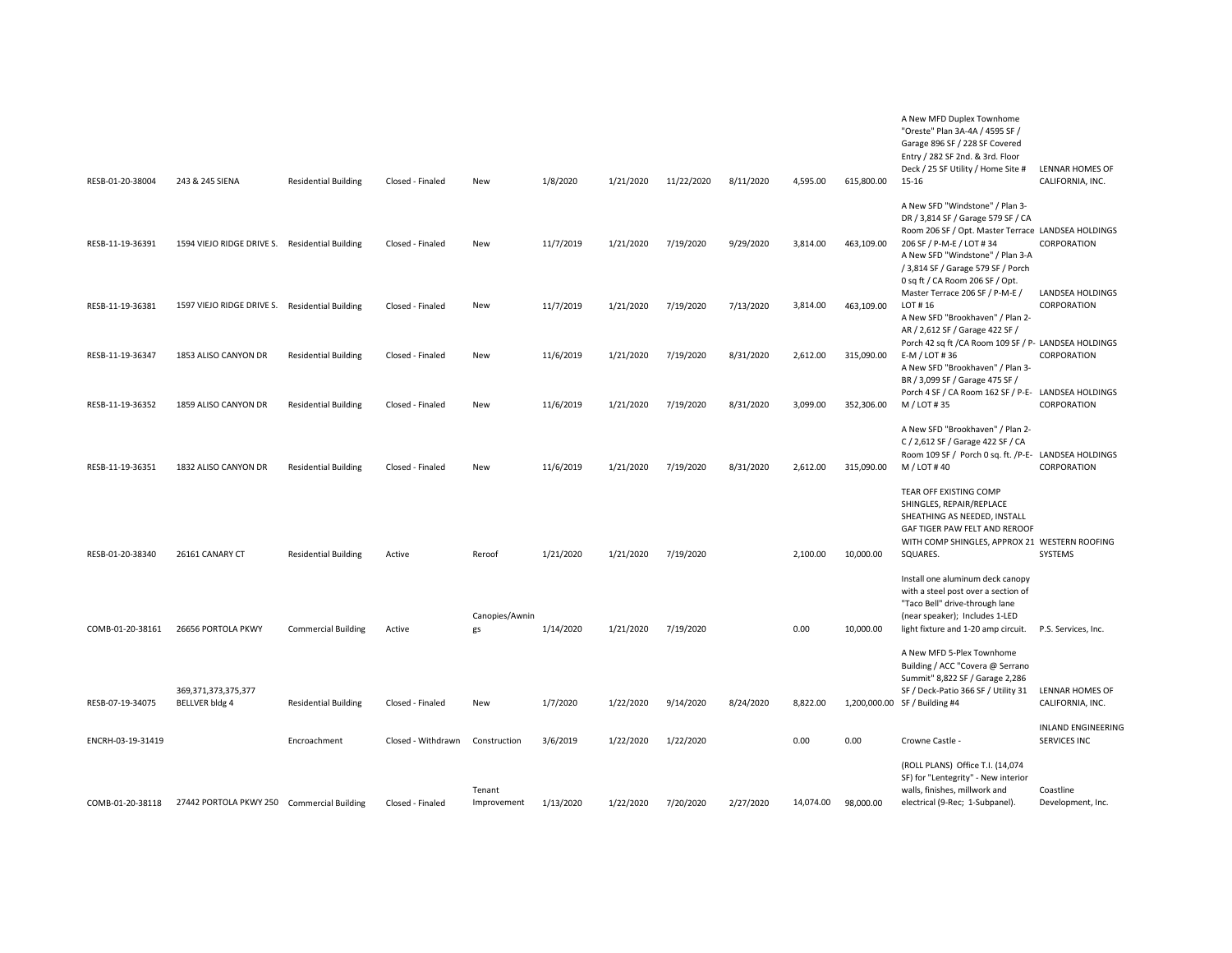| CELEC-01-20-38359 | 581.5 SERRANO SUMMIT                        | <b>Commercial Electrical</b>  | Closed - Finaled | Meter                    | 1/22/2020 | 1/22/2020 | 7/20/2020 | 1/27/2020 | 0.00     | 0.00      | 200A TEMP. POLE FOR A<br><b>CONSTRUCTION SITE (LENNAR</b><br>HOMES).<br>200A TEMP. POLE FOR A                                                                                                                                                                                                                                                                                                 | POWER PLUS                         |
|-------------------|---------------------------------------------|-------------------------------|------------------|--------------------------|-----------|-----------|-----------|-----------|----------|-----------|-----------------------------------------------------------------------------------------------------------------------------------------------------------------------------------------------------------------------------------------------------------------------------------------------------------------------------------------------------------------------------------------------|------------------------------------|
| CELEC-01-20-38361 | 536.5 CATALONIA                             | <b>Commercial Electrical</b>  | Closed - Finaled | Meter                    | 1/22/2020 | 1/22/2020 | 7/25/2020 | 1/27/2020 | 0.00     | 0.00      | <b>CONSTRUCTION SITE (LENNAR</b><br>HOMES).                                                                                                                                                                                                                                                                                                                                                   | POWER PLUS                         |
| RESB-01-20-38368  | 19265 TERRACE VIEW CIR                      | <b>Residential Building</b>   | Closed - Finaled | Remodel                  | 1/22/2020 | 1/22/2020 | 7/20/2020 | 2/19/2020 | 0.00     | 7,500.00  | REMOVE EXISTING BUT, INSTALL<br>NEW (drop-in-refab) WALK-IN TUB,<br>INSTALL NEW 20A CIRCUIT FOR<br>OUTLET, DRYWALL PATCH AS<br>NECESSARY.                                                                                                                                                                                                                                                     | SAFE STEP WALK-IN<br>TUB CO., INC. |
|                   |                                             |                               |                  |                          |           |           |           |           |          |           | INSTALL 7.26 KW ROOF MOUNTED<br>PV SYSTEM WITH 22 MODULES,<br>MICROINVERTERS, 13.5 KWH<br><b>ENERGY STORAGE SYSTEM, A NEW</b><br>SUB PANEL, MAIN PANEL                                                                                                                                                                                                                                        |                                    |
| RESB-01-20-38213  | 22635 SPRING LAKE LN                        | <b>Residential Building</b>   | Closed - Finaled | Solar Panels             | 1/16/2020 | 1/22/2020 | 7/20/2020 | 3/11/2020 | 397.00   | 16,000.00 | UPGRADE TO 200 A, 397 SF.<br>200A TEMP. POLE FOR A<br><b>CONSTRUCTION SITE (LENNAR</b>                                                                                                                                                                                                                                                                                                        | Solar Optimum, Inc.                |
| CELEC-01-20-38360 | 588.5 CATALONIA                             | <b>Commercial Electrical</b>  | Closed - Finaled | Meter                    | 1/22/2020 | 1/22/2020 | 7/25/2020 | 1/27/2020 | 0.00     | 0.00      | HOMES).<br>DUCTWORK; 1000 SF OF                                                                                                                                                                                                                                                                                                                                                               | POWER PLUS                         |
| RMECH-01-20-38365 | 21917 YELLOWSTONE LN                        | <b>Residential Mechanical</b> | Active           | Alteration               | 1/22/2020 | 1/22/2020 | 7/20/2020 |           | 0.00     | 0.00      | INSULATION IN THE ATTIC.<br>Install one (1) NEMA 14-50 outlet<br>inside garage for electric vehicle                                                                                                                                                                                                                                                                                           | <b>SERVICE CHAMPIONS</b>           |
| RELEC-01-20-38399 | 100 HIGH MEADOW                             | <b>Residential Electrical</b> | Active           | Alteration               | 1/23/2020 | 1/23/2020 | 7/21/2020 |           | 0.00     | 0.00      | charging.<br>1 DAY EVENT FOR "HOAG": NEW                                                                                                                                                                                                                                                                                                                                                      | Faraday Electric Corp.             |
| COMB-01-20-38390  | 26672 PORTOLA PKWY                          | <b>Commercial Building</b>    | Closed - Finaled | Special<br>Investigation | 1/23/2020 | 1/23/2020 | 7/21/2020 | 1/24/2020 | 216.00   | 500.00    | STAGE WITH ADA RAMP AND<br>ELECTRICAL GENERATOR.                                                                                                                                                                                                                                                                                                                                              | OWNER-BUILDER                      |
| RESB-01-20-38385  | 1171 SUMMIT OAK DRIVE                       | <b>Residential Building</b>   | Closed - Finaled | Remodel                  | 1/23/2020 | 1/23/2020 | 7/21/2020 | 8/19/2020 | 306.00   | 8,000.00  | 306 SF INT. REMODEL JOB TO<br>INCLUDE: CONVERT THE GARAGE<br>TO WORKSHOP BY REPLACING THE<br>EXISTING WINDOW BY A DOOR;<br>MODIFICATION TO 3 BATHROOMS;<br>CONSTRUCTION OF A NEW WALL<br>AT 2'D FLOOR BEDROOM TO CREAT<br>A NEW BALCONY. ** PERMIT<br>REVISED ON 8/13/2020 TO<br>REMOVE 2'D FLOOR BATHROOM<br>AND BALCONY REMODEL AND 1'ST<br>FLOOR WORKSHOP DOOR FROM<br>THE SCOPE OF WORK** | OWNER-BUILDER                      |
|                   |                                             |                               |                  |                          |           |           |           |           |          |           | INSTALL 80 SF IN-GROUND SPA<br>WITH ASSOCIATED MECH, EL AND<br>PL; ALSO (4) GFCI OUTLETS, (1)<br>SINK WITH WASTE AND DRAIN @<br>BBQ COUNTER, (1) FIRE BOWL,                                                                                                                                                                                                                                   |                                    |
| POOL-01-20-38400  | 1701 SUNSET VIEW DRIVE Combination Pool/Spa |                               | Closed - Finaled | Residential              | 1/23/2020 | 1/23/2020 | 7/21/2020 | 9/8/2020  | 80.00    | 25,000.00 | 22OV EL FOR FUTURE HEATERS.<br>REMOVE EXISTING 3.500 SF TILE<br>ROOF; INSTALL 2 LAYERS OF<br>UNDERLAYMENT; RE-INSTALL THE                                                                                                                                                                                                                                                                     | Mirage Landscape                   |
| RESB-01-20-38406  | 19642 DORADO DR                             | <b>Residential Building</b>   | Closed - Finaled | Reroof                   | 1/23/2020 | 1/23/2020 | 7/21/2020 | 2/7/2020  | 3,500.00 | 5,250.00  | <b>EXISTING TILES.</b>                                                                                                                                                                                                                                                                                                                                                                        | <b>EMPIRE ROOFING CO</b>           |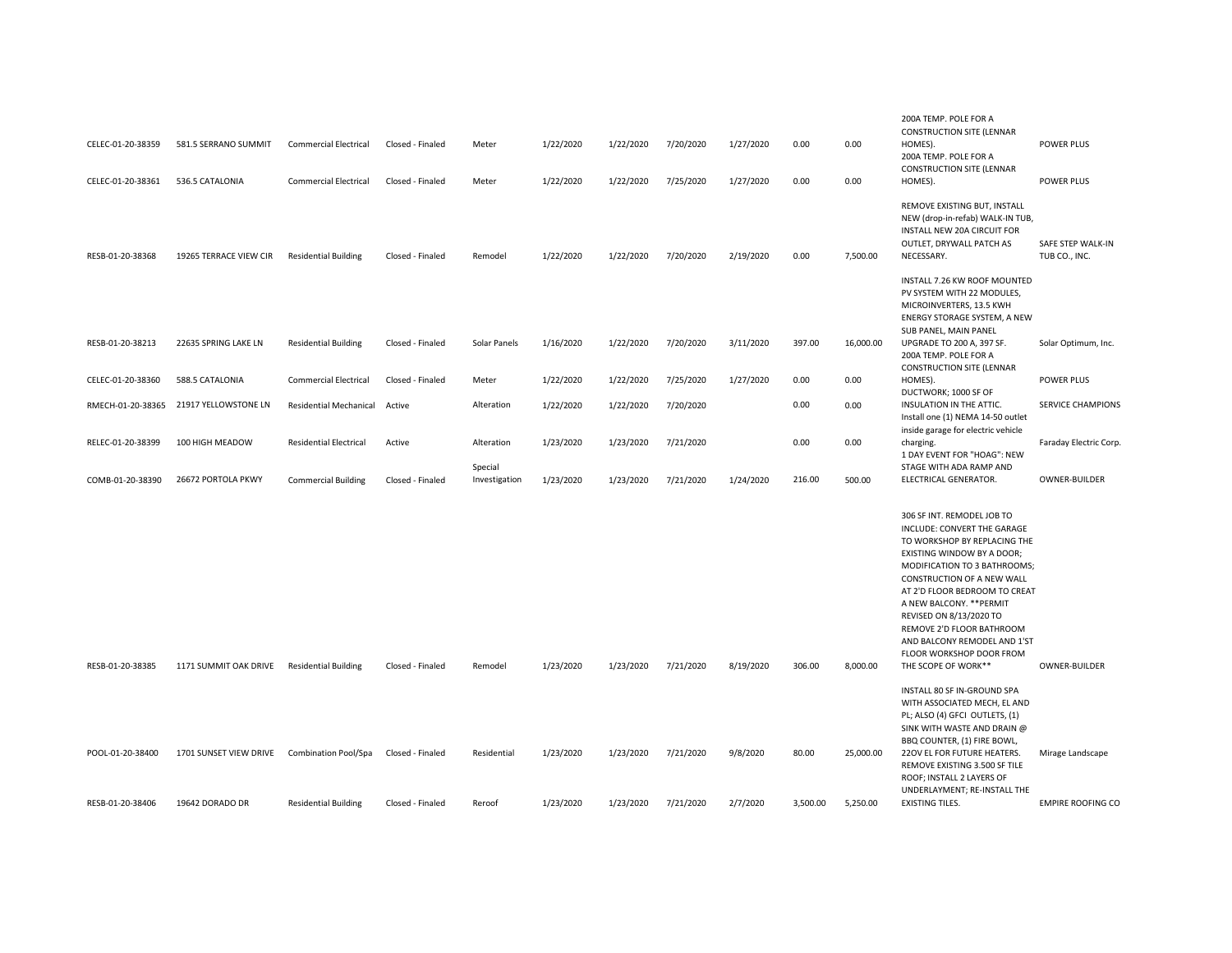| RPLMB-01-20-38392               | 26562 SHANE DR                                       | <b>Residential Plumbing</b>   | Closed - Finaled | Alteration                        | 1/23/2020 | 1/23/2020 | 7/21/2020 | 2/3/2020  | 0.00     | 0.00      | PEX Repipe (12 fixtures)                                                                                                                                                                                                        | All American Repipe &<br>Plumbing, Inc.             |
|---------------------------------|------------------------------------------------------|-------------------------------|------------------|-----------------------------------|-----------|-----------|-----------|-----------|----------|-----------|---------------------------------------------------------------------------------------------------------------------------------------------------------------------------------------------------------------------------------|-----------------------------------------------------|
| RMECH-01-20-38421 24 BELL VISTA |                                                      | <b>Residential Mechanical</b> | Closed - Finaled | Air Conditioner                   | 1/24/2020 | 1/24/2020 | 7/22/2020 | 3/18/2020 | 0.00     | 0.00      | CHANGE OUT 5 TON A/C UNIT @<br>EXISTING REAR YARD LOCATION.                                                                                                                                                                     | WHITE MECHANICAL,<br>INC.                           |
| RESB-01-20-38413                | 26246 FERN GLEN                                      | <b>Residential Building</b>   | Active           | Demolition                        | 1/24/2020 | 1/24/2020 | 7/22/2020 |           | 1,351.00 | 10,000.00 | SOFT DEMO OF FIRE DAMAGED<br>CONDO UNIT; REMOVE DRYWALL,<br>INSULATION, DEBRIS AND<br>BATHROOM VANITIES IN PREP<br>ASSESEMENT OF PROPERTY FOR<br>FULL DEMO AND REBUILD. ** NO<br>STRUCTURAL DEMO ALLOWED<br>UNDER THIS PERMIT** | 24 HOUR<br><b>RESTORATION &amp;</b><br>CONSTRUCTION |
| RMECH-01-20-38420               | 28886 MOUNTAIN VIEW LN Residential Mechanical Active |                               |                  | Air Conditioner                   | 1/24/2020 | 1/24/2020 | 7/22/2020 |           | 0.00     | 0.00      | CHANGE OUT 4T AC IN BACK YARD<br>AND 80,000 BTU FURNACE IN<br>GARAGE (BOTH IN SAME<br>LOCATION) WITH COIL,<br>DISCONNECT AND DUCTWORK.                                                                                          | WHITE MECHANICAL,<br>INC.                           |
| RESB-01-20-38419                | 21421 VINTAGE WAY<br>26142 COUNTRY RIDGE             | <b>Residential Building</b>   | Active           | Patio Cover (Over<br>200 sq. ft.) | 1/24/2020 | 1/24/2020 | 7/22/2020 |           | 430.00   | 5,000.00  | 430 SF ATTACHED SOLID ROOF<br>ALUMOWOOD PATIO COVER.<br>387 sf pool re-plaster, replace drain ALAN SMITH POOL                                                                                                                   | The Patio Man                                       |
| POOL-01-20-38415                | <b>CIRCLE</b>                                        | Combination Pool/Spa          | Closed - Finaled | Residential                       | 1/24/2020 | 1/24/2020 | 7/22/2020 | 7/2/2020  | 387.00   | 24,000.00 | covers and lights.<br>CHANGE OUT A 50 GAL WATER<br>HEATER IN GARAGE (SAME<br>LOCATION) WITH EXPANSION                                                                                                                           | PLASTERING                                          |
| RPLMB-01-20-38412               | 28816 WOODSPRING CIR                                 | <b>Residential Plumbing</b>   | Active           | Water Heater                      | 1/24/2020 | 1/24/2020 | 7/22/2020 |           | 0.00     | 0.00      | TANK.                                                                                                                                                                                                                           | OWNER-BUILDER                                       |
| RESB-01-20-38246                | 21932 MONTBURY DR                                    | <b>Residential Building</b>   | Closed - Finaled | Remodel                           | 1/17/2020 | 1/27/2020 | 7/25/2020 | 4/16/2020 | 0.00     | 4,000.00  | (ROLL PLANS) Remove ramp<br>between garage and bonus room<br>and replace with new concrete<br>stem wall. Re-frame the existing<br>opening in garage rear wall and<br>then close-up the opening.                                 | American<br>Technologies, Inc.                      |
| RESB-01-20-38434                | 21921 APACHE DR                                      | <b>Residential Building</b>   | Closed - Finaled | Reroof                            | 1/27/2020 | 1/27/2020 | 7/25/2020 | 2/19/2020 | 3,321.00 | 19,000.00 | TEAR OFF EXISTING ROOF<br>MATERIALS, REPAIR/REPLACE<br>SHEATHING AS NEEDED, INSTALL<br>(1) LAYER SYSTHETIC FELT BY<br>CERTINTEED, REROOF WITH<br>LANDMARK COMP SHINGLES,<br>MOIRE BLACK, APPROX 3321 SF                         | <b>B.P. CUSTOM</b><br><b>ROOFING</b>                |
| RESB-01-20-38435                | 1042 SUMMIT OAK DRIVE                                | <b>Residential Building</b>   | Active           | Patio Cover                       | 1/27/2020 | 1/27/2020 | 8/11/2020 |           | 121.00   | 3,500.00  | Freestanding, Solid Roof Aluminum<br>Patio Cover (11' x 11'; 121 SF)                                                                                                                                                            | THE PATIO MASTERS                                   |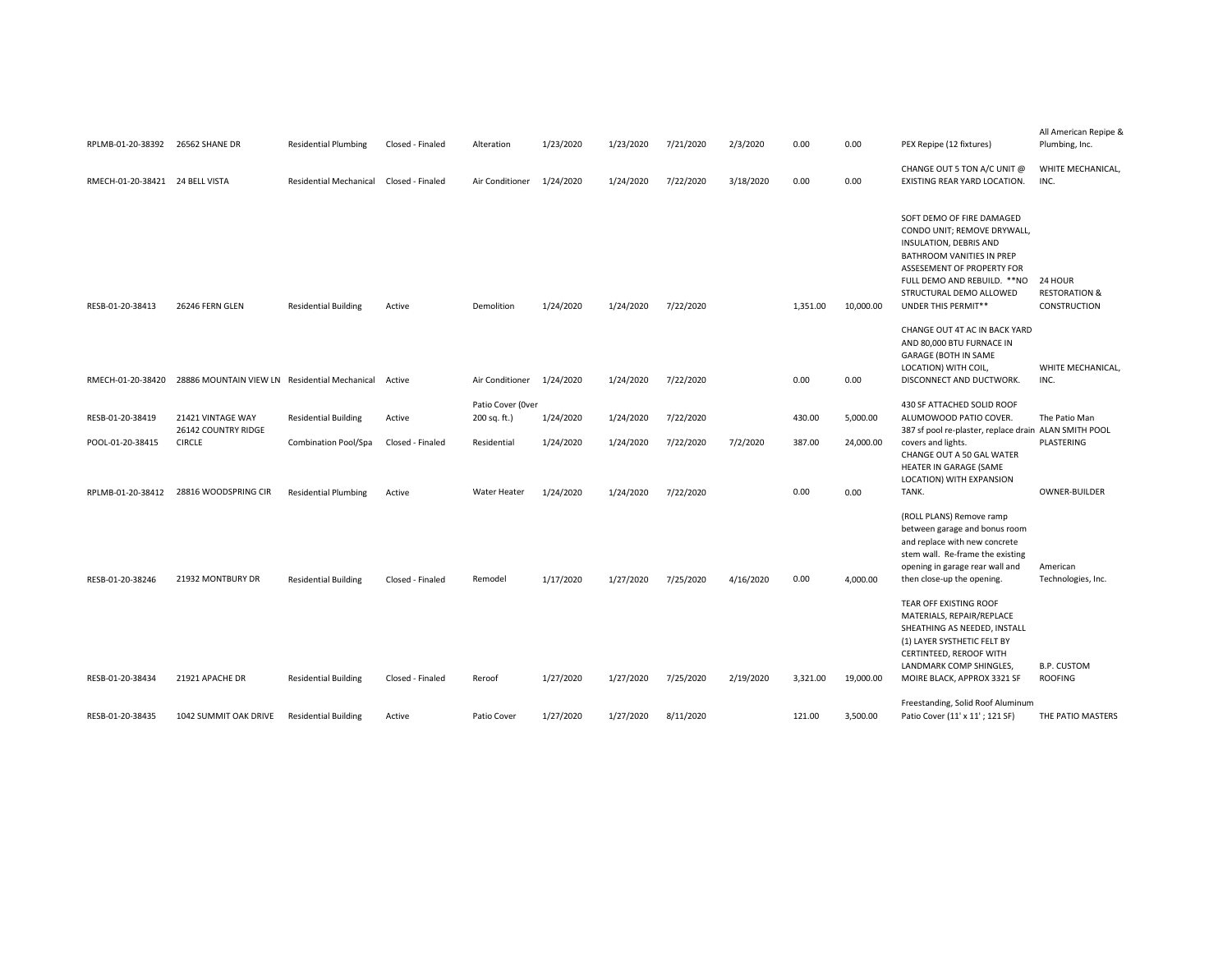| COMB-11-19-36748                      | 22621 LAKE FOREST B10                                        | <b>Commercial Building</b>    | Closed - Finaled           | Tenant<br>Improvement             | 11/25/2019             | 1/27/2020              | 7/25/2020              | 3/31/2020 | 2,536.00     | 200,000.00       | THROUGHOUT UNIT, DEMO (2)<br>EXISTING RESTROOMS, DEMO<br>DEMISING WALL AND REBUILD TO<br><b>ENLARGE SPACE; INSTALL NEW</b><br>PARTITION WALLS TO CREATE (2)<br>NEW UNISEX RESTROOMS,<br>STORAGE ROOMS, JANITOR<br>CLOSET, TEST ROOMS, AND OPEN<br>OFFICE AREA WITH (60) OUTLETS,<br>51 LIGHT FIXTS, (10) SWITCHES, (1)<br>EL SUB PANEL; (2) LAV, (2) TOILETS,<br>(1) WATER HEATER; ALTER<br>DUCTING.<br>CHANGE OUT 4 TON/15 SER A/C<br>UNIT @ EXISTING REAR YARD, | <b>CUTTING EDGE</b><br><b>BUILDERS INC</b> |
|---------------------------------------|--------------------------------------------------------------|-------------------------------|----------------------------|-----------------------------------|------------------------|------------------------|------------------------|-----------|--------------|------------------|-------------------------------------------------------------------------------------------------------------------------------------------------------------------------------------------------------------------------------------------------------------------------------------------------------------------------------------------------------------------------------------------------------------------------------------------------------------------|--------------------------------------------|
| RMECH-01-20-38445                     | 24881 VILLAGE WOOD LN                                        | <b>Residential Mechanical</b> | Active                     | Alteration                        | 1/27/2020              | 1/27/2020              | 7/25/2020              |           | 0.00         | 0.00             | COIL, 80K BTU FAU @ EXISTING<br><b>GARAGE LOCATION</b>                                                                                                                                                                                                                                                                                                                                                                                                            | <b>ALISO AIR</b>                           |
| RPLMB-01-20-38442                     | 23492 CAVANAUGH RD                                           | <b>Residential Plumbing</b>   | Closed - Finaled           | Alteration                        | 1/27/2020              | 1/27/2020              | 7/25/2020              | 1/29/2020 | 0.00         | 0.00             | Copper & PEX Repipe (12 fixtures)<br>**1/28/20 - PERMIT REVISED to<br>include Water Heater Changeout<br>(same garage location)**<br>Remodel to Existing Pool & Spa:                                                                                                                                                                                                                                                                                               | Slab Leaks Plus, Inc.                      |
| RESB-01-20-38440                      | 24572 VIA TONADA                                             | <b>Residential Building</b>   | Active                     | Remodel                           | 1/27/2020              | 1/27/2020              | 7/25/2020              |           | 0.00         | 10,000.00        | Raise existing baja shelf in pool 6<br>inches higher and also raise spa<br>entry step 6 inches higher.                                                                                                                                                                                                                                                                                                                                                            | Pool Logic                                 |
| RESB-01-20-38444                      | 1152 SUMMIT OAK DRIVE                                        | <b>Residential Building</b>   | Active                     | Patio Cover (Over<br>200 sq. ft.) | 1/27/2020              | 1/27/2020              | 7/25/2020              |           | 280.00       | 8,500.00         | Freestanding Wood Lattice Patio<br>Cover (280 SF).                                                                                                                                                                                                                                                                                                                                                                                                                | Fantascapes Unlimited                      |
| RPLMB-01-20-38433                     | 24152 LAULHERE PL                                            | <b>Residential Plumbing</b>   | Closed - Finaled           | Alteration                        | 1/27/2020              | 1/27/2020              | 7/25/2020              | 2/4/2020  | 0.00         | 0.00             | PEX Repipe (13 fixtures) & Replace PIPE IT RIGHT<br>Main Water Line.<br>8.05 kW; 23 roof-mounted solar                                                                                                                                                                                                                                                                                                                                                            | PLUMBING, INC.                             |
| RESB-01-20-38427                      | 25272 CINNAMON RD                                            | <b>Residential Building</b>   | Active                     | Solar Panels                      | 1/27/2020              | 1/27/2020              | 7/25/2020              |           | 415.00       | 23,000.00        | modules with 23 micro-inverters;<br>Includes electrical.                                                                                                                                                                                                                                                                                                                                                                                                          | Momentum Solar                             |
| RESB-01-20-38256                      | 26192 NIGHTENGALE CT                                         | <b>Residential Building</b>   | Active                     | Solar Panels                      | 1/17/2020              | 1/27/2020              | 7/25/2020              |           | 218.00       | 8,000.00         | 3.78 kW; 12 roof-mounted solar<br>modules with 12 optimizers and 1<br>inverter; Includes electrical.                                                                                                                                                                                                                                                                                                                                                              | <b>VIVINT SOLAR</b>                        |
|                                       |                                                              |                               |                            |                                   |                        |                        |                        |           |              |                  | LEGALIZE THE RELOCATION OF AN<br>EXISTING 4 TON A/C UNIT TO ROOF<br>TOP WITH ASSOCIATED<br>ELECTRICAL. ** STRUCTURAL<br>INSPECTION OF (E) 2X6 RR @ 16"                                                                                                                                                                                                                                                                                                            |                                            |
| RESB-01-20-38404<br>RPLMB-01-20-38454 | 21021 MOUNTAIN GLEN CIR Residential Building<br>6 TESSERA AV | <b>Residential Plumbing</b>   | Active<br>Closed - Finaled | Remodel<br>Alteration             | 1/23/2020<br>1/28/2020 | 1/27/2020<br>1/28/2020 | 7/25/2020<br>7/26/2020 | 2/7/2020  | 0.00<br>0.00 | 1,500.00<br>0.00 | O.C. REQUIRED**<br>PEX REPIPE - 19 FIXTURES                                                                                                                                                                                                                                                                                                                                                                                                                       | OWNER/BUILDER<br>Repipe 1<br>SHORELINE     |
| POOL-01-20-38466                      | 25 SAN ANGELO                                                | Combination Pool/Spa          | Active                     | Residential                       | 1/28/2020              | 1/28/2020              | 7/26/2020              |           | 568.00       | 35.000.00        | 504 SF STANDARD POOL AND 64 SF CONSTRUCTION<br>SPA WITH EQUIP.                                                                                                                                                                                                                                                                                                                                                                                                    | POOLS & SPAS                               |

(ROLL PLANS) 2,536 SF INTERIOR TI FOR "ARMY CAREER CENTER". DEMO INTERIOR PARTITION WALLS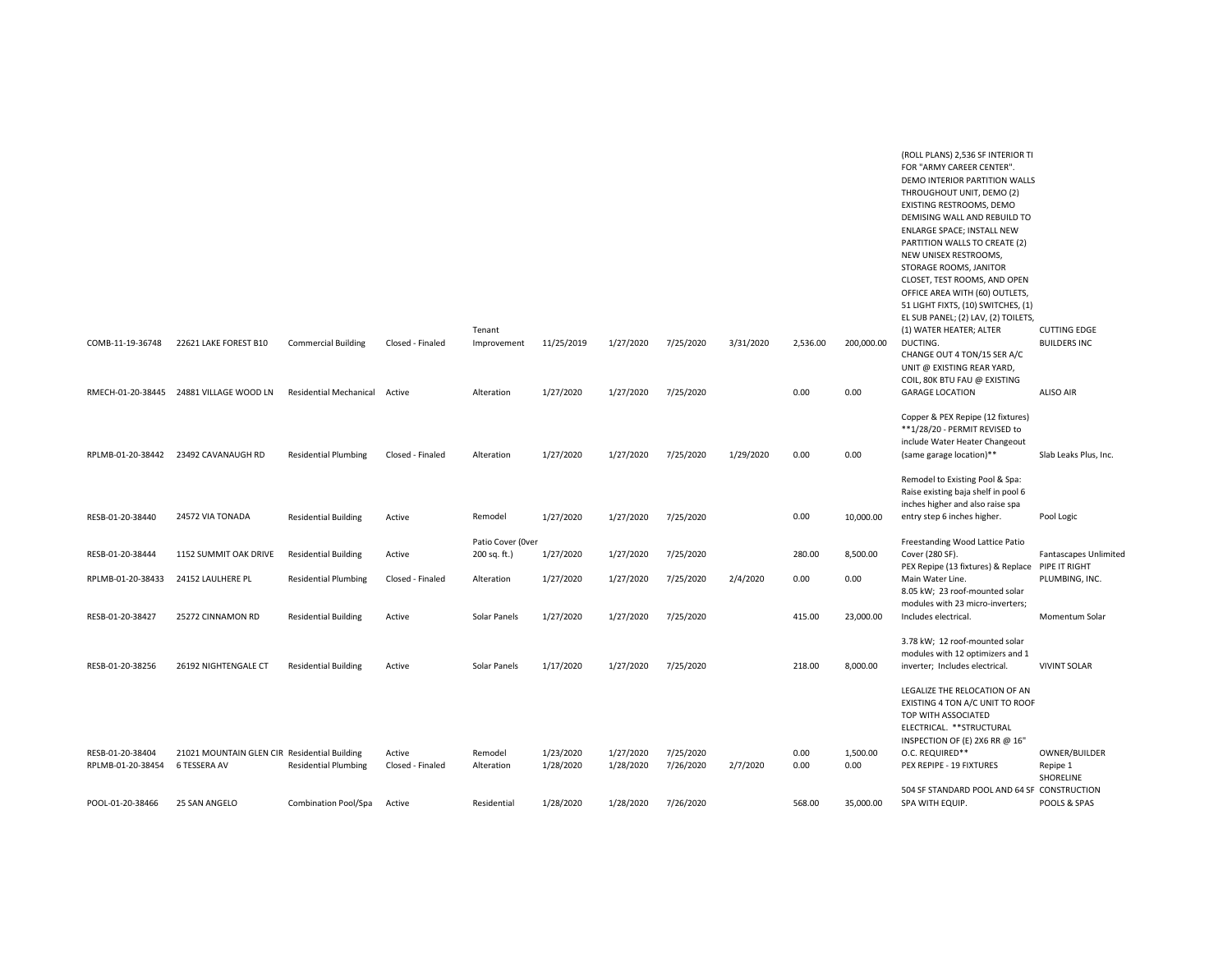|                                        |                               |                                                              |                                      |                          |                        |                        |                        |                        |              |              | 1-Illuminated Wall Sign for "A Little                                                                                                                                                                                                                                                                                                                                        |                                    |
|----------------------------------------|-------------------------------|--------------------------------------------------------------|--------------------------------------|--------------------------|------------------------|------------------------|------------------------|------------------------|--------------|--------------|------------------------------------------------------------------------------------------------------------------------------------------------------------------------------------------------------------------------------------------------------------------------------------------------------------------------------------------------------------------------------|------------------------------------|
| SIGN-01-20-38471                       | 20770 LAKE FOREST DR #C Sign  |                                                              | Active                               | Wall Sign                | 1/28/2020              | 1/28/2020              | 7/26/2020              |                        | 28.00        | 3,200.00     | Something Sweet"; Includes<br>electrical for sign.<br>INSTALL 3.78 KW ROOF MOUNTED                                                                                                                                                                                                                                                                                           | ALL KINDS OF SIGNS,<br>INC.        |
| RESB-01-20-38402                       | 11 BELCREST                   | <b>Residential Building</b>                                  | Closed - Finaled                     | Solar Panels             | 1/23/2020              | 1/28/2020              | 7/26/2020              | 5/22/2020              | 222.00       | 12,000.00    | PV SYSTEM WITH 12 MODULES, 1<br>INVERTER, 222 SF.                                                                                                                                                                                                                                                                                                                            | TESLA<br>PIPELINE                  |
| RPLMB-01-20-38458                      | 24706 SARAH LN                | <b>Residential Plumbing</b>                                  | Closed - Finaled                     | Alteration               | 1/28/2020              | 1/28/2020              | 7/26/2020              | 1/29/2020              | 0.00         | 0.00         | PEX Repipe (Whole House - 12<br>fixtures)<br>INSTALL 10.40 KW ROOF<br>MOUNTED PV SYSTEM WITH 26<br>MODULES, 1 INVERTER, 1 SOLAR                                                                                                                                                                                                                                              | RESTORATION<br>PLUMBING, INC.      |
| COMB-12-19-37113                       | 26010 TOWNE CENTRE DR         | <b>Commercial Building</b>                                   | Active                               | Solar Panels             | 12/10/2019             | 1/28/2020              | 7/26/2020              |                        | 520.00       | 34,000.00    | COMBINER BOX, 1 SUB PANEL, 520 SERELICA<br>SF.                                                                                                                                                                                                                                                                                                                               | <b>CONSTRUCTION LLC</b>            |
| RPLMB-01-20-38473                      | 25285 TANOAK LN               | <b>Residential Plumbing</b>                                  | Active                               | Water Heater             | 1/28/2020              | 1/28/2020              | 7/26/2020              |                        | 0.00         | 0.00         | 1-Water Heater Changeout (40 gal,<br>in same garage location).                                                                                                                                                                                                                                                                                                               | <b>Rescue Rooter</b>               |
|                                        |                               |                                                              |                                      |                          |                        |                        |                        |                        |              |              | <b>INTERIOR REMODEL: REMOVE</b><br>EXISTING TUB AND REPLACE WITH<br>STAND UP SHOWER ONLY WITH<br>NEW TILE AND LATH, AND INSTALL<br>NEW DIRECT VENT GAS FIREPLACE<br>@ EXISTING JUNIOR MASTER<br>BEDROOM/BATHROOM; (1) GAS<br>LINE, (1) LIGHT FIXT, (1) OUTLET,<br>REROUTE DUCTING. *** 5/20/20 -<br>PERMIT REVISED to include reroof<br>of flat section only (9 squares, 900 |                                    |
| RESB-01-20-38428                       | 25112 CAROLWOOD               | <b>Residential Building</b>                                  | Closed - Finaled                     | Remodel                  | 1/27/2020              | 1/28/2020              | 9/6/2020               | 6/2/2020               | 12.00        | 15,000.00    | SF) with granulated rolled roof and<br>repairs to fascia. ***<br>INSTALL 3.78 KW ROOF MOUNTED<br>PV SYSTEM WITH 12 MODULES, 1                                                                                                                                                                                                                                                | <b>EVEREVE BUILDERS INC</b>        |
| RESB-01-20-38401                       | 28271 HARVEST VIEW LN         | <b>Residential Building</b>                                  | Closed - Finaled                     | Solar Panels             | 1/23/2020              | 1/28/2020              | 7/26/2020              | 2/27/2020              | 222.00       | 8,000.00     | INVERTER, 222 SF.                                                                                                                                                                                                                                                                                                                                                            | <b>TESLA</b>                       |
| RMECH-01-20-38468<br>RPLMB-01-20-38453 | 19 RODEO<br>22951 SPRINGWATER | <b>Residential Mechanical</b><br><b>Residential Plumbing</b> | Closed - Finaled<br>Closed - Finaled | Alteration<br>Alteration | 1/28/2020<br>1/28/2020 | 1/28/2020<br>1/28/2020 | 7/26/2020<br>7/26/2020 | 2/21/2020<br>1/29/2020 | 0.00<br>0.00 | 0.00<br>0.00 | 1-AC Changeout (4 tons, 16 SEER,<br>same right side yard location) with<br>Disconnect; 1-Coil; 1-FAU<br>Changeout (80,000 BTU, same attic<br>location). *** CONTRACTOR<br>SHOULD BE AVAILABLE AT SITE<br>AND MUST HAVE LADDER OF<br>APPROPRIATE SIZE AND STRENGTH<br>SETUP FOR ATTIC ACCESS AT THE<br>TIME OF INSPECTION***<br>PEX REPIPE - 16 FIXTURES                      | White Mechanical, Inc.<br>Repipe 1 |
| POOL-01-20-38467                       | 5602 HERITAGE OAK DR          | <b>Combination Pool/Spa</b>                                  | Closed - Finaled                     | Residential              | 1/28/2020              | 1/28/2020              | 9/19/2020              | 7/1/2020               | 680.00       | 40,000.00    | 624 SF STANDARD POOL AND 56 SF<br>SPA WITH EQUIP; HAS LINE TO<br>FUTURE BBQ AND FIRE FEATURE;<br>ELECT. LINE WITH 2 OUTLETS.                                                                                                                                                                                                                                                 | PACLAND INC                        |
| RPLMB-01-20-38495                      | 25562 LOGANBERRY LN           | <b>Residential Plumbing</b>                                  | Active                               | Alteration               | 1/29/2020              | 1/29/2020              | 7/27/2020              |                        | 0.00         | 0.00         | PEX REPIPE: 12 FIXTURES; CHANGE<br>OUT 40 GAL WATER HEATER IN<br>GARAGE (SAME LOCATION) WITH<br><b>EXPANSION TANK.</b>                                                                                                                                                                                                                                                       | REPIPE 1                           |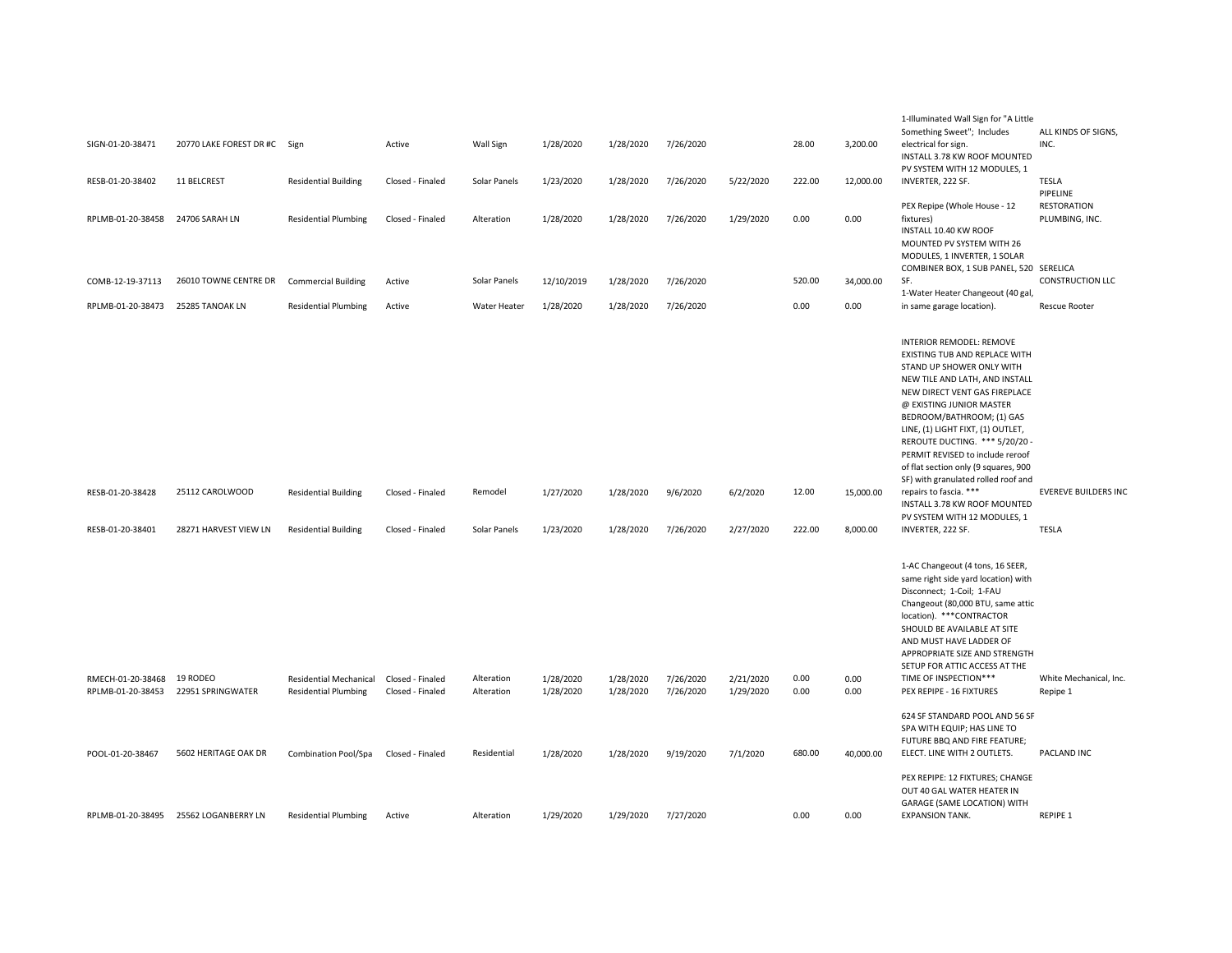| RPLMB-01-20-38499 | RMECH-01-20-38510 23432 DUNE MEAR RD<br>25061 CALLE MADERA | Residential Mechanical Closed - Finaled<br><b>Residential Plumbing</b> | Active           | Air Conditioner 1/29/2020<br>Alteration | 1/29/2020 | 1/29/2020<br>1/29/2020 | 7/27/2020<br>7/27/2020 | 2/6/2020  | 0.00<br>0.00 | 0.00<br>0.00 | ATTIC (BOTH IN SAME LOCATION)<br>WITH COIL AND DISCONNECT.<br>WHOLE HOUSE PEX REPIPE - 17<br><b>FIXTURES</b>                                                                                                                                                                                                                                                                                                                       | & AIR CONDITIONING<br>INC<br>AMERI-CAL REPIPE |
|-------------------|------------------------------------------------------------|------------------------------------------------------------------------|------------------|-----------------------------------------|-----------|------------------------|------------------------|-----------|--------------|--------------|------------------------------------------------------------------------------------------------------------------------------------------------------------------------------------------------------------------------------------------------------------------------------------------------------------------------------------------------------------------------------------------------------------------------------------|-----------------------------------------------|
|                   |                                                            |                                                                        |                  |                                         |           |                        |                        |           |              |              | <b>REROOF CARPORTS ONLY FOR</b><br>"CEDAR GLEN": TEAR OFF (E)<br><b>GRAVEL ROOF MATERIALS,</b><br>REPAIR/REPLACE SHEATHING,<br>FASCIA, AND RAFTER TAILS AS<br>NEEDED, INSTALL NEW BASE SHEET<br>#75, (3) PLIES OF PLY 4 FELT WITH<br>TYPE III ASPHALT AND GRAVEL;<br>NEW PERIMETER METAL WILL BE<br>INSTALLED. *** THIS PERMIT<br>INCLUDES (2) CARPORT BUILDING J ALEXANDER<br>WITH CARPORT NUMBERS 76,77                          | <b>WEATHERPROOFING</b>                        |
| RESB-01-20-38505  | 25885 TRABUCO 76,77                                        | <b>Residential Building</b>                                            | Active           | Reroof                                  | 1/29/2020 | 1/29/2020              | 7/27/2020              |           | 400.00       | 4,430.00     | ***APPROX 4 SQUARES.                                                                                                                                                                                                                                                                                                                                                                                                               | INC                                           |
| RESB-01-20-38500  | 25885 TRABUCO 32-37                                        | <b>Residential Building</b>                                            | Active           | Reroof                                  | 1/29/2020 | 1/29/2020              | 7/27/2020              |           | 1,200.00     | 4,430.00     | <b>REROOF CARPORTS ONLY FOR</b><br>"CEDAR GLEN": TEAR OFF (E)<br><b>GRAVEL ROOF MATERIALS,</b><br>REPAIR/REPLACE SHEATHING,<br>FASCIA, AND RAFTER TAILS AS<br>NEEDED, INSTALL NEW BASE SHEET<br>#75, (3) PLIES OF PLY 4 FELT WITH<br>TYPE III ASPHALT AND GRAVEL;<br>NEW PERIMETER METAL WILL BE<br>INSTALLED. *** THIS PERMIT<br>INCLUDES (6) CARPORT BUILDING J ALEXANDER<br>WITH CARPORT NUMBERS 32-37<br>***APPROX 12 SQUARES. | <b>WEATHERPROOFING</b><br>INC                 |
|                   |                                                            |                                                                        |                  |                                         |           |                        |                        |           |              |              | <b>REROOF CARPORTS ONLY FOR</b><br>"CEDAR GLEN": TEAR OFF (E)<br><b>GRAVEL ROOF MATERIALS,</b><br>REPAIR/REPLACE SHEATHING,<br>FASCIA, AND RAFTER TAILS AS<br>NEEDED, INSTALL NEW BASE SHEET<br>#75, (3) PLIES OF PLY 4 FELT WITH<br>TYPE III ASPHALT AND GRAVEL;<br>NEW PERIMETER METAL WILL BE<br>INSTALLED. *** THIS PERMIT<br>INCLUDES (4) CARPORT BUILDING J ALEXANDER<br>WITH CARPORT NUMBERS 45-48                          | <b>WEATHERPROOFING</b>                        |
| RESB-01-20-38503  | 25885 TRABUCO 45-48                                        | <b>Residential Building</b>                                            | Active           | Reroof                                  | 1/29/2020 | 1/29/2020              | 7/27/2020              |           | 800.00       | 4,430.00     | ***APPROX 8 SQUARES.                                                                                                                                                                                                                                                                                                                                                                                                               | INC                                           |
| RESB-01-20-38403  | 28601 CAMELBACK RD                                         | <b>Residential Building</b>                                            | Closed - Finaled | Solar Panels                            | 1/23/2020 | 1/29/2020              | 7/27/2020              | 2/24/2020 | 279.00       | 29,600.00    | INSTALL 5.25 KW ROOF MOUNTED<br>PV SYSTEM WITH 15 MODULES, 1<br>INVERTER, MAIN PANEL UPGRADE Solar 360 Building<br>TO 200A, 350 SF.                                                                                                                                                                                                                                                                                                | Services, Inc.                                |

CHANGE OUT 4T AC IN BACK YARD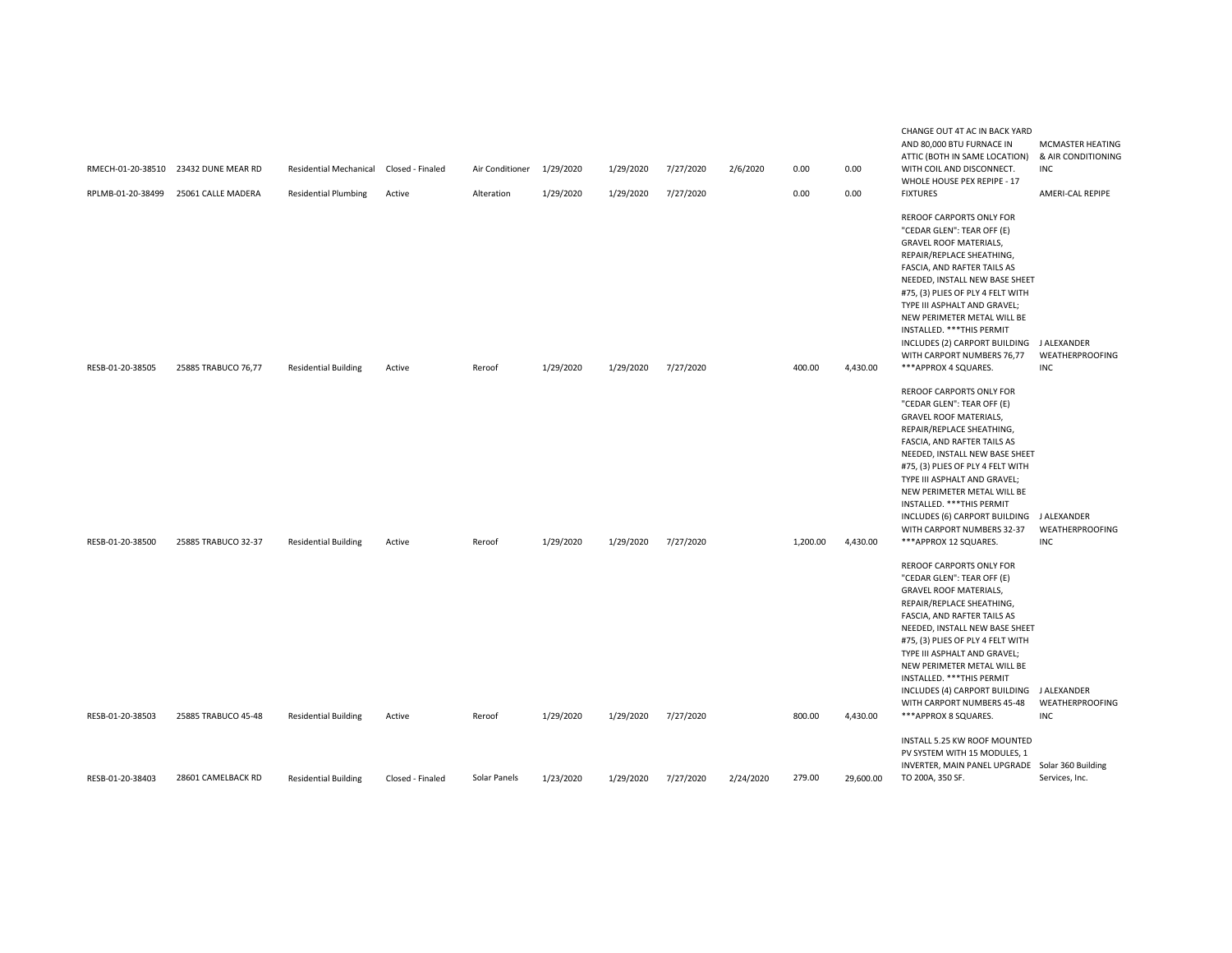| RESB-01-20-38502               | 25885 TRABUCO 44,59-<br>62,73-75 | <b>Residential Building</b>   | Active           | Reroof     | 1/29/2020 | 1/29/2020 | 7/27/2020 |          | 1,600.00 | 4,430.00  | REROOF CARPORTS ONLY FOR<br>"CEDAR GLEN": TEAR OFF (E)<br><b>GRAVEL ROOF MATERIALS,</b><br>REPAIR/REPLACE SHEATHING,<br>FASCIA, AND RAFTER TAILS AS<br>NEEDED, INSTALL NEW BASE SHEET<br>#75, (3) PLIES OF PLY 4 FELT WITH<br>TYPE III ASPHALT AND GRAVEL;<br>NEW PERIMETER METAL WILL BE<br>INSTALLED. *** THIS PERMIT<br>INCLUDES (8) CARPORT BUILDING J ALEXANDER<br>WITH CARPORT NUMBERS 44,59-<br>62,73-75 *** APPROX 16 SQUARES. INC<br>REROOF CARPORTS ONLY FOR | WEATHERPROOFING               |
|--------------------------------|----------------------------------|-------------------------------|------------------|------------|-----------|-----------|-----------|----------|----------|-----------|------------------------------------------------------------------------------------------------------------------------------------------------------------------------------------------------------------------------------------------------------------------------------------------------------------------------------------------------------------------------------------------------------------------------------------------------------------------------|-------------------------------|
| RESB-01-20-38501               | 25885 TRABUCO 38-43              | <b>Residential Building</b>   | Active           | Reroof     | 1/29/2020 | 1/29/2020 | 7/27/2020 |          | 1,200.00 | 4,430.00  | "CEDAR GLEN": TEAR OFF (E)<br><b>GRAVEL ROOF MATERIALS,</b><br>REPAIR/REPLACE SHEATHING,<br>FASCIA, AND RAFTER TAILS AS<br>NEEDED, INSTALL NEW BASE SHEET<br>#75, (3) PLIES OF PLY 4 FELT WITH<br>TYPE III ASPHALT AND GRAVEL;<br>NEW PERIMETER METAL WILL BE<br>INSTALLED. *** THIS PERMIT<br>INCLUDES (6) CARPORT BUILDING J ALEXANDER<br>WITH CARPORT NUMBERS 38-43<br>***APPROX 12 SQUARES.                                                                        | <b>WEATHERPROOFING</b><br>INC |
| RESB-01-20-38493               | 24091 GRAYSTON DR                | <b>Residential Building</b>   | Active           | Reroof     | 1/29/2020 | 1/29/2020 | 7/27/2020 |          | 1,500.00 | 9,800.00  | T/O 1500 SF FALT ROOF (HOUSE<br>AND GARAGE) AND REPLACE WITH SINGLE-PLY ROOFING<br>SINGLE PLY ROOFING SYSTEM.                                                                                                                                                                                                                                                                                                                                                          | <b>EXPERTS</b>                |
| RESB-01-20-38511               | 23022 LAUREL GROVE CIR           | <b>Residential Building</b>   | Closed - Finaled | Reroof     | 1/29/2020 | 1/29/2020 | 7/27/2020 | 2/6/2020 | 3,400.00 | 15,800.00 | T/O EXISTING 3400 SF ROOF;<br>INSTALL RADIANT BARRIER<br>PLYWOOD; INSTALL 30 LBS FELT;<br>INSTALL OWEN CORNING COMP.                                                                                                                                                                                                                                                                                                                                                   | <b>MCKAY ROOFING</b>          |
|                                |                                  |                               |                  |            |           |           |           |          |          |           | REROOF CARPORTS ONLY FOR<br>"CEDAR GLEN": TEAR OFF (E)<br><b>GRAVEL ROOF MATERIALS,</b><br>REPAIR/REPLACE SHEATHING,<br>FASCIA, AND RAFTER TAILS AS<br>NEEDED, INSTALL NEW BASE SHEET<br>#75, (3) PLIES OF PLY 4 FELT WITH<br>TYPE III ASPHALT AND GRAVEL;<br>NEW PERIMETER METAL WILL BE<br>INSTALLED. *** THIS PERMIT<br>INCLUDES (4) CARPORT BUILDING J ALEXANDER<br>WITH CARPORT NUMBERS 49-52                                                                     | WEATHERPROOFING               |
| RESB-01-20-38504               | 25885 TRABUCO 49-52              | <b>Residential Building</b>   | Active           | Reroof     | 1/29/2020 | 1/29/2020 | 8/1/2020  |          | 800.00   | 4,430.00  | ***APPROX 8 SQUARES.                                                                                                                                                                                                                                                                                                                                                                                                                                                   | <b>INC</b>                    |
| RMECH-01-20-38507 20 TOULON AV |                                  | Residential Mechanical Active |                  | Alteration | 1/29/2020 | 1/29/2020 | 7/27/2020 |          | 0.00     | 0.00      | 1-AC Changeout (4 tons, 19 SEER,<br>in same right side yard location) &<br>1-Air Handler Changeout (in same<br>attic location)                                                                                                                                                                                                                                                                                                                                         | SoCal Airflow Pros            |
|                                |                                  |                               |                  |            |           |           |           |          |          |           |                                                                                                                                                                                                                                                                                                                                                                                                                                                                        |                               |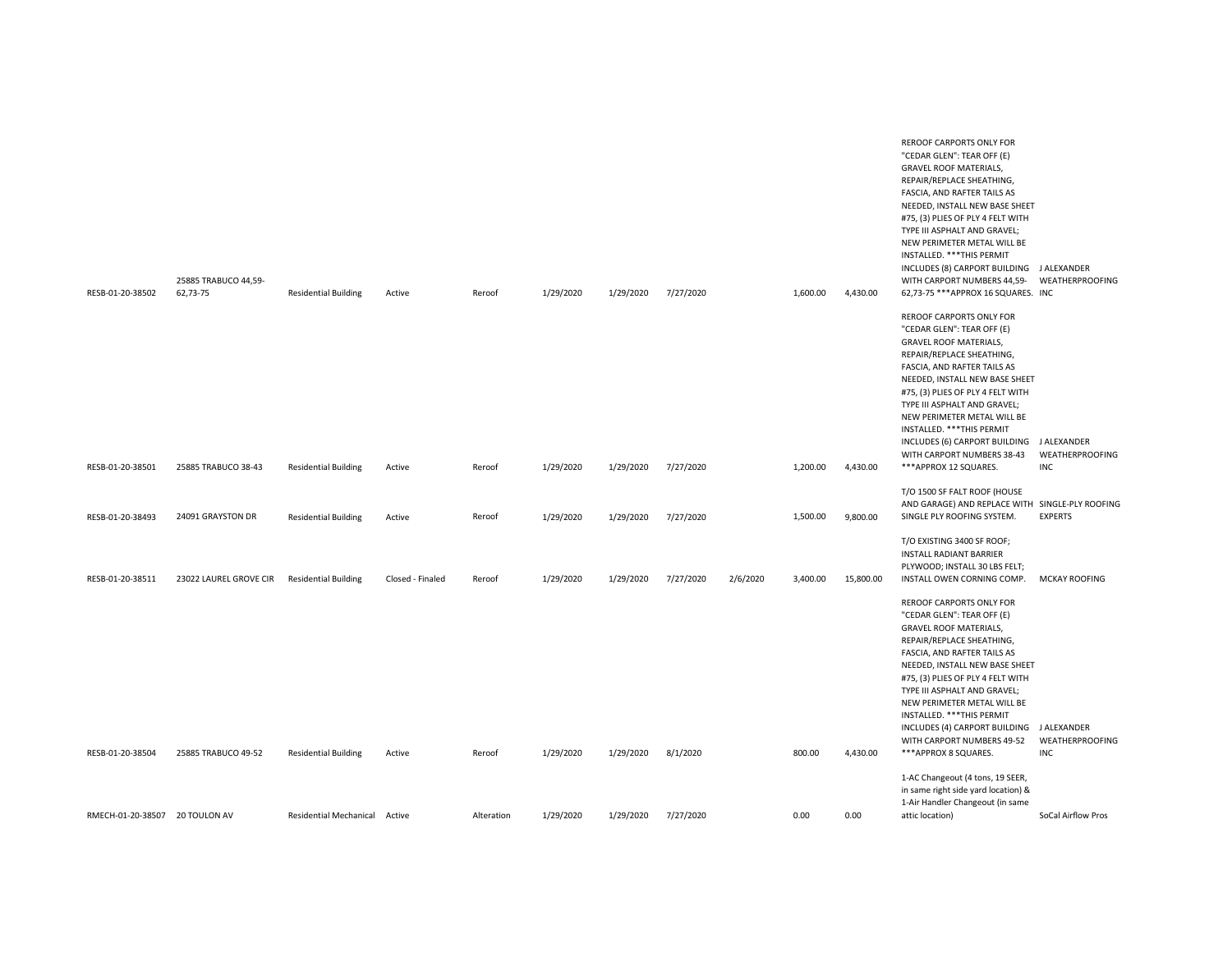| RESB-01-20-38506                    | 25885 TRABUCO 78-81  | <b>Residential Building</b>   | Active           | Reroof                | 1/29/2020 | 1/29/2020 | 7/27/2020 |           | 800.00   | 4,430.00   | REROOF CARPORTS ONLY FOR<br>"CEDAR GLEN": TEAR OFF (E)<br><b>GRAVEL ROOF MATERIALS,</b><br>REPAIR/REPLACE SHEATHING,<br>FASCIA, AND RAFTER TAILS AS<br>NEEDED, INSTALL NEW BASE SHEET<br>#75, (3) PLIES OF PLY 4 FELT WITH<br>TYPE III ASPHALT AND GRAVEL;<br>NEW PERIMETER METAL WILL BE<br>INSTALLED. *** THIS PERMIT<br>INCLUDES (4) CARPORT BUILDING J ALEXANDER<br>WITH CARPORT NUMBERS 78-81<br>***APPROX 8 SQUARES.                                                                                                   | WEATHERPROOFING<br>INC                                |
|-------------------------------------|----------------------|-------------------------------|------------------|-----------------------|-----------|-----------|-----------|-----------|----------|------------|------------------------------------------------------------------------------------------------------------------------------------------------------------------------------------------------------------------------------------------------------------------------------------------------------------------------------------------------------------------------------------------------------------------------------------------------------------------------------------------------------------------------------|-------------------------------------------------------|
|                                     |                      |                               |                  |                       |           |           |           |           |          |            | PEX REPIPE: 26 FIXTURES; CHANGE                                                                                                                                                                                                                                                                                                                                                                                                                                                                                              |                                                       |
| RPLMB-01-20-38531                   | 19381 JASPER HILL RD | <b>Residential Plumbing</b>   | Closed - Finaled | Alteration            | 1/30/2020 | 1/30/2020 | 7/28/2020 | 2/11/2020 | 0.00     | 0.00       | OUT 75 GAL WATER HEATER IN<br><b>GARAGE WITH EXPANSION TANK</b><br>(SAME LOCATION).                                                                                                                                                                                                                                                                                                                                                                                                                                          | REPIPE 1                                              |
| RMECH-01-20-38533 22641 ROCKFORD DR |                      | Residential Mechanical Active |                  | Alteration            | 1/30/2020 | 1/30/2020 | 7/28/2020 |           | 0.00     | 0.00       | CHANGE OUT 4 TON/14 SEER A/C<br>UNIT @ EXISTING LEFT SIDE YARD,<br>COIL, 80K BTU FAU @ EXISTING<br><b>GARAGE LOCATION &amp; 9 DUCTS.</b>                                                                                                                                                                                                                                                                                                                                                                                     | Home Comfort USA                                      |
| COMB-10-19-35671                    | 26656 PORTOLA PKWY   | <b>Commercial Building</b>    | Closed - Finaled | Tenant<br>Improvement | 10/4/2019 | 1/30/2020 | 7/28/2020 | 6/19/2020 | 1,636.00 | 158,000.00 | (ROLL PLANS) 1,636 SF INTERIOR<br>AND EXTERIOR TI FOR "TACO<br>BELL": EXTERIOR WORK: NEW<br>TRIM, PAINT, TILE, STOREFRONT,<br>ALTERATION TO EXISTING DRIVE<br>THRU CURB REMOVE AND<br>RECONFIGURE OUTDOOR SEATING<br>AREA; INTERIOR: ADA UPGRADES<br>TO RESTROOMS, RECONFIGURE<br>INTERIOR SEATING AREA, REMOVE<br>AND REPLACE KITCHEN<br>EQUIPMENT; (95) LIGHT FIXTS, (5)<br>SWITCHES, (2) LAV, (3) SINKS, (1)<br>SPRINKLER PIPE, (3) TOILETS, (1)<br>URINALS; (25) DUCTING.**CANOPY<br>SHALL BE UNDER SEPERATE<br>PERMIT** | <b>CONSTRUCT &amp;</b><br><b>MAINTAIN CORP</b>        |
|                                     |                      |                               |                  |                       |           |           |           |           |          |            | INSTALL 5.27 KW ROOF MOUNTED<br>PV SYSTEM WITH 17 MODULES, 1                                                                                                                                                                                                                                                                                                                                                                                                                                                                 |                                                       |
| RESB-01-20-38522                    | 23461 WHITE DOVE DR  | <b>Residential Building</b>   | Closed - Finaled | Solar Panels          | 1/30/2020 | 1/30/2020 | 7/28/2020 | 2/4/2020  | 307.00   | 17,000.00  | INVERTER, 306.68 SF.                                                                                                                                                                                                                                                                                                                                                                                                                                                                                                         | Canopy Energy<br>PIPELINE                             |
| RPLMB-01-20-38532                   | 19343 JASPER HILL RD | <b>Residential Plumbing</b>   | Closed - Finaled | Alteration            | 1/30/2020 | 1/30/2020 | 7/28/2020 | 2/7/2020  | 0.00     | 0.00       | WHOLE HOUSE PEX REPIPE 14<br><b>FIXTURES</b><br>CHANGE OUT 50 GAL WATER<br>HEATER WITH EXPANSION TANK                                                                                                                                                                                                                                                                                                                                                                                                                        | <b>RESTORATION</b><br>PLUMBING<br>Water Heaters Only, |
| RPLMB-01-20-38519                   | 23102 MULLIN RD      | <b>Residential Plumbing</b>   | Closed - Finaled | Water Heater          | 1/30/2020 | 1/30/2020 | 7/28/2020 | 3/11/2020 | 0.00     | 0.00       | (SAME LOCATION).                                                                                                                                                                                                                                                                                                                                                                                                                                                                                                             | Inc.                                                  |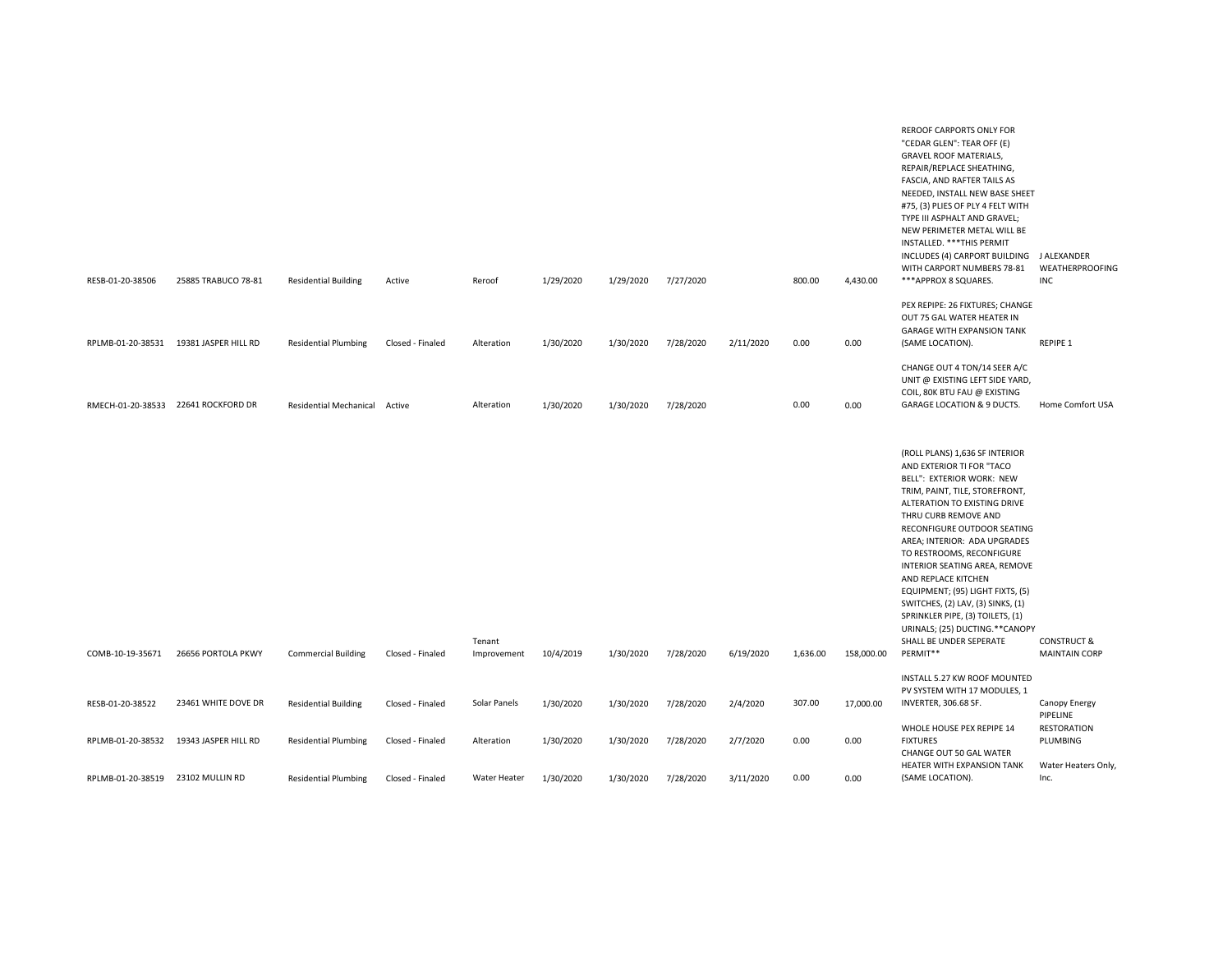| RESB-01-20-38449 | 26461 CHARFORD WAY | <b>Residential Building</b> | Closed - Finaled | Solar Panels                                   | 1/27/2020 | 1/31/2020 | 7/29/2020 | 4/16/2020 | 359.00 | 20,000.00 | INSTALL ROOF MOUNTED PV<br>SOLAR; 5.800 KW, (20) PANELS-359<br>SF, (1) INVERTER; INSTALL 5.0 KW<br>BATTERY BACK UP AND 100A BACK<br>UP LOADS PANEL                                                                                                                                                                                                                                                                                                                                                                                                                                                                                                                                                                           | Sunrun                     |
|------------------|--------------------|-----------------------------|------------------|------------------------------------------------|-----------|-----------|-----------|-----------|--------|-----------|------------------------------------------------------------------------------------------------------------------------------------------------------------------------------------------------------------------------------------------------------------------------------------------------------------------------------------------------------------------------------------------------------------------------------------------------------------------------------------------------------------------------------------------------------------------------------------------------------------------------------------------------------------------------------------------------------------------------------|----------------------------|
| RESB-01-20-38484 | <b>15 CALLIOPE</b> | <b>Residential Building</b> | Closed - Finaled |                                                |           |           |           |           | 318.00 |           | ENCLOSE 318 SF PATIO TO<br>CONVERT IT TO A NEW SUNROOM<br>AND REMOVE THE EXISTING<br>SLIDING DOORS; REMOVE AND<br>REPLACE 2'D FLOOR BALCONEY<br>SLIDING DOORS; ELECT: 4 REC, 4<br>LIGHTS, 2 SW.                                                                                                                                                                                                                                                                                                                                                                                                                                                                                                                              | OWNER-BUILDER              |
|                  |                    |                             |                  | Patio Enclosure 1/28/2020<br>Patio Cover (Over |           | 1/31/2020 | 7/29/2020 | 6/12/2020 |        | 20,000.00 | 416 SF ALUMOWOOD FREE<br>STANDING PATIO COVER (OPEN<br>LATTICE WITH LOUVER); 16 LIGHTS,<br>6 OUTLETS, 2 MOTORS, 1 FAN, 3                                                                                                                                                                                                                                                                                                                                                                                                                                                                                                                                                                                                     | <b>NEW GENERATION</b>      |
| RESB-01-20-38560 | 38 BARBERRY        | <b>Residential Building</b> | Active           | 200 sq. ft.)                                   | 1/31/2020 | 1/31/2020 | 7/29/2020 |           | 416.00 | 27,932.00 | SW.                                                                                                                                                                                                                                                                                                                                                                                                                                                                                                                                                                                                                                                                                                                          | CONSTRUCTION               |
| RESB-01-20-38564 | 25382 GEMINI LN    | <b>Residential Building</b> | Active           | Remodel                                        | 1/31/2020 | 1/31/2020 | 7/29/2020 |           | 0.00   | 10,000.00 | KITCHEN AND BATHROOMS<br>REMODEL: CABINETS AND<br>COUNTER TOPS; 4 SINKS, 8 LIGHTS.<br>** REVISION TO PERMIT ON<br>2/27/20 TO REPLACE ALL<br>ELECTRICAL OUTLETS, SWITCHES,<br>AND LIGHT FIXTS THROUGH OUT<br>HOUSE; REPLACE (1) SHOWER PAN<br>@ MASTER BATH; (4) VENT FANS<br>@ EACH BATHROOM AND<br>LAUNDRY ROOM AND DRYWALL<br>REPLACEMENT @ LINEN CLOSET<br>AND BATHROOM.**                                                                                                                                                                                                                                                                                                                                                | C S GENERAL<br>CONTRACTING |
| RESB-01-20-38563 | 21932 MONTBURY DR  | <b>Residential Building</b> | Closed - Finaled | Remodel                                        | 1/31/2020 | 1/31/2020 | 7/29/2020 | 4/16/2020 | 600.00 | 15,000.00 | 3 BATH REMODELS: MASTER BATH<br>- Remove pony wall and short wall;<br>Remove existing shower to create<br>storage; Remove existing tub and<br>replace with new shower (tile / lath<br>/ hot mop); Drywall patching; Add<br>2 GFI outlets. DOWNSTAIRS GUEST<br>BATH - Replace shower with new<br>shower (tile / lath / hot mop);<br>Replace vent fan; Drywall<br>patching. UPSTAIRS GUEST BATH -<br>Replace tub with new tub (tile &<br>lath & hot mop). ALSO: Add 1 sink<br>& changeout water heater in<br>GARAGE; Reconnect register, add<br>1 ceiling fan, 3 lights, 3 switches in<br>DOWNSTAIRS GUEST BEDROOM;<br>Add ductwork (approx. 4 ft) &<br>reconnect register in KITCHEN;<br>Replace vent fan in LAUNDRY<br>ROOM. | OWNER/BUILDER              |